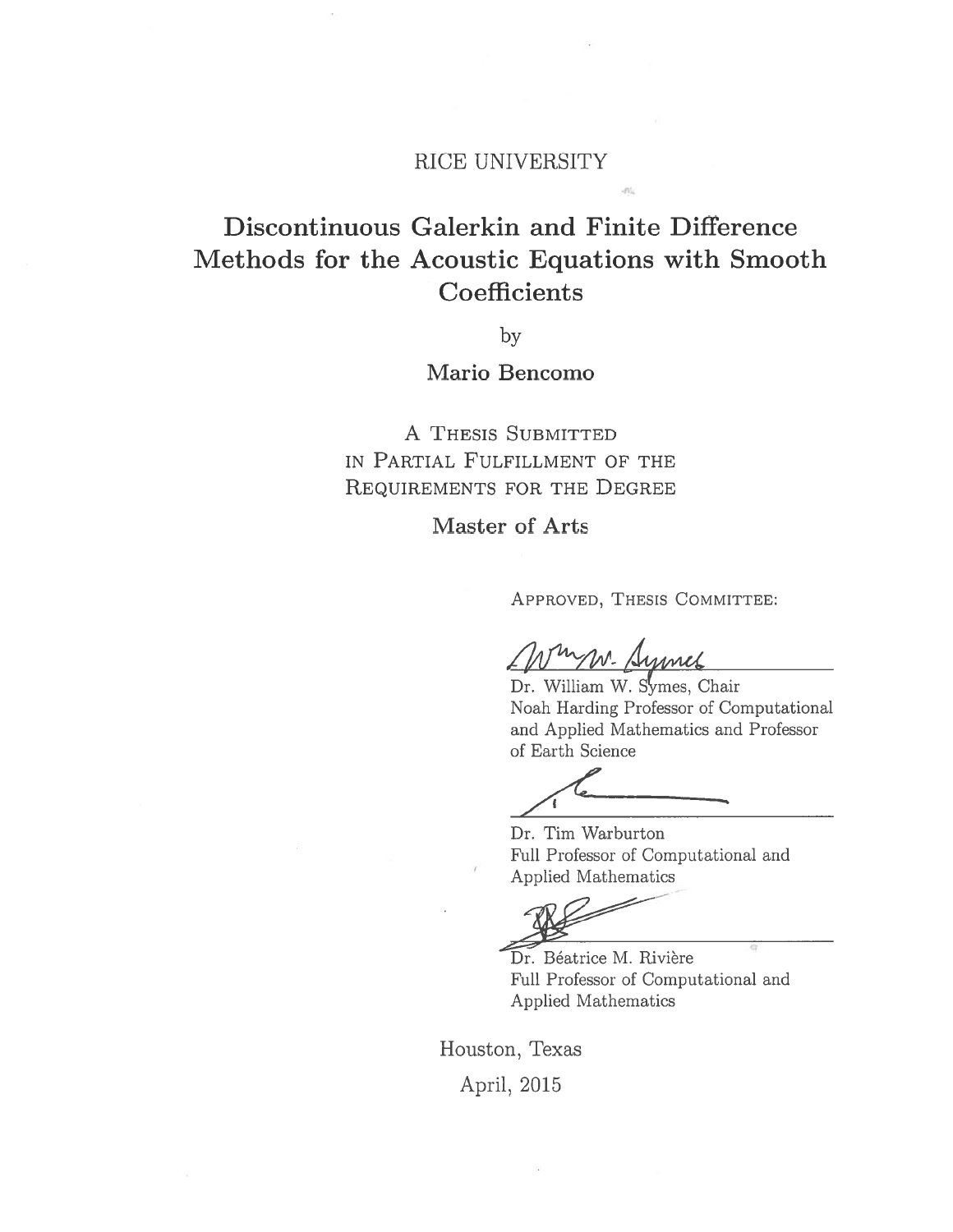#### ABSTRACT

## Discontinuous Galerkin and Finite Difference Methods for the Acoustic Equations with Smooth Coefficients

by

#### Mario Bencomo

This thesis analyzes the computational efficiency of two types of numerical methods: finite difference (FD) and discontinuous Galerkin (DG) methods, in the context of 2D acoustic equations in pressure-velocity form with smooth coefficients. The acoustic equations model propagation of sound waves in elastic fluids, and are of particular interest to the field of seismic imaging. The ubiquity of smooth trends in real data, and thus in the acoustic coefficients, validates the importance of this novel study. Previous work, from the discontinuous coefficient case of a two-layered media, demonstrates the efficiency of DG over FD methods but does not provide insight for the smooth coefficient case. Floating point operation (FLOPs) counts are compared, relative to a prescribed accuracy, for standard 2-2 and 2-4 staggered grid FD methods, and a myriad of standard DG implementations. This comparison is done in a serial framework, where FD code is implemented in C while DG code is written in Matlab. Results show FD methods considerably outperform DG methods in FLOP count. More interestingly, implementations of quadrature based DG with mesh refinement (for lower velocity zones) yield the best results in the case of highly variable media, relative to other DG methods.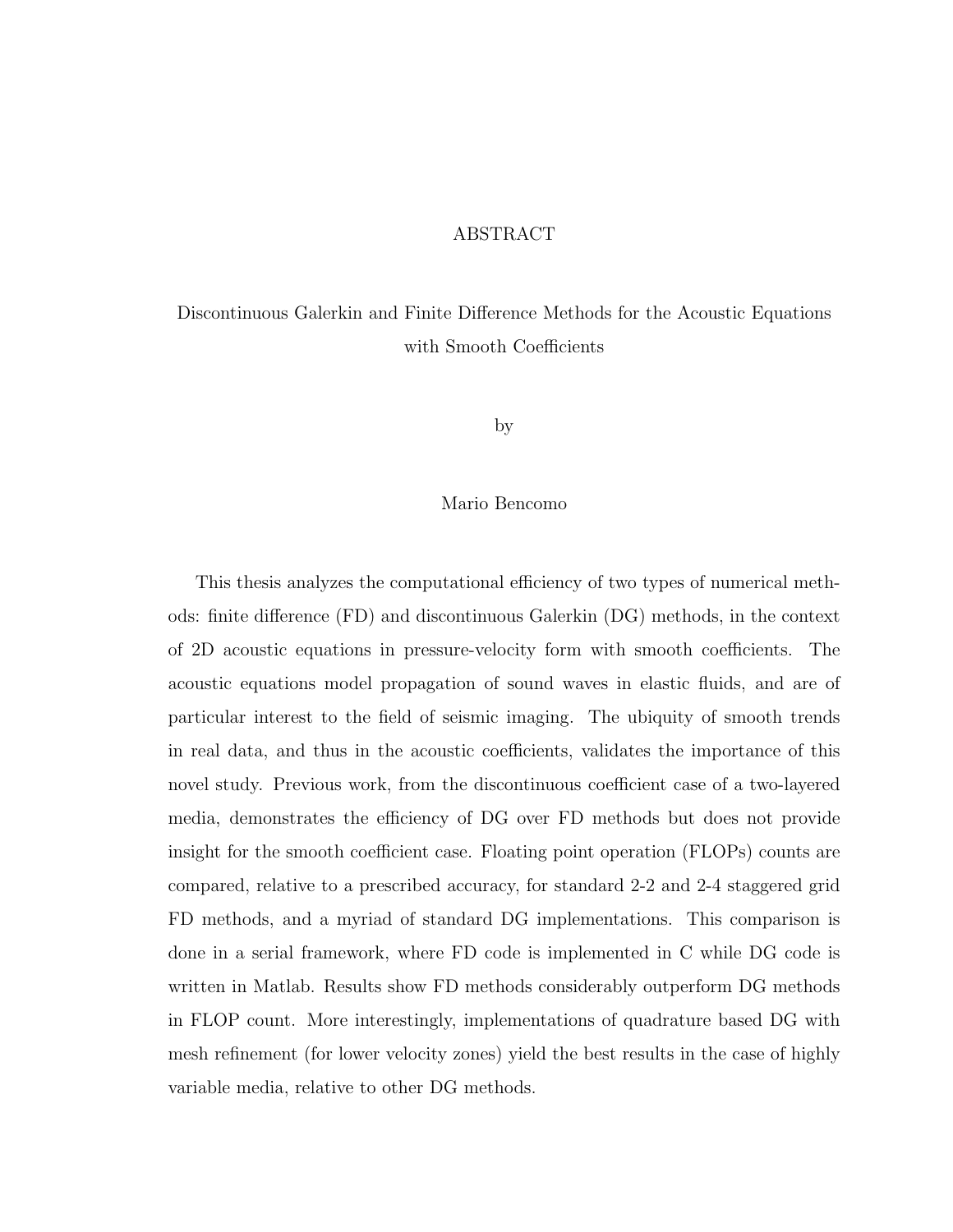### Acknowledgement

Firstly, I would like to thank the committee members for their commitment and their aid throughout this thesis work. In particular, Dr. Warburton has been my primary source for all DG related matters. My advisor, Dr. Symes, has been the tremendous guiding force all through this research project. I am grateful for your support.

This material is based upon work supported by the National Science Foundation Graduate Research Fellowship under Grant No. 1450681.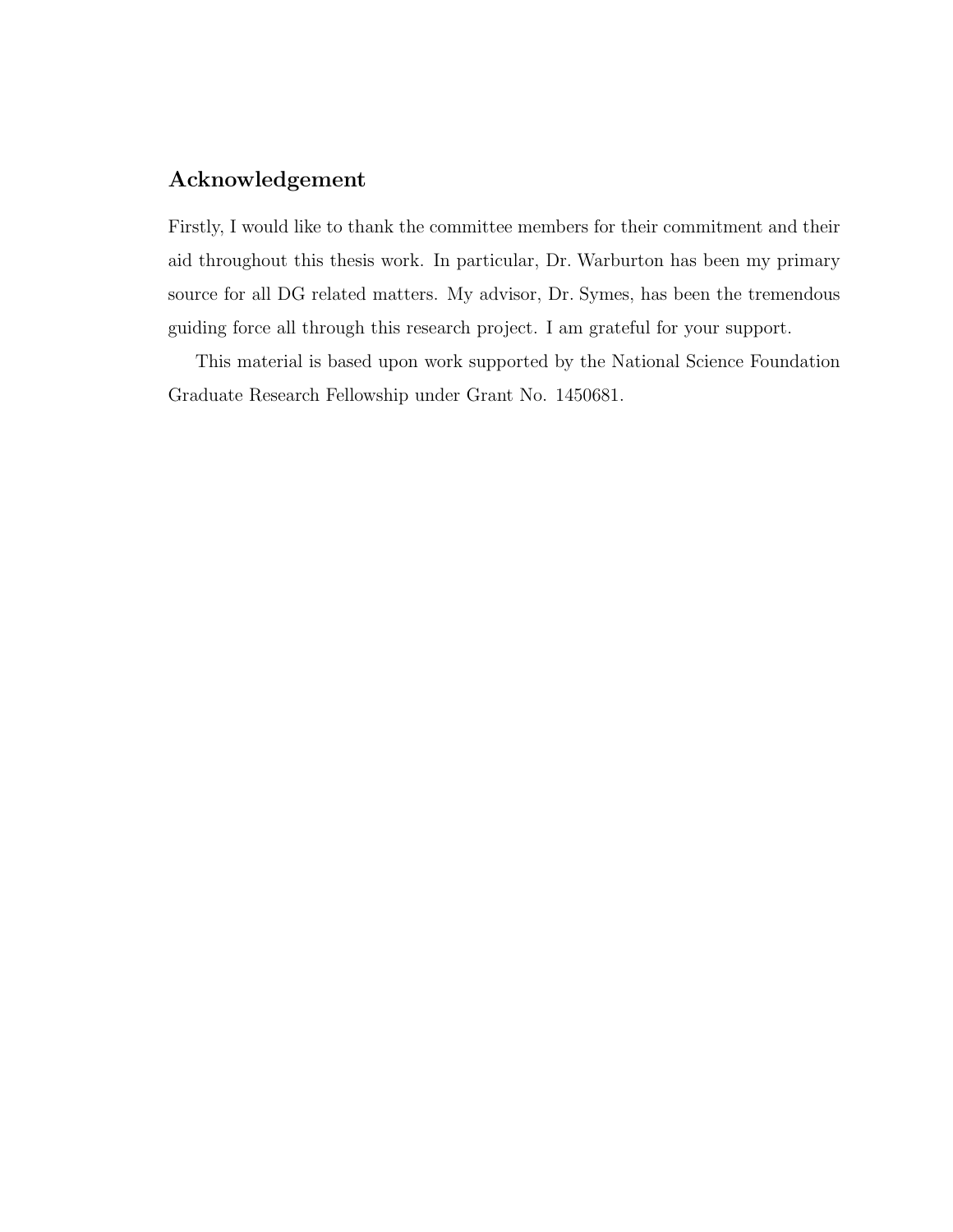# Contents

|                |         | Abstract                                 | ii             |
|----------------|---------|------------------------------------------|----------------|
|                |         |                                          | iii            |
|                |         | List of Illustrations                    | vi             |
|                |         | List of Tables                           | viii           |
| $\mathbf{1}$   |         | Introduction                             | $\mathbf{1}$   |
|                | 1.1     |                                          | $\mathbf{1}$   |
|                | 1.2     |                                          | $\overline{5}$ |
|                | 1.3     | Claim                                    | 15             |
|                | 1.4     |                                          | 17             |
| $\overline{2}$ | Methods |                                          |                |
|                | 2.1     |                                          | 18             |
|                | 2.2     |                                          | 18             |
|                | 2.3     |                                          | 19             |
|                | 2.4     |                                          | 22             |
| $\bf{3}$       |         | <b>Numerical Experiments and Results</b> | 41             |
|                | 3.1     |                                          | 41             |
|                | 3.2     |                                          | 43             |
|                | 3.3     |                                          | 44             |
|                | 3.4     |                                          | 46             |
|                | 3.5     |                                          | 50             |
|                | 3.6     |                                          | 55             |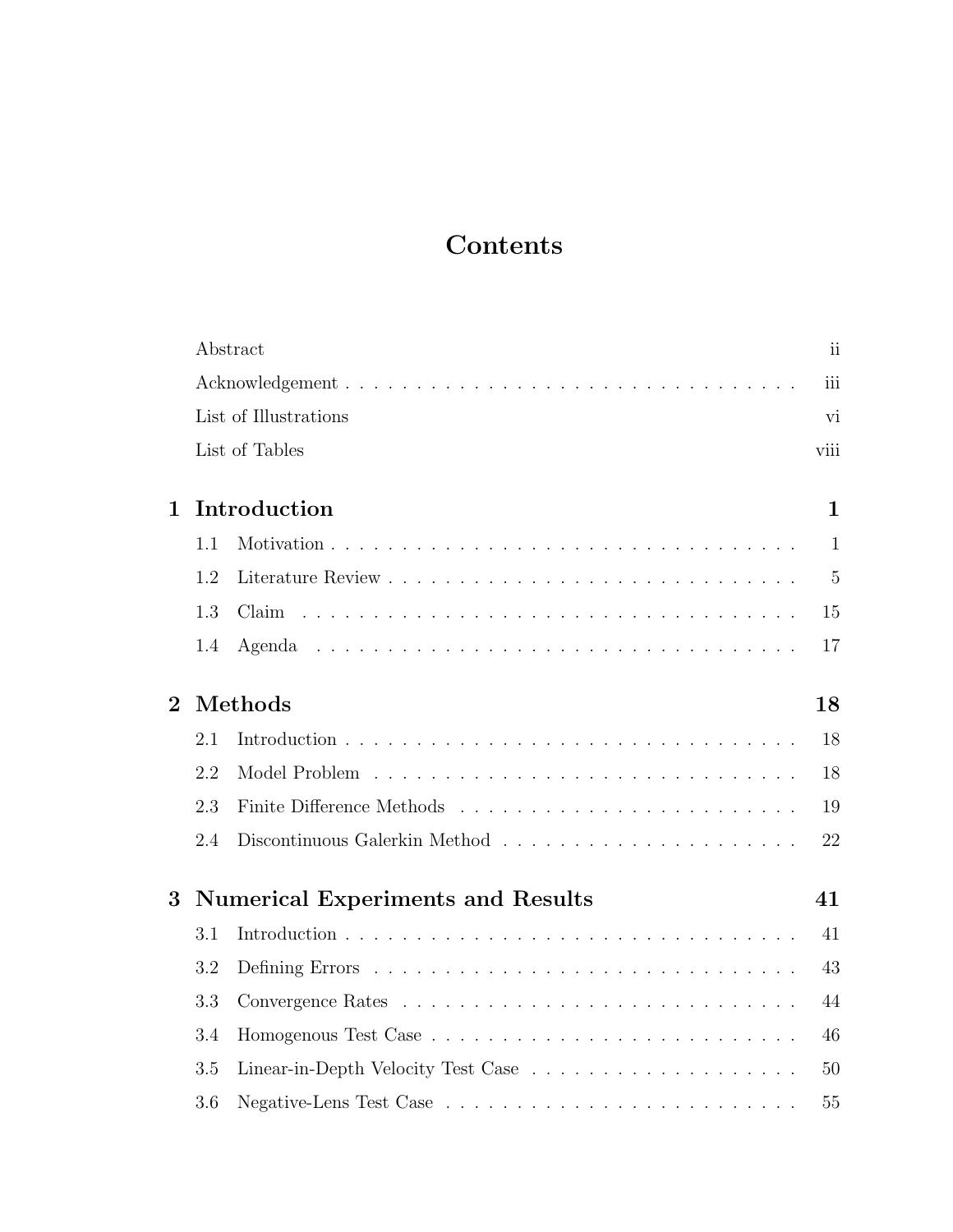|             |                     | 59 |
|-------------|---------------------|----|
|             | 4 Conclusion        | 61 |
| $\mathbf A$ |                     | 67 |
|             |                     | 67 |
| B           |                     | 69 |
|             |                     | 69 |
|             | <b>Bibliography</b> |    |

iv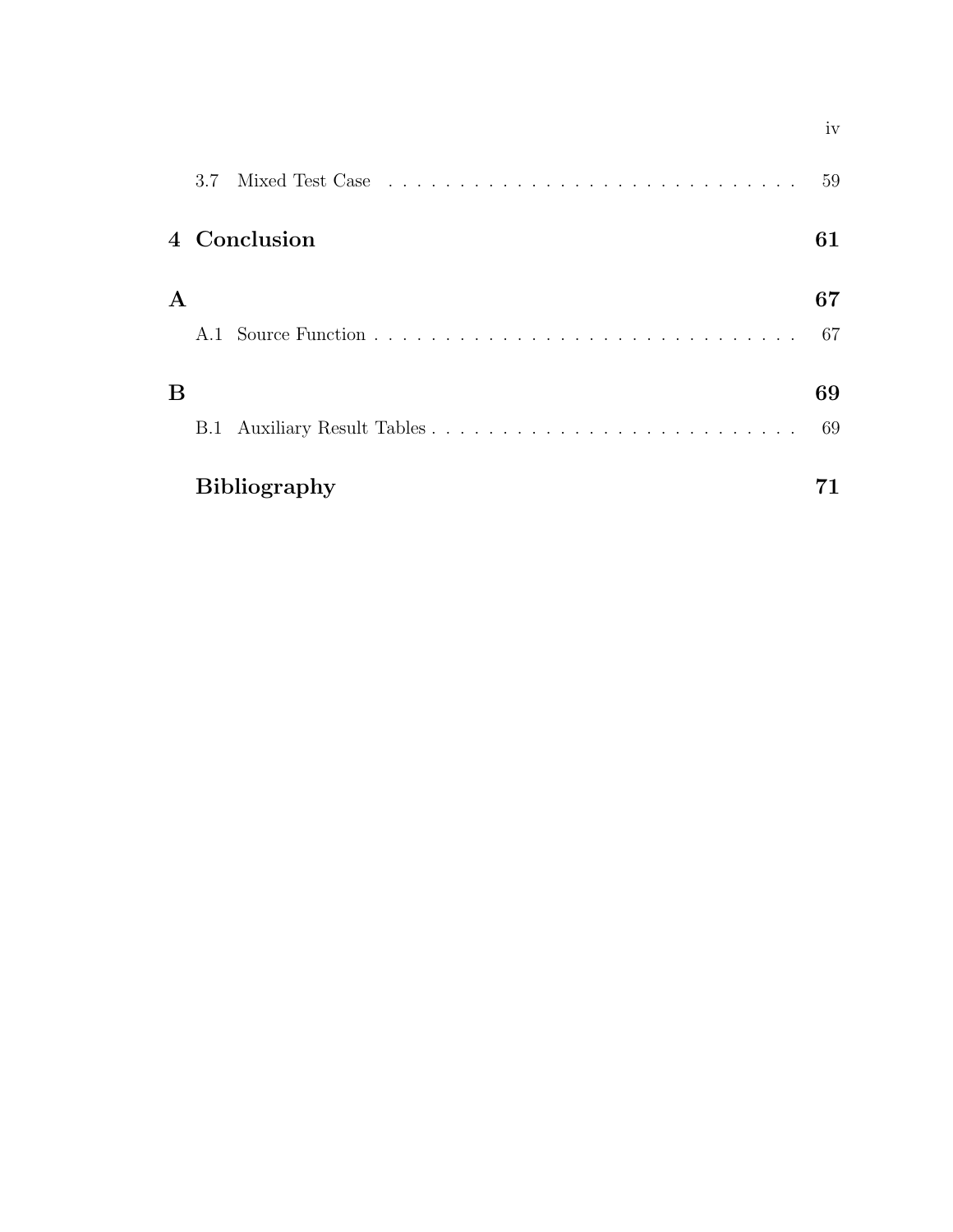# Illustrations

| 1.1 | Marine seismic surveying setup, adapted from FishSAFE (2013).                       | 3              |
|-----|-------------------------------------------------------------------------------------|----------------|
| 1.2 | Velocity-depth profiles for Gulf Coast sands and shales, and offshore               |                |
|     | Venezuela (Sheriff and Geldart, 1995, pp. 120). $\ldots \ldots \ldots \ldots$       | $\overline{5}$ |
|     |                                                                                     |                |
| 2.1 | Staggered grid points for 2D acoustics. $\ldots \ldots \ldots \ldots \ldots \ldots$ | 20             |
| 2.2 | Schematic of physical domain and PML                                                | 39             |
|     |                                                                                     |                |
| 3.1 | Setup and sample structured mesh for convergence rate test. $\dots$ .               | 47             |
| 3.2 | Convergence rates for numerical methods at points $x_r$                             | 47             |
| 3.3 | Experimental setup and traces for homogeneous test case. $\dots \dots$              | 49             |
| 3.4 | Relative errors for homogeneous model                                               | 49             |
| 3.5 | Experimental setup and traces for linear-in-depth velocity test case                | 52             |
| 3.6 | Piecewise approximation of velocity model and corresponding mesh,                   |                |
|     |                                                                                     | 53             |
| 3.7 | Piecewise approximation of linear-in-depth velocity model and                       |                |
|     |                                                                                     | 53             |
| 3.8 | Relative errors for linear-in-depth velocity model.                                 | 54             |
| 3.9 | Experimental setup and traces for negative-lens test case                           | 56             |
|     | 3.10 Piecewise approximation of negative-lens velocity model and                    |                |
|     | corresponding mesh, with no mesh refinement. $\ldots \ldots \ldots \ldots$          | 57             |
|     | 3.11 Piecewise approximation of negative-lens velocity model and                    |                |
|     | corresponding mesh, with mesh refinement                                            | 57             |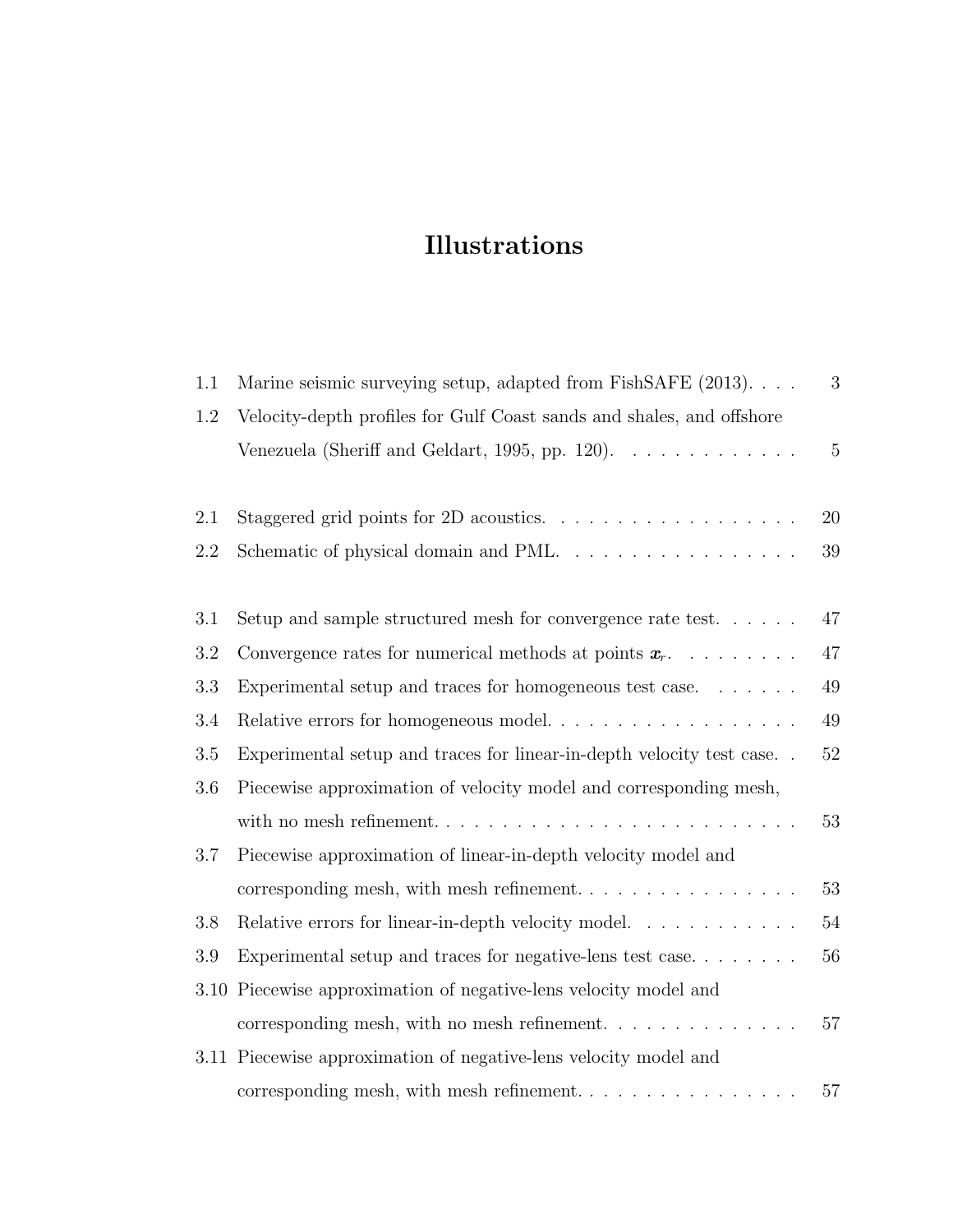| 3.13 Experimental setup and traces for mixed model test case 60 |  |
|-----------------------------------------------------------------|--|
|                                                                 |  |
|                                                                 |  |

| A.1 1D example of cosine bump function; $x_0 = 0, \delta x = 0.5$ 68 |  |
|----------------------------------------------------------------------|--|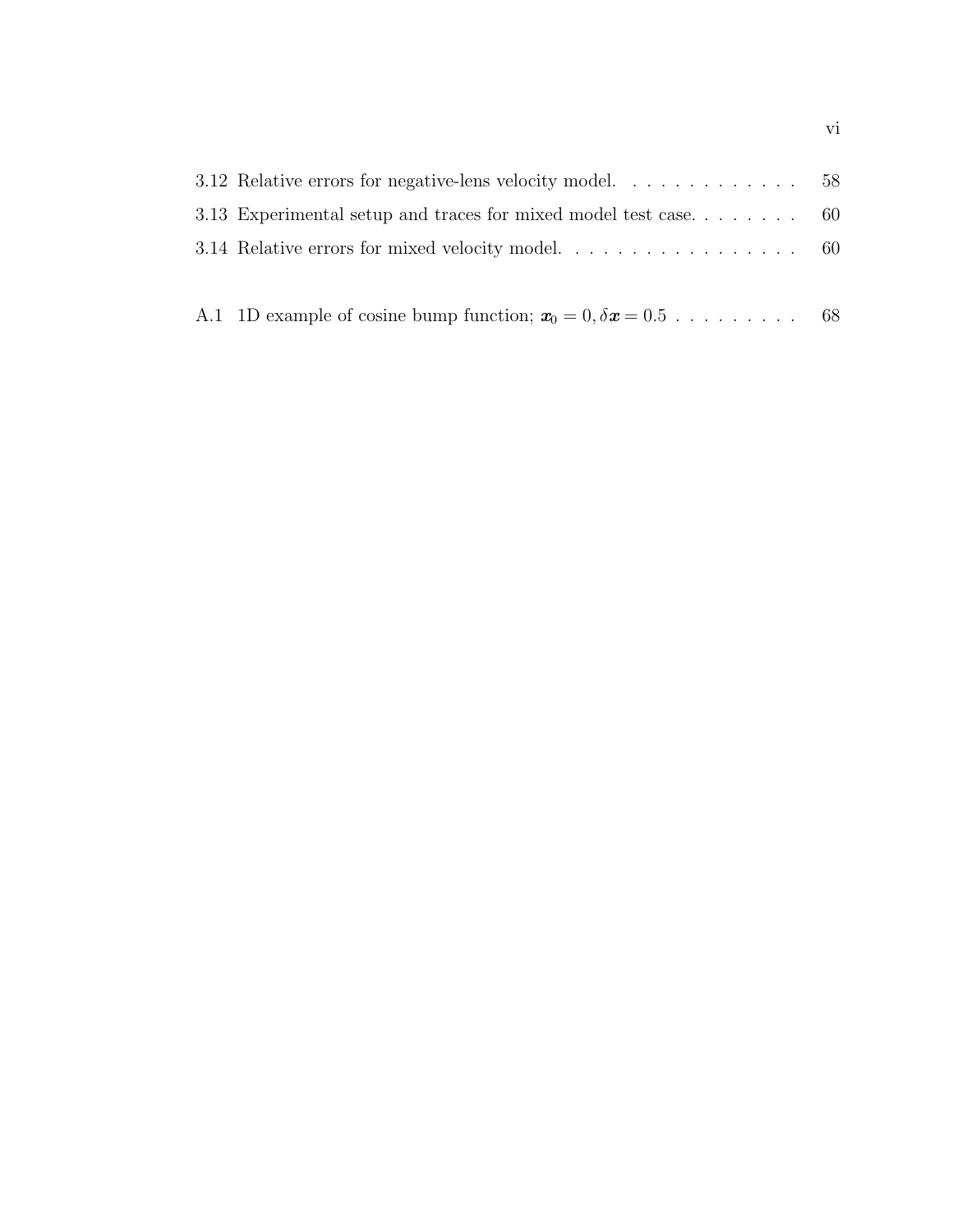# Tables

| 2.1 | Table of coefficients for centered finite difference formulas of order               |    |
|-----|--------------------------------------------------------------------------------------|----|
|     |                                                                                      | 20 |
| 3.1 | RMS with respect to $x_r$ for convergence rates $R(x_r)$ .                           | 46 |
| 3.2 |                                                                                      | 48 |
| 3.3 | Results for linear-in-depth velocity test case                                       | 52 |
| 3.4 |                                                                                      | 56 |
| 3.5 |                                                                                      | 59 |
|     |                                                                                      |    |
| 4.1 | Approximate GFLOP ratios between best of DG over FD, for each                        |    |
|     |                                                                                      | 64 |
|     |                                                                                      |    |
| B.1 |                                                                                      | 69 |
| B.2 |                                                                                      | 69 |
| B.3 | Results for linear-in-depth velocity test case. $\ldots \ldots \ldots \ldots \ldots$ | 70 |
|     | B.4 Results for negative-lens test case                                              | 70 |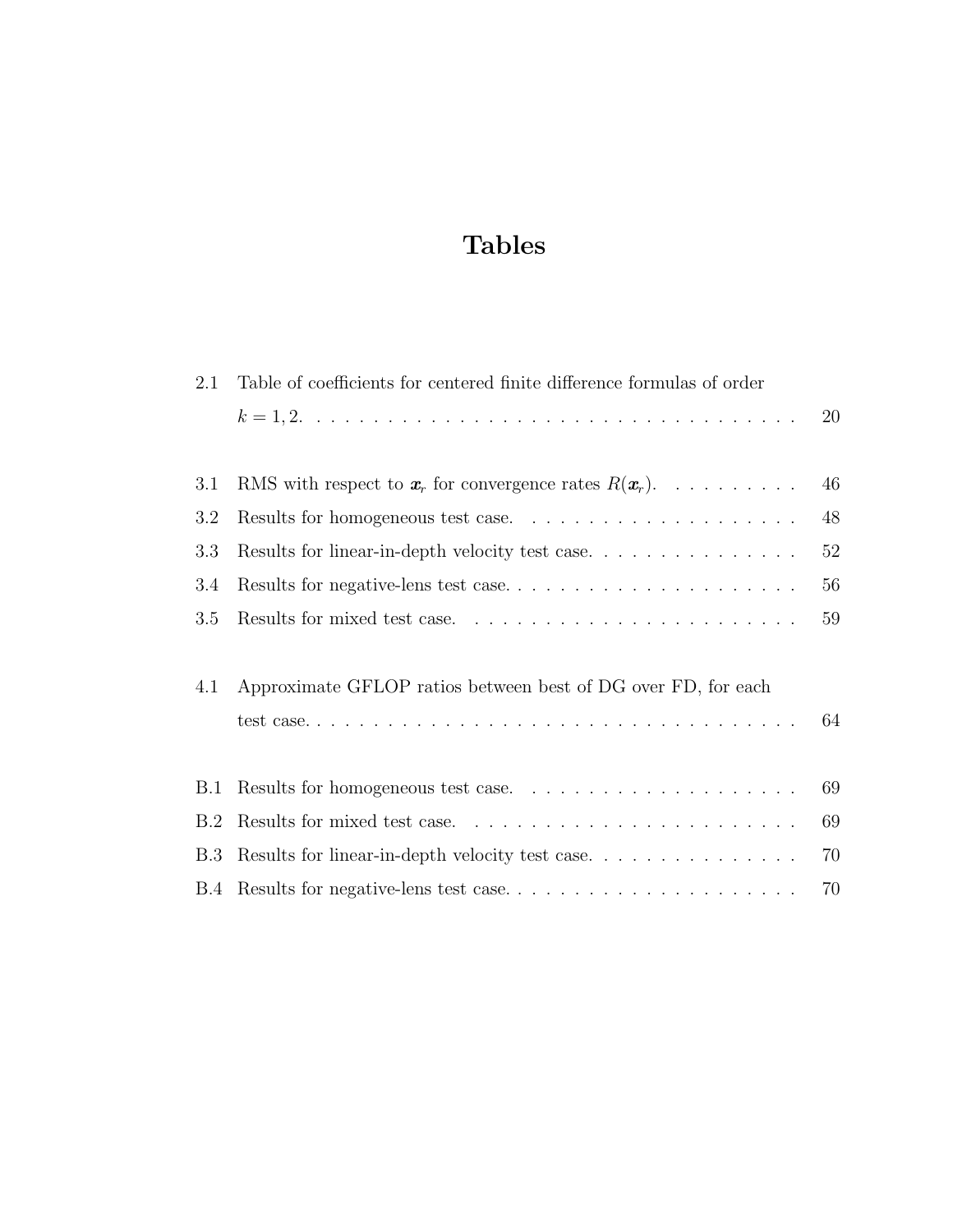## Chapter 1

## Introduction

This thesis analyzes the computational efficiency of two types of numerical methods, finite difference (FD) and discontinuous Galerkin (DG) methods, in the context of the 2D acoustic equations in velocity-pressure form with smooth coefficients. The key question addressed is as follows: How does computational efficiency of FD and DG methods compare in the case where coefficients of the acoustic equations vary smoothly? I provide results for some canonical smooth media examples and analyze their computational cost relative to accuracy. A better understanding of the computational behavior of FD and DG methods, applied to acoustics, will have implications in seismic imaging and oil prospecting.

### 1.1 Motivation

#### Seismic Surveys

Seismic surveying is a common prospecting practice throughout the oil industry, consisting of generating and measuring seismic waves as they propagate through a medium of interest from which relevant geophysical information may be recovered. Seismic waves are induced by impulsive energy sources, such as: projectiles, impactors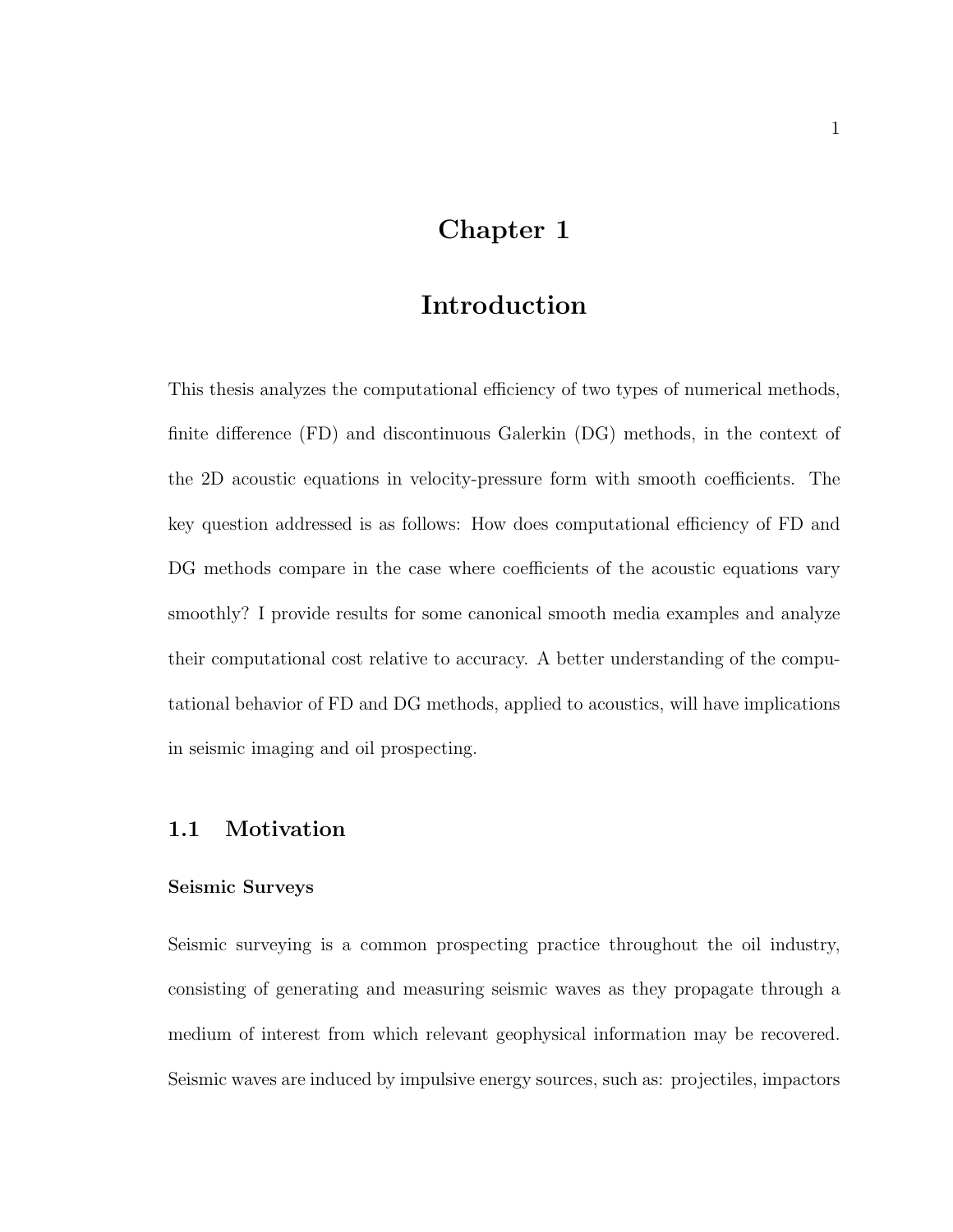(i.e., weight drops), explosives, and electrical impulse sources. The choice of source is of course dependent on application and particular source considerations. For example, air guns are the source of choice in marine surveying while the impact of a sledgehammer hitting the ground would suffice for shallow seismic surveying; see (Sheriff and Geldart, 1995) and Burger et al. (2006) for more on sources in applications to seismic surveying. Fig. 1.1 shows the canonical setup for marine seismic surveying. A sound wave source (air guns releasing compressed air in this application) induces seismic waves that propagate down to the ocean floor, interact with the subsea rock formations, and later recorded by acoustic receivers on streamers. The data is then analyzed in order to obtain information that will help identify and localize oil and gas reserves. Several streamers are towed across the water during data acquisition, with lengths reaching up to 5 kilometers spanning over 500 meters wide, roughly a 30 by 3 city block area (FishSAFE, 2013). Clearly the dimensions involved in seismic surveying alone convey value of the data acquired, and more importantly highlight the necessity optimal data analysis.

Inversion theory provides the mathematical framework for the analysis of seismic data and ultimately the ability to extract parameters pertaining to physical phenomena. Furthermore, the forward problem plays a crucial role in the accuracy and development of inversion methods. The problem of waveform inversion, at least that of full waveform inversion, is typically formulated as a least squares problem with a nonlinear objective function. Iterative optimization techniques used to solve the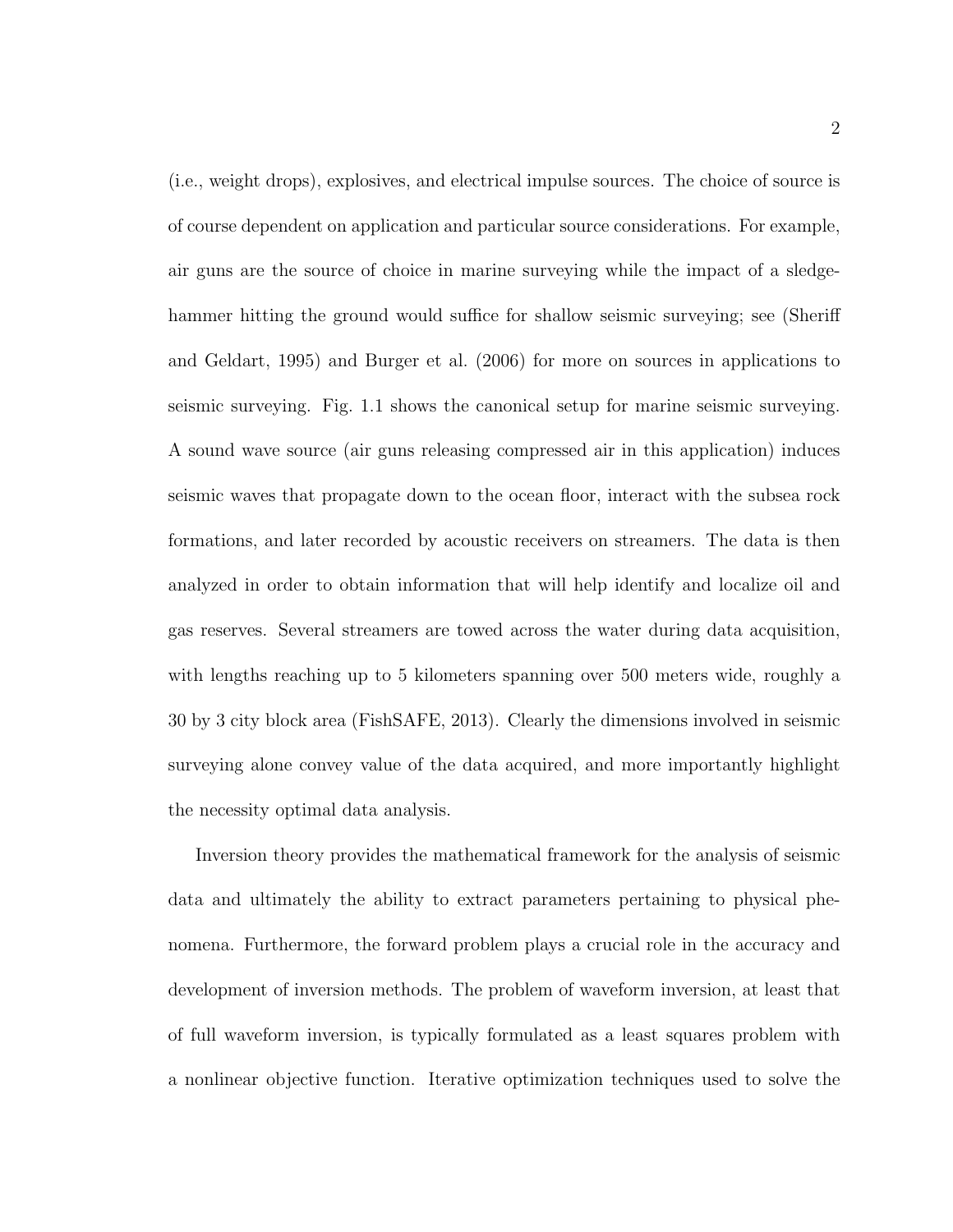

Figure 1.1 : Marine seismic surveying setup, adapted from FishSAFE (2013).

least squares problem require the solution of several forward problems per iteration. Hence, the "quality of the results of any inverse method," and thus the recovered seismic image, "depends heavily on the realism of the forward modeling" (Gauthier, Virieux, and Tarantola, 1986).

#### The Forward Problem: Acoustic Equations and Smooth Coefficients

The forward problem, in the context of seismic imaging, comprises of modeling the phenomena of seismic wave propagation through the Earth's subsurface. The acoustic equations, given by Eq. (2.1), describe the first order perturbation of the conservation laws of mass and momentum obeyed by an elastic fluid close to equilibrium. See Gurtin (1981), pp. 122-137, for a complete discussion of elastic fluids and a derivation of the acoustic equations. The acoustic equations model the propagation of compressional waves (or P-waves) in elastic fluids, however a more realistic phys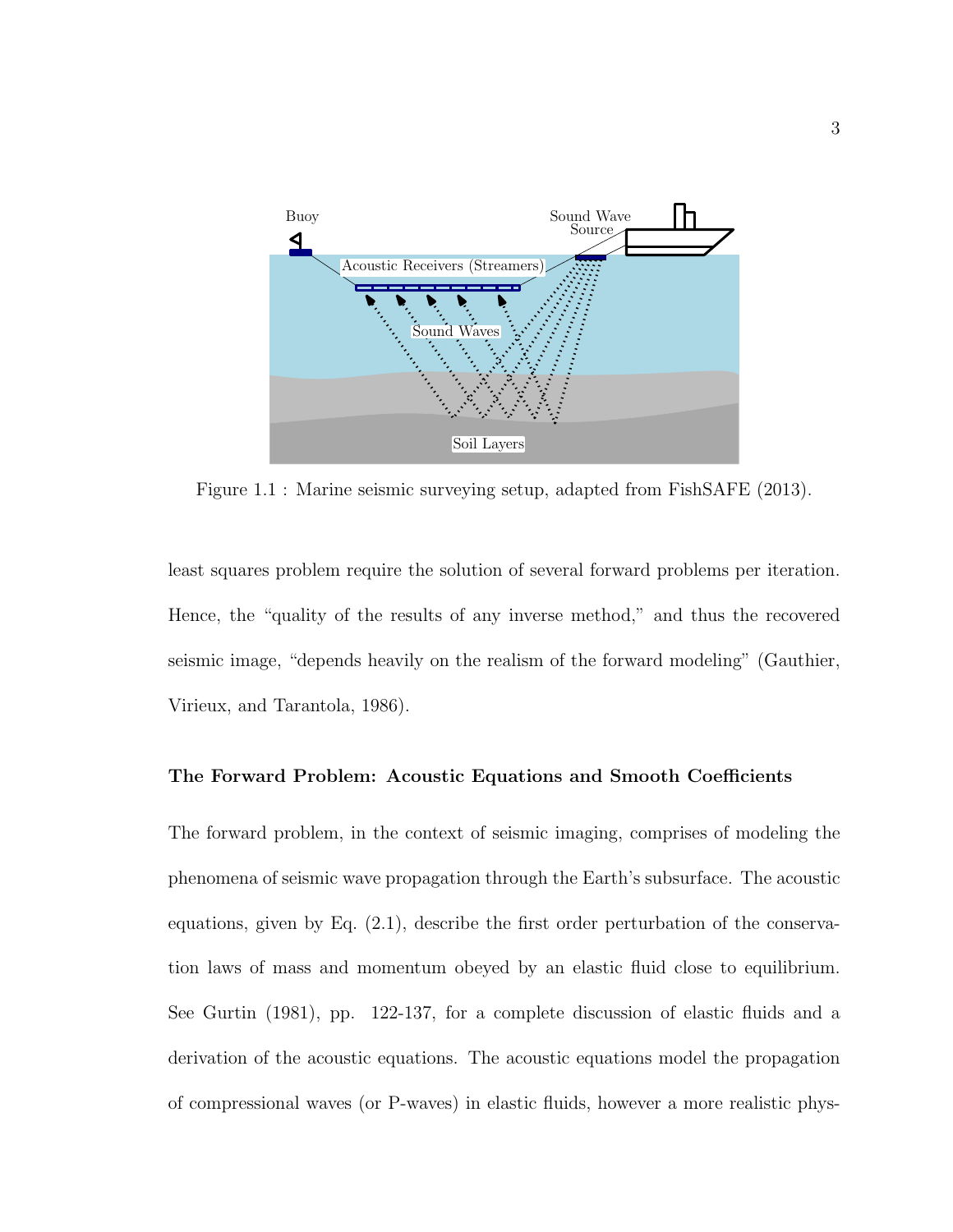ical representative of Earth's subsurface formations is an elastic material in which the dynamics of this system is given by the elasticity equations. The core difference between elastic fluids and elastic materials lies in the nature of their constitutive equations; stress is a function of the relative deformation for elastic materials, where in the case of elastic fluids (and in general inviscid fluids) stress is given by a pressure (Gurtin, 1981, §17). Consequently shear waves (or S-waves) arise in elasto-dynamics and are indeed observed in seismic applications. Not surprisingly, higher fidelity in the physics gives rise to complexity in the model; there are 21 parameters associated with the stress tensor for anisotropic linear elasticity. Currently the discrepancy between accuracy gain and computational cost of the elasticity equations is considerable for the large scale nature of seismic surveying, thus making the acoustic equations the traditional choice for seismic wave modeling and inversion in the oil industry.

In this study I consider the acoustic equations with smooth coefficients (i.e., density and bulk modulus will vary smoothly in space), a case relevant for seismic imaging. Layered media arise naturally in geological formations, corresponding to discontinuities in coefficients. Equally relevant are gradual variations in the media due to large time scale influences such as sediment accumulation. Consider Fig. 1.2, adapted from Sheriff and Geldart (1995), a plot of velocity (speed of sound) versus depth for Gulf Coast sands and shales and offshore Venezuela. Clearly "smooth" trends are observed for the various data motivating the use of smooth coefficients.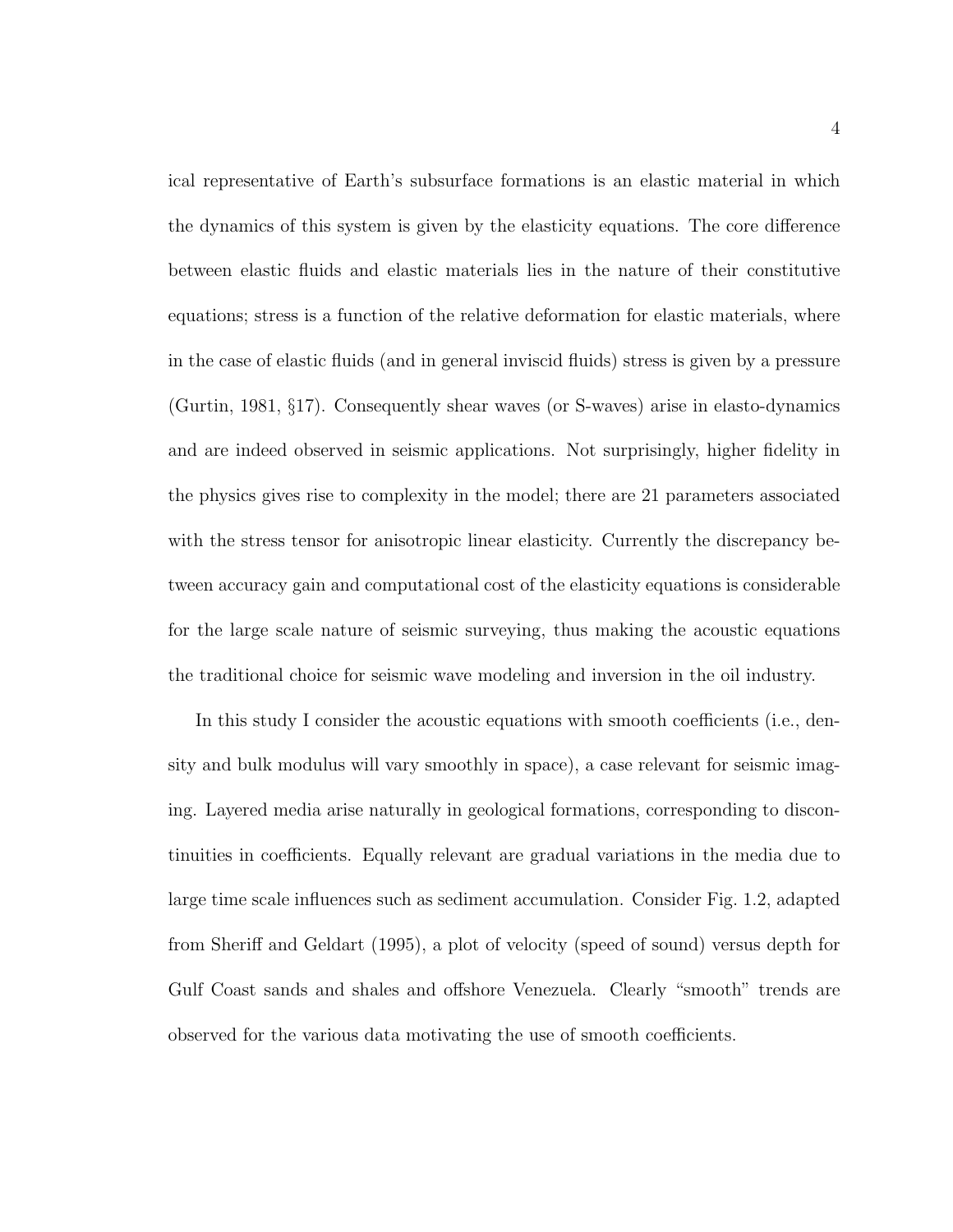

Figure 1.2 : Velocity-depth profiles for Gulf Coast sands and shales, and offshore Venezuela (Sheriff and Geldart, 1995, pp. 120).

## 1.2 Literature Review

#### Finite Difference Methods

Finite difference (FD) methods are classical numerical methods for solving a variety of differential equations. An extensive overview of FD methods for seismic wave simulations is given by Moczo et al. (2007). Standard FD methods consist of discretizing the domain of interest into uniformly spaced grid points, where partial derivatives are approximated by finite differences of the function evaluated at specified grid points, also referred to as the stencil of the FD method.

Staggered grid FD methods were introduced by Madariaga (1976) for propagation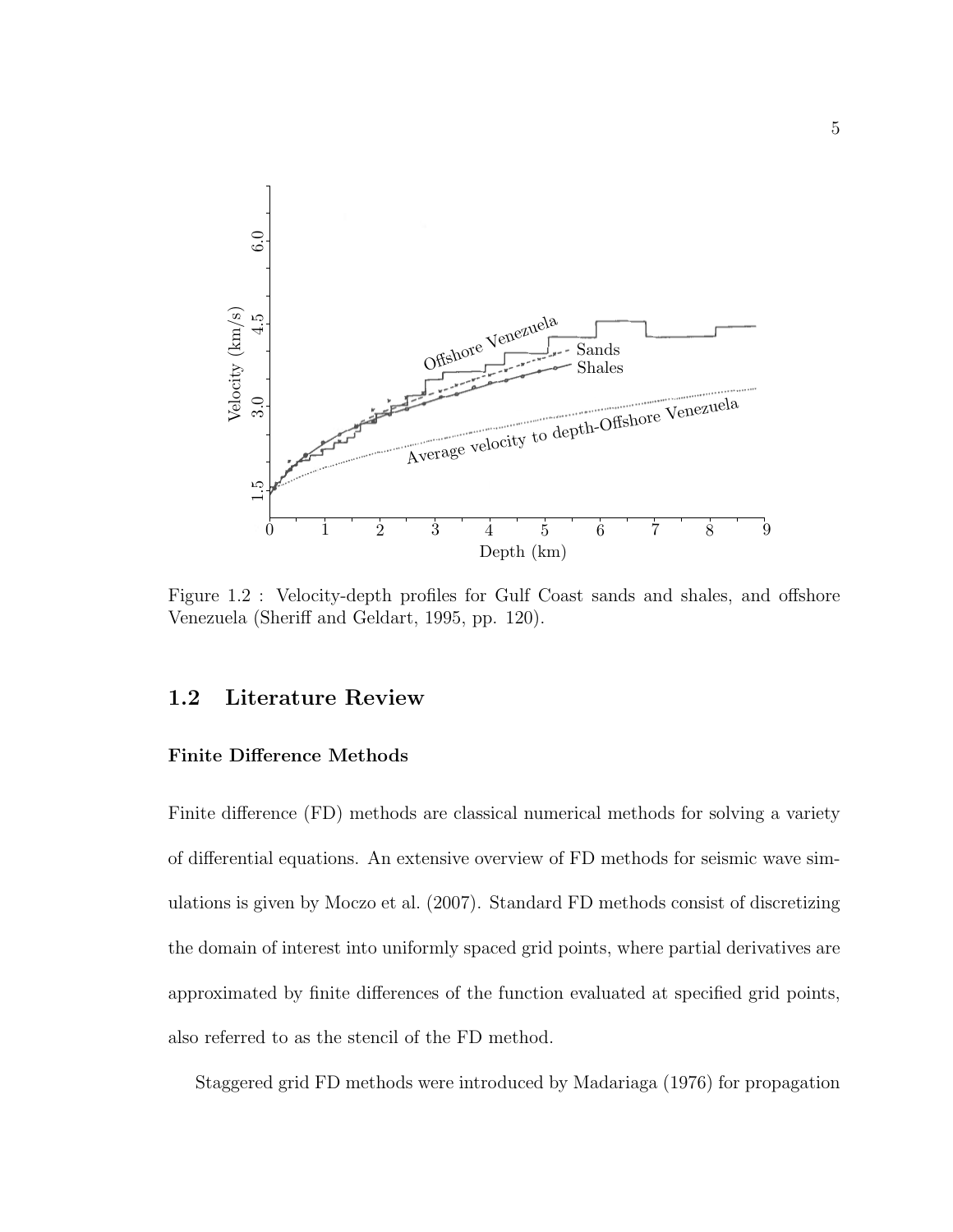of P-SV elastic waves in fault dynamics and by Virieux (1984, 1986) in the context of P-SV and SH elastic waves in heterogeneous media. SV and SH denote the vertical and horizontal polarization of shear waves, or S-waves, respectively. These methods resolve stability issues present in conventional grid FD for elastic waves in media with large Poisson's ratio, and provide a unified scheme for acoustic-elastic coupled systems, of importance to marine-seismic surveying. Levander (1988) later generalized staggered grid FD to higher order methods, in particular the  $\mathcal{O}(\Delta t^2, h^4)$  or 2-4 order staggered grid scheme (second-order and fourth-order accuracy in time and space respectively) for P-SV wave propagation. Along with preserving stability properties of staggered grid methods, the 2-4 scheme reduces the number of nodes needed in memory storage to one fourth of the nodes required for second-order in space P-SV staggered grid methods, while maintaining computation times comparable to other fourth-order in space methods.

The finite difference methods considered in this thesis are the acoustic variant of the 2-2 and 2-4 order staggered grid methods proposed by Virieux (1986) and Levander (1988). These numerical schemes can be viewed as a two-part discretization process: first a discretization in space, for a semi-discrete scheme, and then in time resulting in a fully-discretized scheme. This procedure of discretization is known as the method of lines (MOL) and provides a methodology for analyzing stability and convergence of fully discretized schemes. Stability criteria of these numerical methods yield relationships between the spatial and temporal discretization that must be satis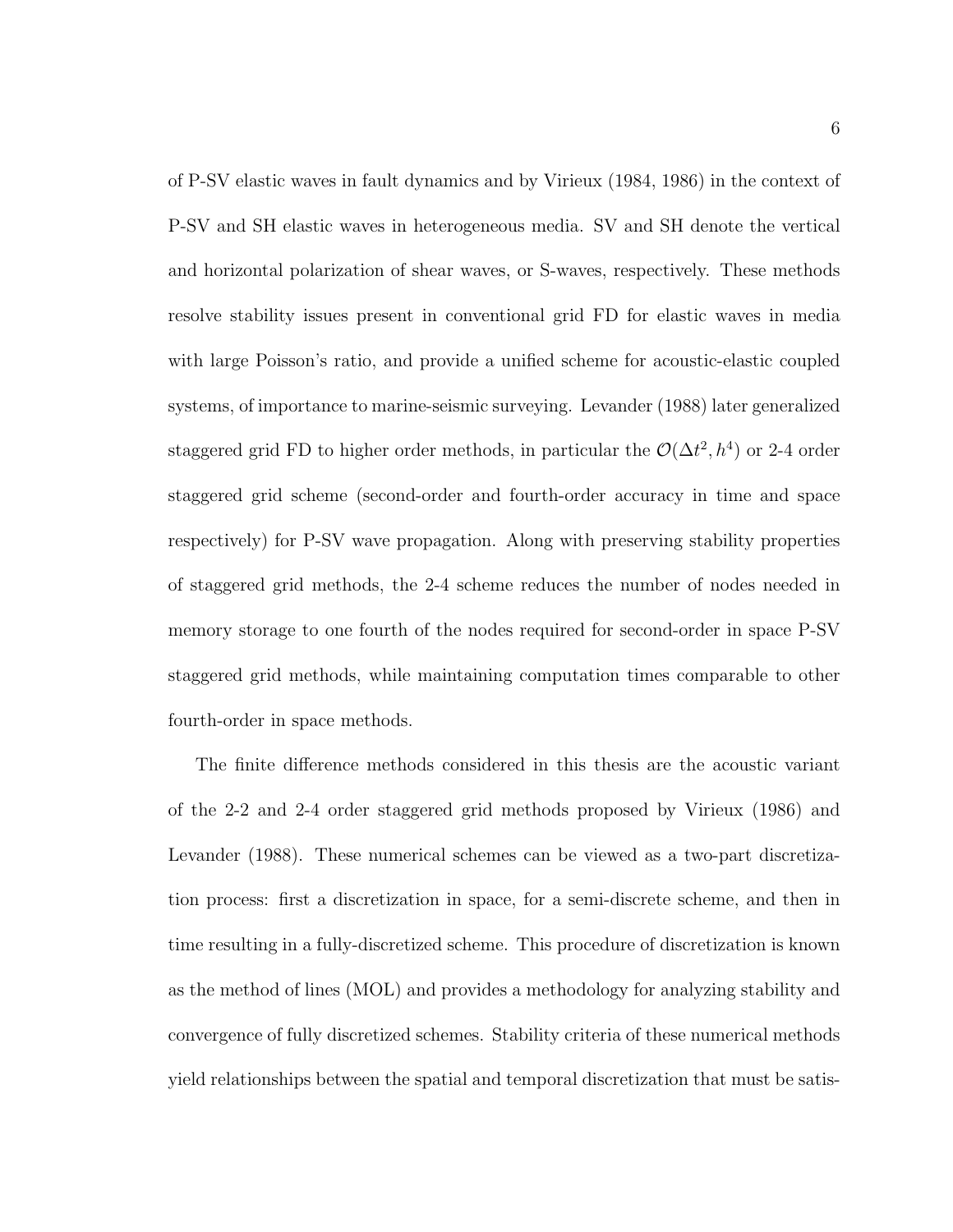fied for stability of the numerical method. In particular, Virieux (1986) and Levander (1988) have shown the following stability criterion for the 2-2 and 2-4 staggered grid FD methods, respectively:

$$
\Delta t < \frac{1}{\sqrt{2}V_P}h \qquad \text{(2-2 FD)}\tag{1.1}
$$

$$
\Delta t < \frac{0.606}{V_P} h \qquad (2-4 \text{ FD}) \tag{1.2}
$$

where  $V_P$  is the compressional velocity. Equations 1.1 and 1.2 were derived in the context of 2-D isotropic elasticity, assuming  $\Delta x = \Delta z = h$ . Note that these stability limits are independent of the shear velocity  $V_s$ , and hence independent of Poisson's ratio, unlike some standard FD methods (Virieux, 1986; Levander, 1988). Stability limits will effectively impose a constraint on how large the time step  $\Delta t$  can be taken relative to the spatial discretization  $h$ , something to keep in mind when considering computational cost. Clearly, in terms of computational cost, methods with larger stability regions are more attractive, though the higher accuracy of a method can offset these associated costs.

Another numerical property that will impact the accuracy and overall computational cost of FD methods is grid dispersion, also analyzed in Virieux (1986) and Levander (1988) for the 2-2 and 2-4 staggered grid FD methods respectively. Consider a plane wave with given wave vector **k** and frequency  $\omega$ . The relationship of  $\omega$  with respect to **k** as the plane wave propagates through the medium is known as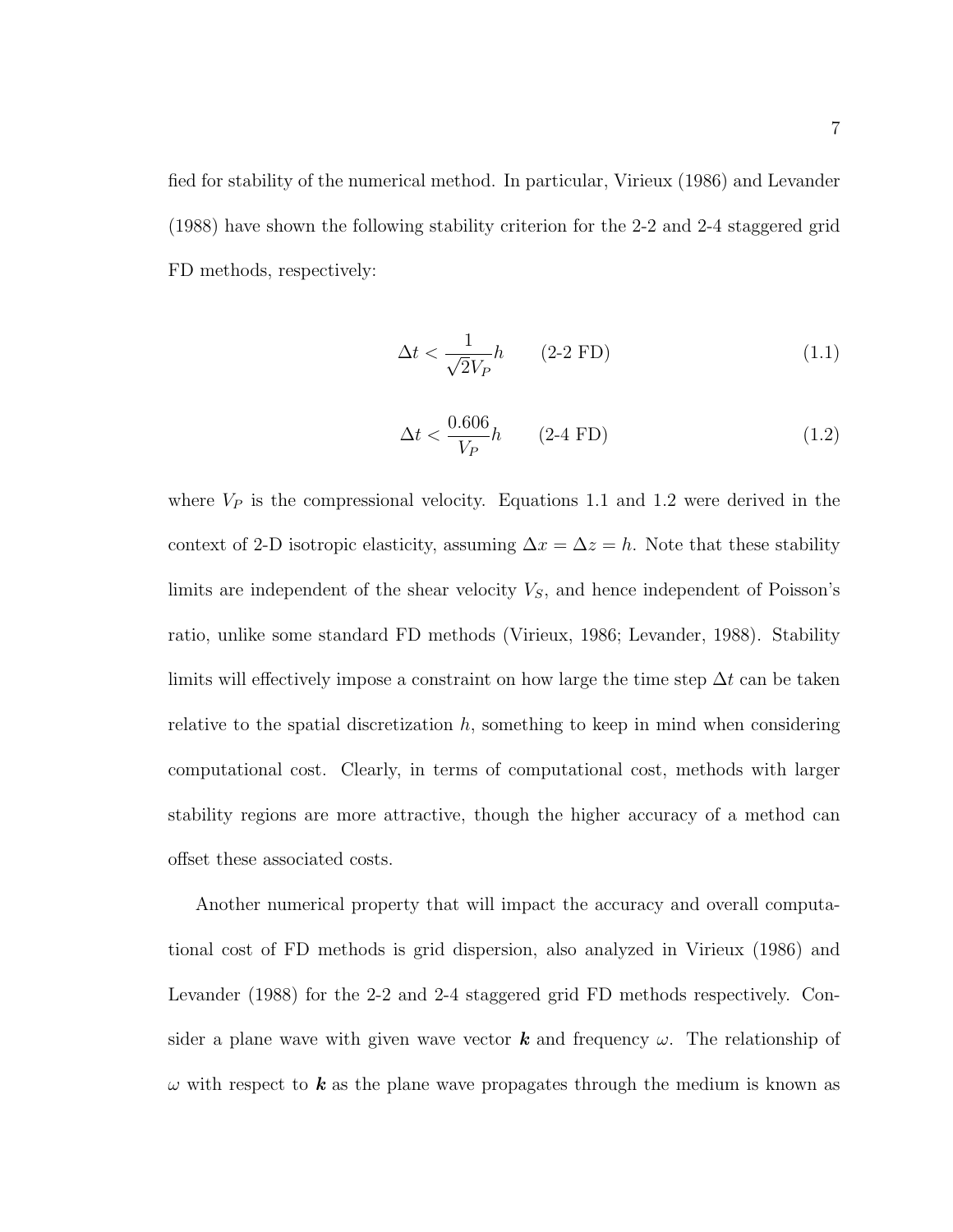the dispersion relation. Grid dispersion is the discrepancy in the dispersion relation between the continuum equations and discrete system given by the numerical scheme. Moreover, mismatch in the dispersion relation corresponds to errors in arrival times for waves at given frequencies, thus potentially degrading substantially the accuracy of the numerical method. Grid dispersion can be minimized however by refining the spatial discretization  $h$ , more precisely increasing the number of grid points per wavelength. Sampling ratios of 10 and 5 grid points per wavelength, for the shortest wavelength, are used as a rule of thumb for the 2-2 and 2-4 staggered grid FD methods respectively (Virieux, 1986; Levander, 1988).

Overall, the numerical behavior of FD methods is well understood and well cataloged throughout the applied mathematics community and applications thereof. The strengths of FD methods however rely heavily on the simplicity of the domain geometries and smoothness of medium parameters. The necessity for dealing with discontinuities in material parameters and the rise of high performance computing within the oil industry has lead to applications of numerical methods other than FD methods, namely finite elements and variants such as spectral elements and discontinuous Galerkin. Of course this thesis work is primarily concerned with the case of smooth coefficients, as alluded in the title. Nevertheless I will briefly detour into modeling wave propagation under discontinuous medium parameters in order to recount how the discontinuous Galerkin method has gained traction in the field of seismic modeling.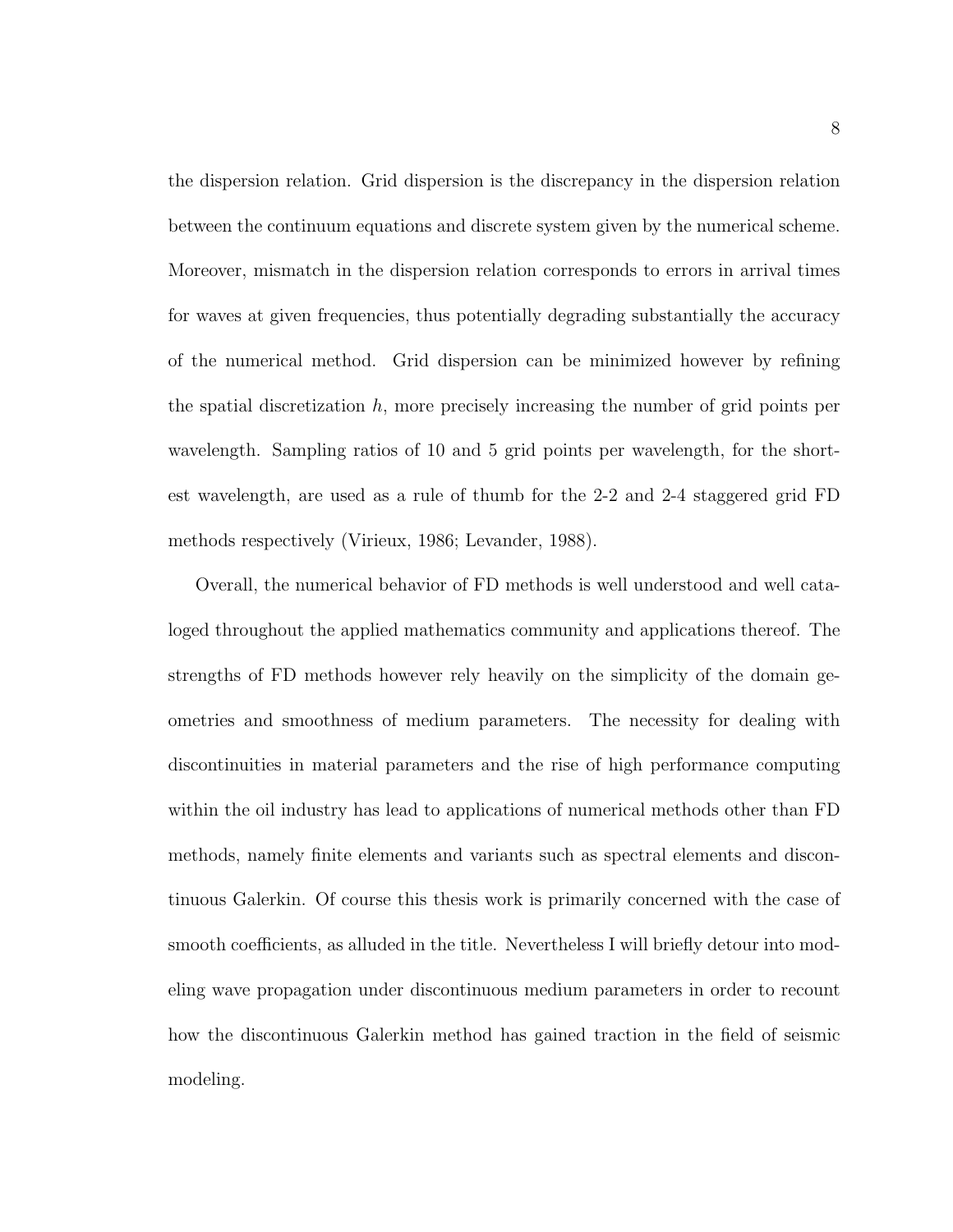#### Discontinuous Galerkin Methods

The discontinuous Galerkin (DG) method comprises of approximating the solution of a PDE via a Galerkin approximation where discontinuities are allowed, though penalized in some manner. In more precise words, the PDE solution is approximated by a numerical solution such that, when the numerical solution is applied to a specified weak formulation, it yields a residual orthogonal with respect to a chosen finite dimensional space. The DG method was first introduced by Lesaint and Raviart (1974) for the neutron transport problem and since then has been extended to a variety of applications: fluid transport in porous media, Navier-Stokes flow, and wave propagation to name a few. I refer to Cockburn (2003) for a comprehensive overview of DG methods and applications. DG methods have since gained popularity due to their geometric flexibility and mesh and polynomial order adaptivity, also known as hp adaptivity. Moreover, these methods can yield explicit schemes at each time-step (after inverting a block diagonal matrix), thus resulting in tractable algorithms for time-dependent hyperbolic problems such as wave propagation.

There is almost a zoology of DG schemes for the modeling of wave propagation that results from availability of choice, for example: the choice of approximation spaces, choice of basis functions, how to handle jump discontinuities across elements, choice of elements, etc.. Penalty DG methods are amongst the more popular schemes for acoustic and elastic wave propagation problems in their second order form, sometimes referred to as the displacement formulation. The following papers cover some of the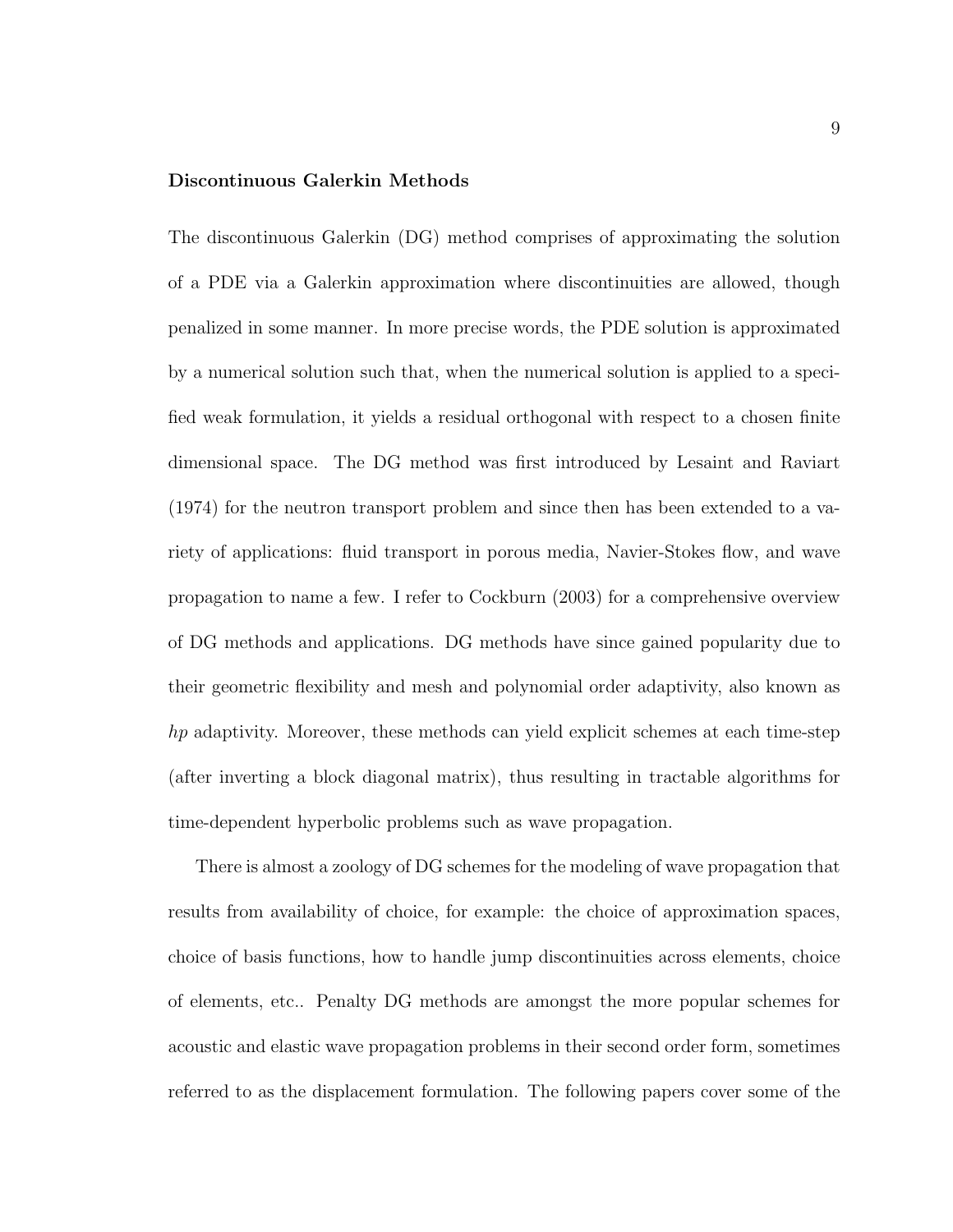analysis in numerical stability, grid dispersion, and error estimates of these methods: De Basabe and Sen (2010), De Basabe et al. (2008), Grote et al. (2006), Riviere and Wheeler (2003). This thesis work will be concerned with the first order form of the acoustic wave equation, also known as the velocity-stress or velocity-pressure formulation. I chose the first order formulation primarily for the fact that the FD schemes selected in this comparison are based on this formulation. In particular, I will be considering the Runge-Kutta DG scheme with upwind flux for the acoustic equations in velocity-pressure form.

The implementation details and the development of the DG method used in this work is based off a nodal approach, where the approximation spaces are spanned by multivariate Lagrange polynomials (Hesthaven and Warburton, 2007). The article on time domain solutions to Maxwell's equations via nodal high-order methods on unstructured nodes by Hesthaven and Warburton (2002) contains methodology and analysis that carries over to my thesis. In particular, Hesthaven and Warburton (2002) prove and demonstrate that the global error of the semi-discrete solution grows at most linearly in time and can be minimized through hp refinement:

$$
\|\mathbf{q}(t) - \mathbf{q}_N(t)\|_{\Omega} \le \mathcal{O}(h^{N+1}) + t\mathcal{O}(h^N),\tag{1.3}
$$

assuming that the true solution is smooth enough, where  $q$  and  $q_N$  denote the true and numerical solutions respectively and  $N$  is the maximal order of the polynomials in the approximation space.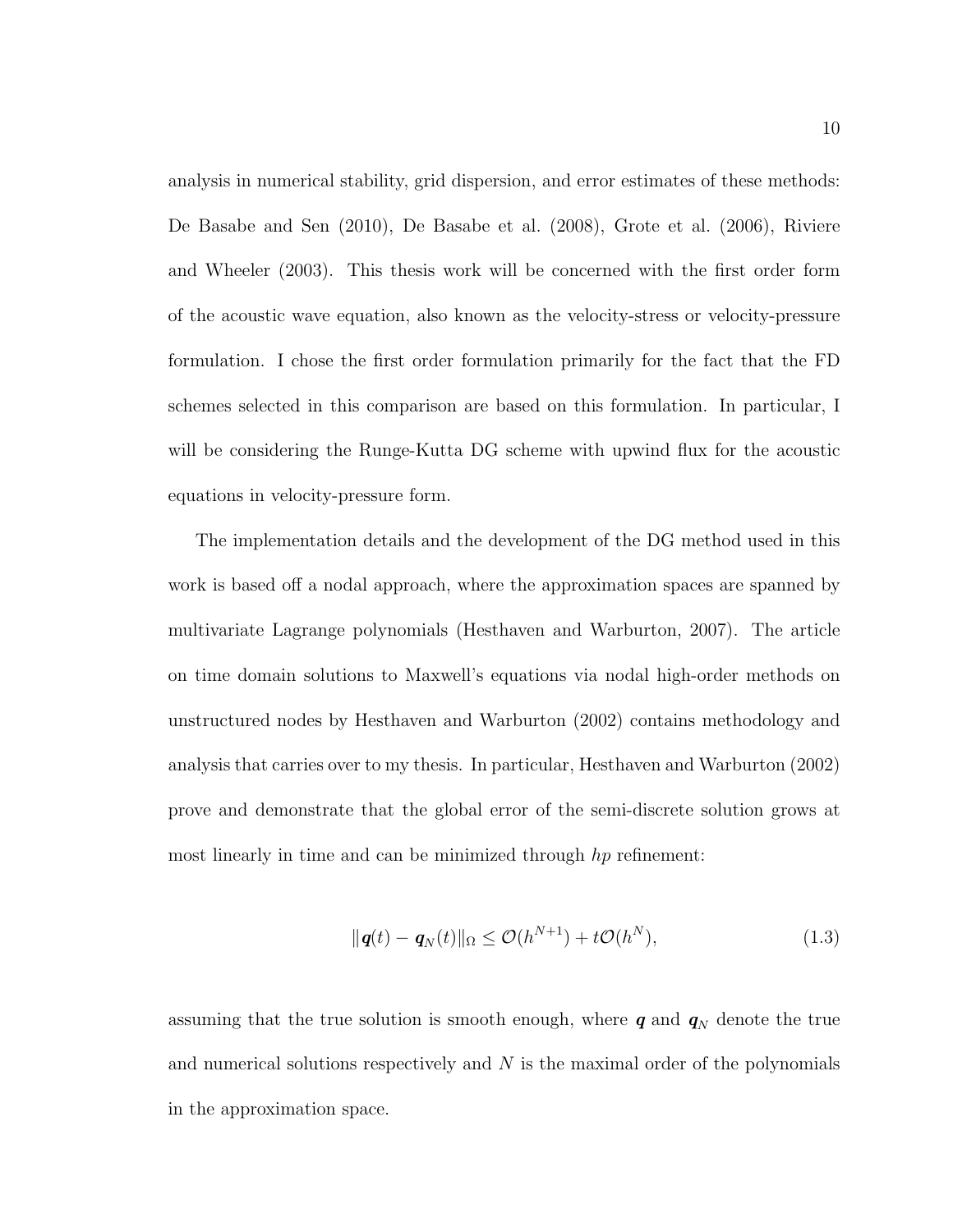The low-storage fourth order Runge-Kutta method used for time discretization in this thesis work was first proposed by Carpenter and Kennedy (1994). Runge-Kutta DG (RK-DG) methods have since then gained popularity primarily attributed to having a time-limiting step size proportional to the mesh size h divided by the maximum propagation speed  $v_{max}$ ,

$$
\Delta t \le \frac{\text{CFL}}{v_{max}} \min_{\Omega} h,\tag{1.4}
$$

as mentioned by Hesthaven and Warburton (2002), with maximum velocity  $v_{max}$ in the medium. Note that for a 2D triangular mesh, h consists of the diameter of the largest circle inscribed at a triangle. There are two main drawbacks of RK-DG methods that are current research topics and worth mentioning: the time step size is dependent on the globally smallest h rather than a local h which can be of issue for h-adaptive methods. Second, the CFL constant turns out to be dependent on the polynomial order N of the DG scheme, in particular CFL =  $\mathcal{O}(\frac{1}{N^2})$ , which hampers the convergence and computational benefits of higher order methods. A time-space DG method is proposed by Monk and Richter (2005) allowing for a more efficient "local" time-space stability criterion appropriate for  $h$  adaptive algorithms. The spatial order dependency of the CFL condition in Eq.(1.4) is addressed by Warburton and Hagstrom (2008), acquiring a CFL condition independent of polynomial order. Despite these time-limiting step size disadvantages, the RK-DG with upwind flux method is still a competitive candidate for the simulation of wave propagation as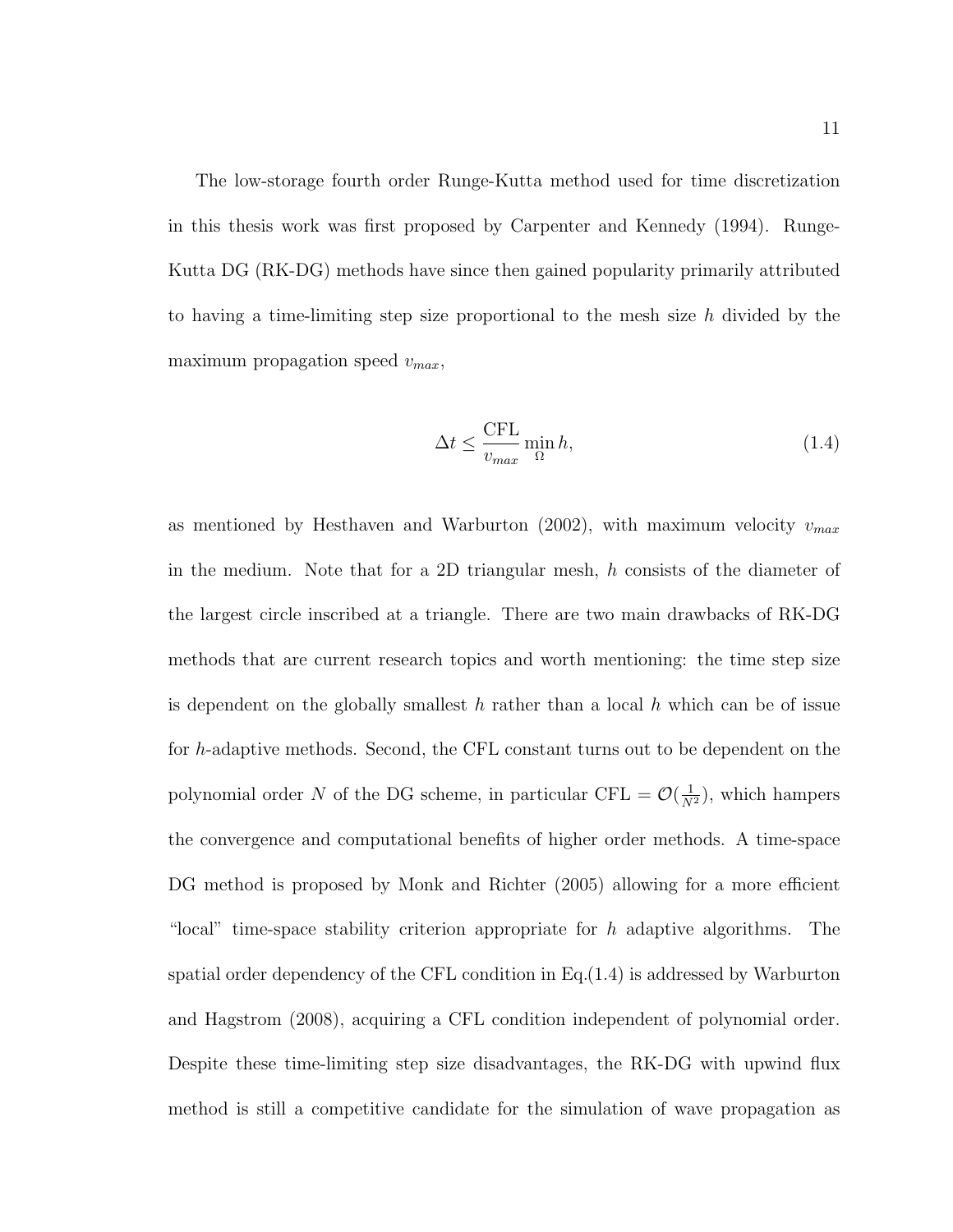shown in many of the research studies to be cited shortly, and is thus in part the subject of this thesis.

As discussed previously for FD methods, grid dispersion is an important numerical phenomenon that plays a crucial role in the accuracy of wave propagation. Aside from errors in the phase velocity, that is grid dispersion, DG schemes considered here suffer from dissipation errors, where amplitudes of waves appear to be over attenuated due to numerical errors. This dissipation error is inherent to the choice of flux; in particular one can show that the total energy of the semi-discrete system decays with time due to the dissipative nature of the upwind flux, as oppose to the true conservative nature of hyperbolic systems. De Basabe and Sen (2007) provide analysis and numerical results of grid dispersion for some common finite element and spectral element methods in application to acoustic and elastic wave propagation, along with some comparisons to FD methods. Ainsworth (2004) studies the dissipation and dispersion errors under hp refinement of the DG method applied to a linear advection equation. Specifically, Ainsworth (2004) shows that the polynomial order  $N$  can be chosen such that the dispersion error decays super-exponentially if  $2N + 1 \approx chk$  for a given mesh size h and wavenumber k, for some constant  $c > 1$ . Work by Hu et al. (1999) provide an interesting analysis of anisotropy in dispersion and dissipation errors on quadrilateral and triangular uniform meshes for DG methods applied to 2D wave propagation problems. More importantly, the 1D analysis by Hu et al. (1999) will serve as a guideline to spatially discretize the domain with respect to a resolvable wavenumber;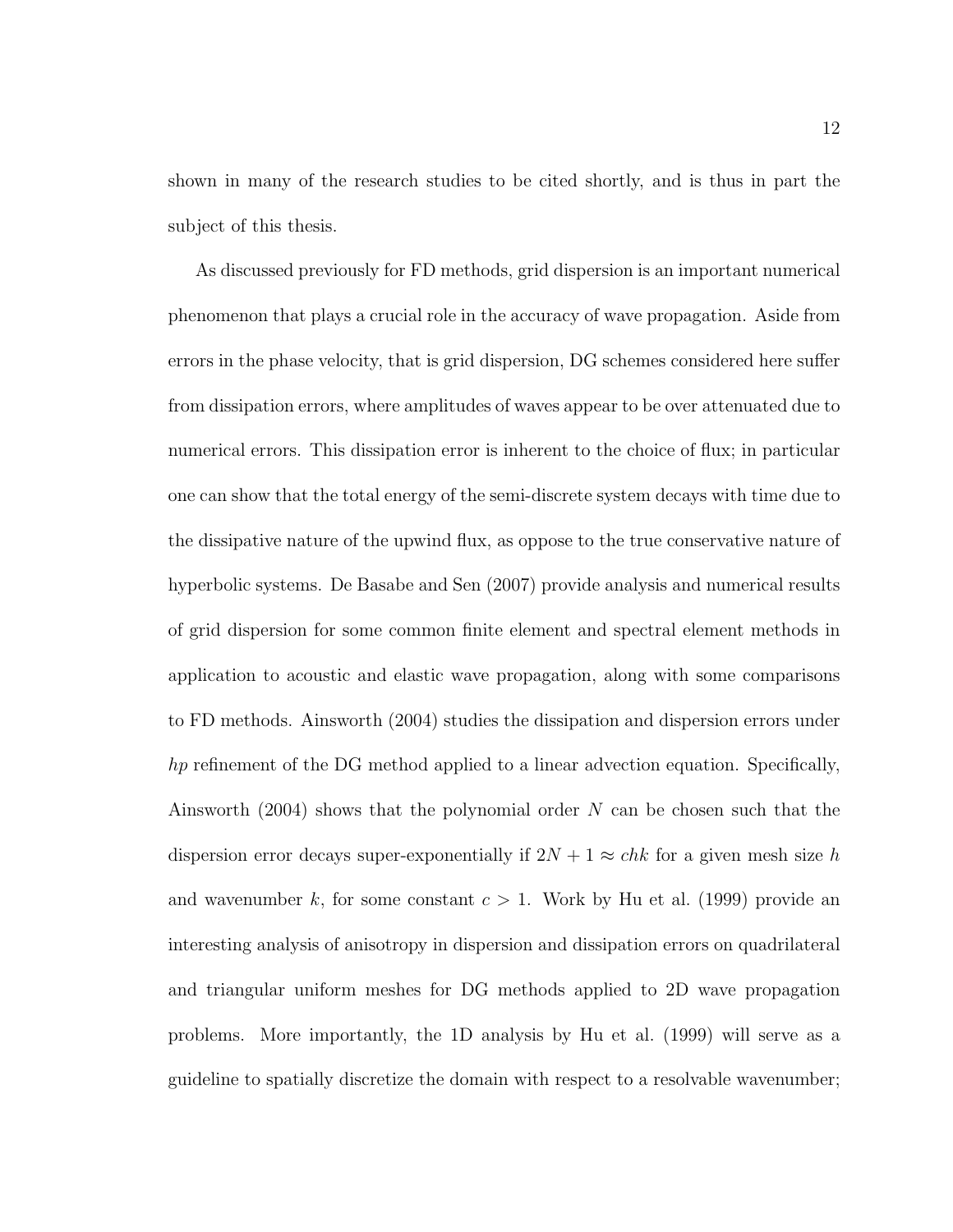specifics will be revealed in the results section.

DG schemes, similar to the RK-DG method implemented in this work, have recently gained popularity in the field of seismic modeling. In particular, current work focuses on the analysis, applications, and extensions of DG schemes to the context of discontinuous media. Work by Wang (2009) and Wang et al. (2010), on the comparison of DG and FD methods for time domain acoustics, reveals the efficiency of the DG method over staggered FD methods for the case of complex piecewise constant media. Interface errors over the discontinuity reduce the convergence rate of FD methods to first order, while a DG scheme with an appropriately aligned mesh results in a sub-optimal second order method making DG a more efficient method for complicated models.

Zhebel et al. (2013) perform a study on the parallel scalability of FD and finite element methods, including mass lumped finite elements and DG, for 3D acoustic wave propagation in piecewise constant media with a dipping interface on an Intel Sandy Bridge dual 8-core machine and Intel's 61-core Xeon Phi. Overall the DG method demonstrated larger speed up on Sandy Bridge as the number of cores was increased and the problem size is kept constant, partly due to the fact that DG involves more net FLOPs (floating point operations) relative to other methods. Interestingly enough, for Intel's Xeon Phi, FD and DG methods showed similar strong scalability performance, for an "optimal" choice of FD domain subdivisions. Lastly, convergence results by Zhebel et al. (2013) demonstrate again the superior accuracy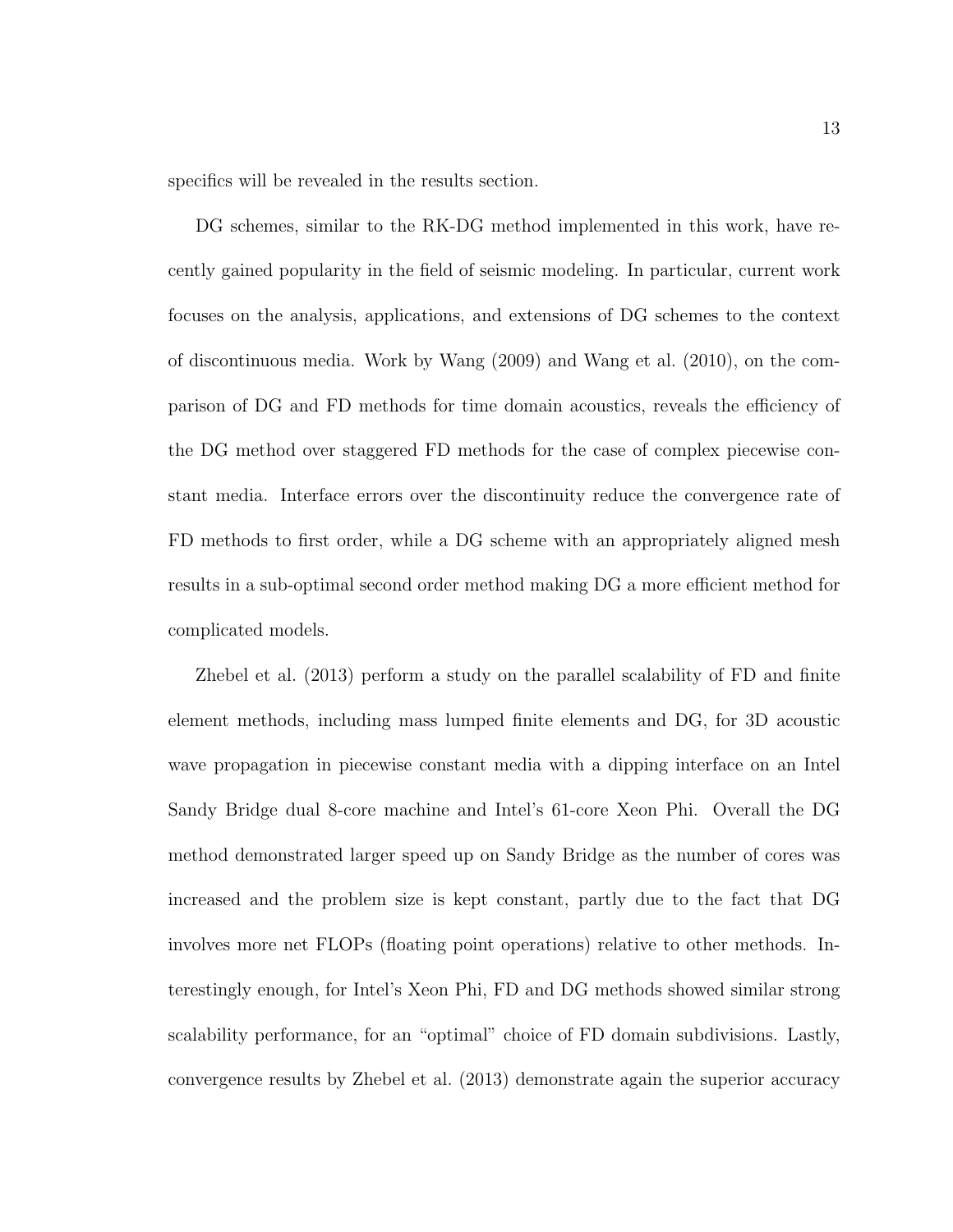of finite element type methods with mesh alignment to that of FD methods. Another interesting study was conducted by Simonaho et al. (2012), where DG simulations of acoustic wave propagation were compared to real data. Author's simulated and acquired 3D experimental data for pulse propagation and scattering from a cylinder in air. Results show that simulated data matches measurement time-series well up to 4.5 ms for the pulse propagation study. Moreover, amplitude spectrum of the simulated data closely resembles that of real data for frequencies less than 2kHz. For the scattering cylinder case, simulated data contained all of the representative qualitative characteristics present in the real data, that is interference patterns from reflections and diffractions due to the cylinder, for 2D spatial slices at given time-shots.

A lot of the work on DG applied to wave propagation cited above, assumes that the medium parameters are piecewise constant for implementation purposes. Atkins and Shu (1998) and Hesthaven and Warburton (2007) propose efficient quadrature-free DG implementation strategies in the case of piecewise constant media on triangular meshes. Aside from reduction in code complexity and overhead computational cost, these quadrature-free implementations result in lower memory costs associated with storing DG operators relative to their quadrature based counterparts. On the other hand, quadrature based implementations have the upper hand in terms of accuracy, since medium parameters as variable functions in space within mesh elements are better representatives than piecewise constant coefficients when computing elementwise integrals in the definition of DG operators such ass mass and stiffness matrices.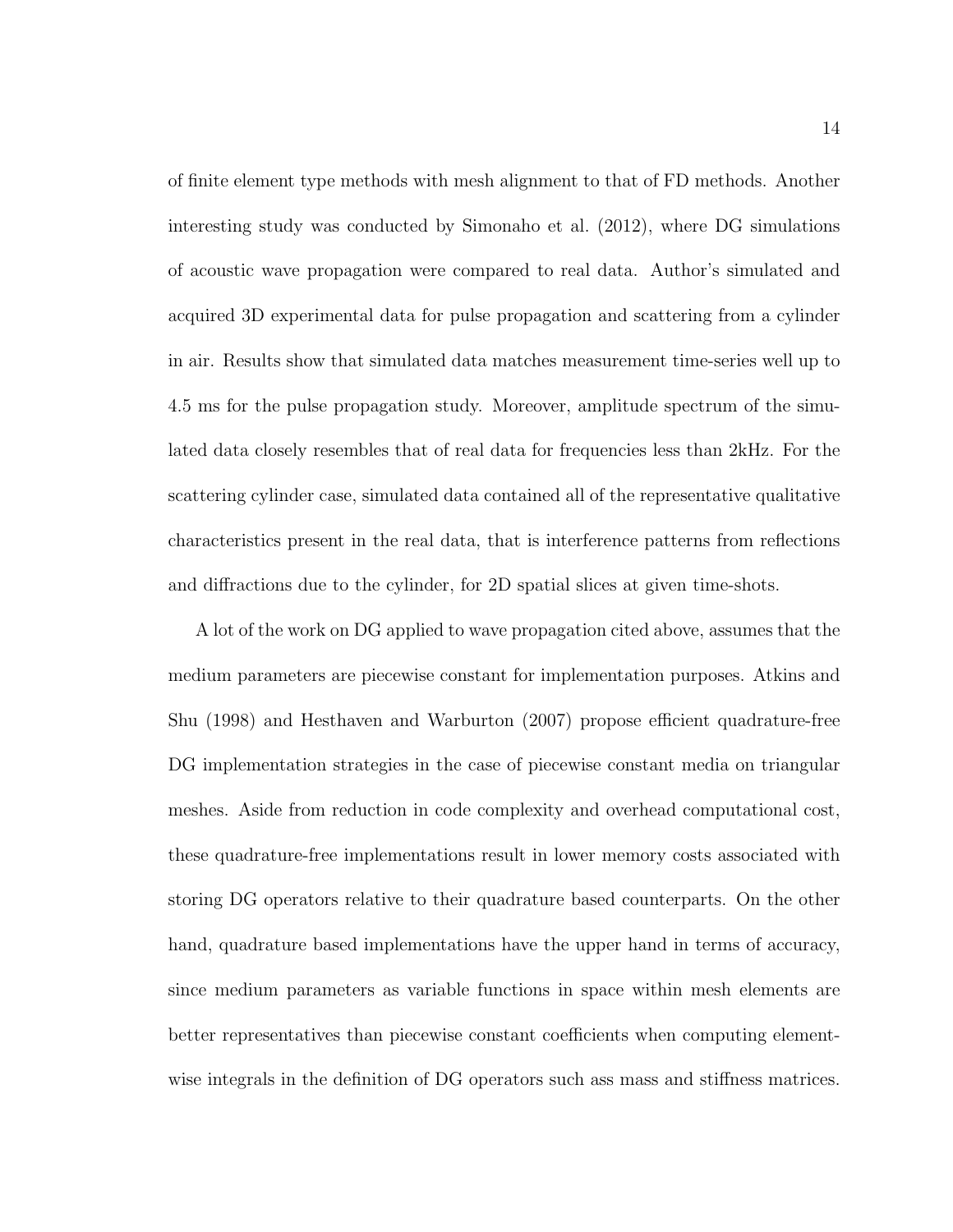For example, Ober et al. (2010) employ quadrature based DG implementations in the context of acoustic seismic inversion. Collis et al. (2010) provide a comparison between the quadrature-free and quadrature based DG implementations for elastic wave propagation in variable media. Their results show that the numerical solutions for piecewise constant and variable models do not converge to the same limit as the polynomial order is increased. However, Collis et al. (2010) does not provide any insight into the performance and efficiency of quadrature-free and quadrature based implementations, a topic of importance that will be discussed in this thesis work.

#### 1.3 Claim

Few studies have been made comparing the computational efficiency of FD and DG methods in the context of the acoustic equations. Wang (2009) provides a comparison for 2D acoustics with discontinuous coefficients. He demonstrates the efficiency of a standard DG method, with curvilinear elements, over the 2-4 staggered grid FD method for a 2D dome model, results attributed to the inadequacy of FD methods to resolve complex geometric interfaces. Collis et al. (2010), Ober et al. (2010) apply DG to acoustic and elastic wave propagation in variable media, but do not offer an elucidated comparison between quadrature-free and quadrature based DG implementations relative to FD solvers.

Recent computational studies of FD and DG methods consider top of the line hardware, software, and programming implementations in order to achieve efficient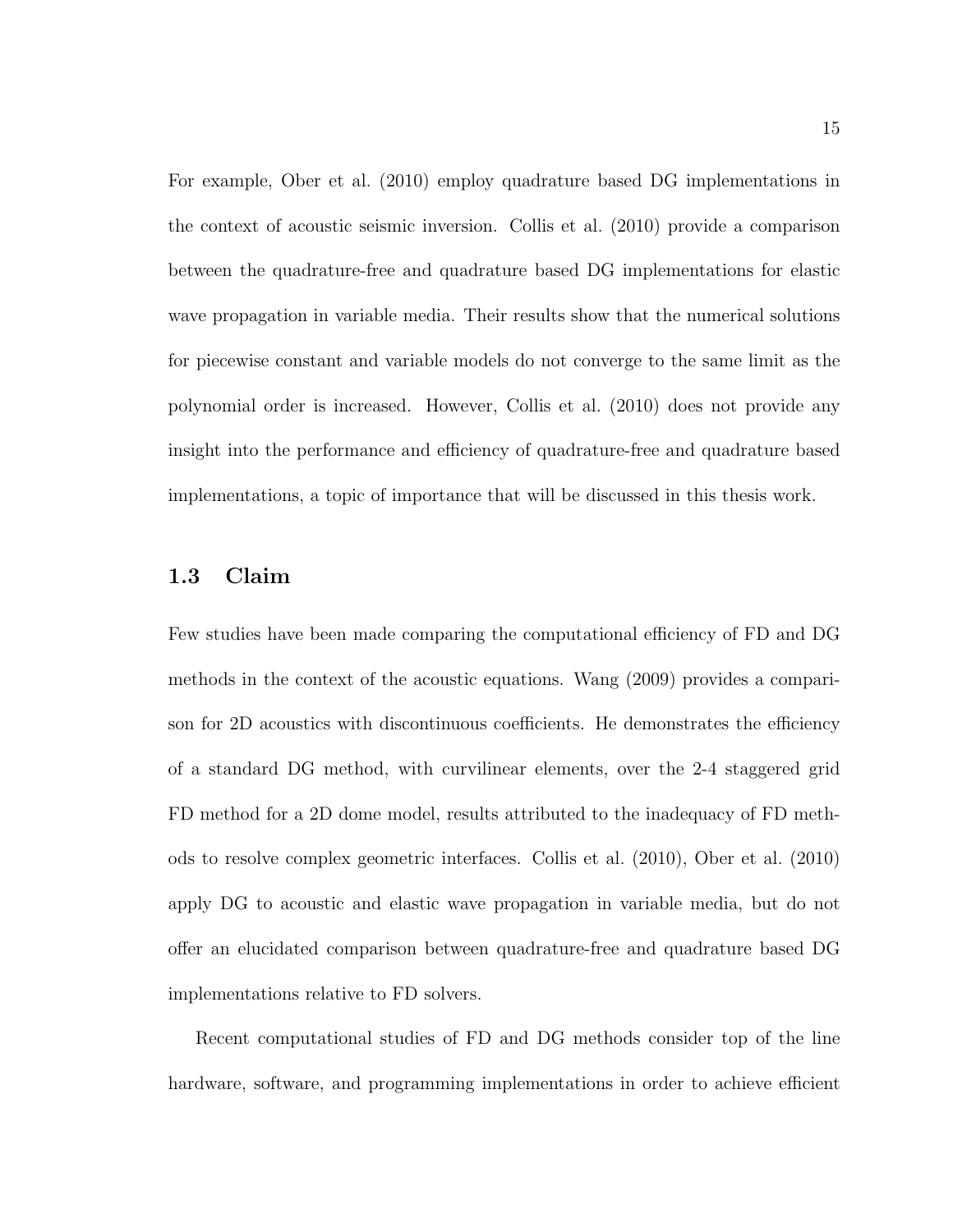solvers that will ultimately minimize runtimes (Zhebel et al., 2013; Zhou, 2014). It is well observed that DG methods suffer from a higher computational costs in terms of FLOP counts, however the total runtime can be significantly mitigated as consequence of the method's higher accuracy, parallel scalability, and computational efficiency (Zhebel et al., 2013; Wang, 2009; Wang et al., 2010). On the other hand, Zhou (2014) has experimented with optimizing FD stencil code on multi-core programming by improving vectorization and minimizing memory traffic, in particular for the constant density acoustic wave equation, yielding 20% to 30% of peak FLOPs per second depending on compiler and FD approximation order. The end goal of modeling software within seismic imaging is to provide fast accurate solvers to be used in inversion algorithms; clearly, runtimes are a direct and highly relevant metric of the speed of these solvers. However, measuring runtimes is dependent on the hardware, software, implementation, etc., a measure that is at times not very portable. I consider instead a more fundamental manner in comparing FD and DG, that is through counting FLOPs, which will only depend on the algorithm, and it's implementation to some degree, of the numerical method. The relationship between runtimes and FLOP counts can of course be complicated, especially when comparing between two very different numerical methods like FD and DG. FLOP counting will nonetheless offer a point of reference and insight into the computational costs and efficiency of these methods.

In my work, I offer a baseline comparison of FD and DG methods in the context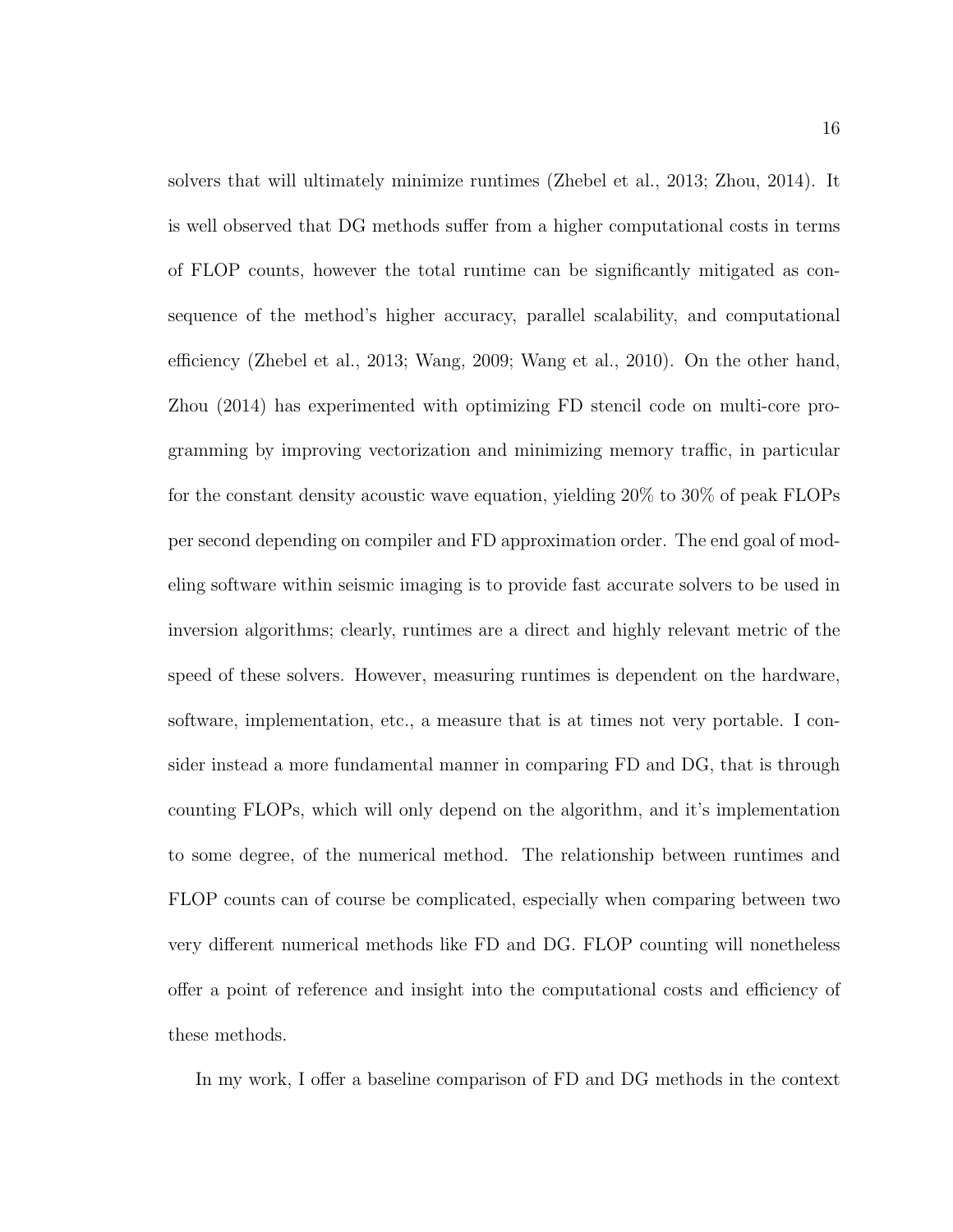of the acoustic wave equation in first order form with smoothly varying coefficients, a regime in which interface errors are not of issue. Moreover, both quadrature-free and quadrature based implementations will be studied in this analysis for the sake of completeness. In particular, I compare computational cost for a prescribed accuracy on several smooth models.

## 1.4 Agenda

The remainder of the thesis will consist of three more chapters. Chapter 2 will develop in some detail the finite difference and discontinuous Galerkin methods considered here, in particular highlighting considered implementation strategies. Numerical simulations and results will be discussed in Chapter 3. Finally, Chapter 4 will summarize and interpret the results and give some concluding remarks.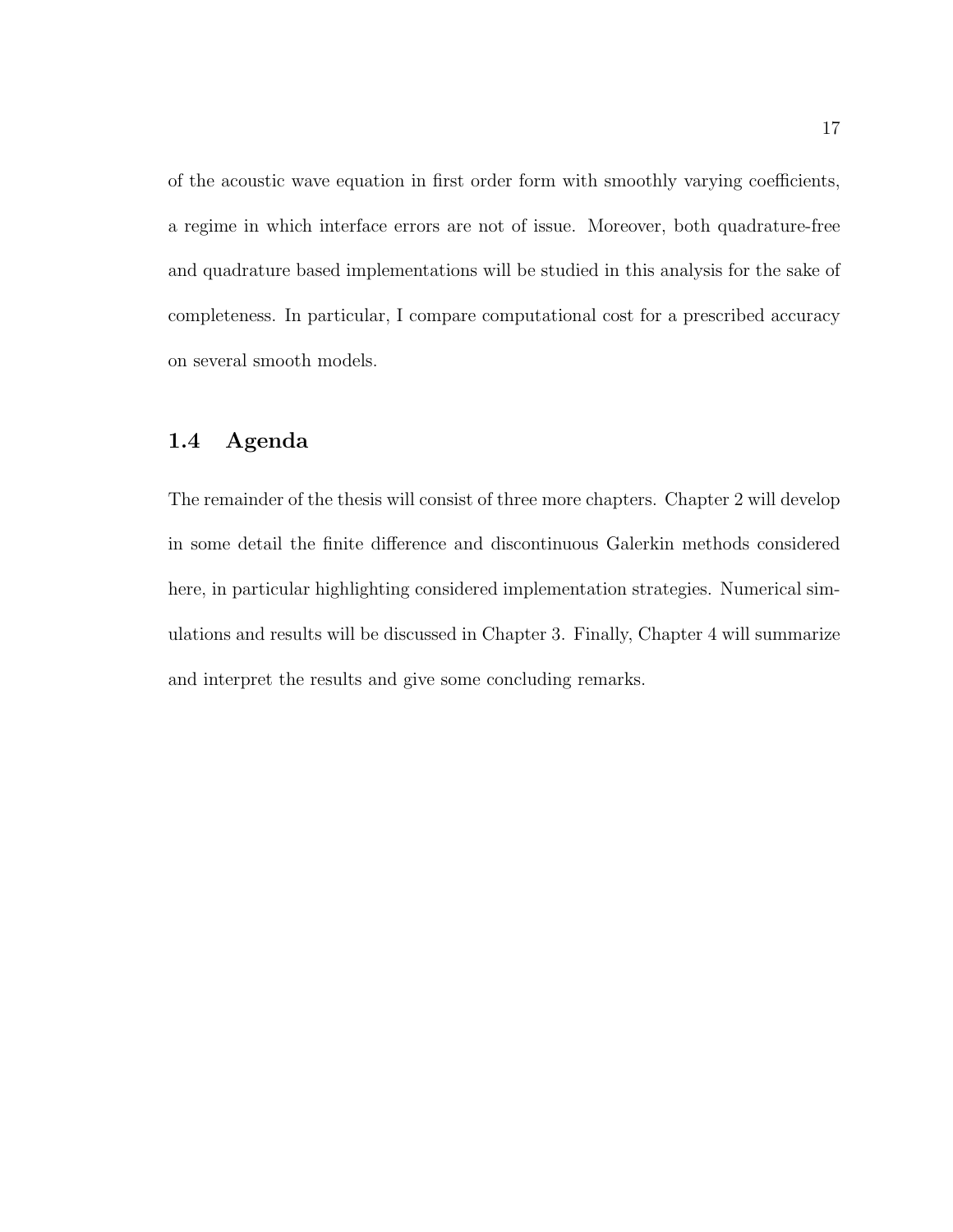## Chapter 2

## Methods

## 2.1 Introduction

This Chapter derives to some detail the finite difference and discontinuous Galerkin methods considered in this study. The staggered grid finite difference methods applied to the acoustic equations are derived for the general  $2-2k$  order case in §2.3. Several aspects of the discontinuous Galerkin method are discussed in §2.4, in particular the derivation of the semi-discrete scheme, choice of flux, time discretization, and implementation options for handling variable media.

## 2.2 Model Problem

The 2D acoustic equations, in velocity-pressure form, are given by the following system of first order PDEs:

$$
\rho(\boldsymbol{x})\frac{\partial \boldsymbol{v}}{\partial t}(\boldsymbol{x},t) + \nabla p(\boldsymbol{x},t) = \boldsymbol{f}(\boldsymbol{x},t),
$$
\n(2.1a)

$$
\beta(\boldsymbol{x})\frac{\partial p}{\partial t}(\boldsymbol{x},t) + \nabla \cdot \boldsymbol{v}(\boldsymbol{x},t) = g(\boldsymbol{x},t),
$$
\n(2.1b)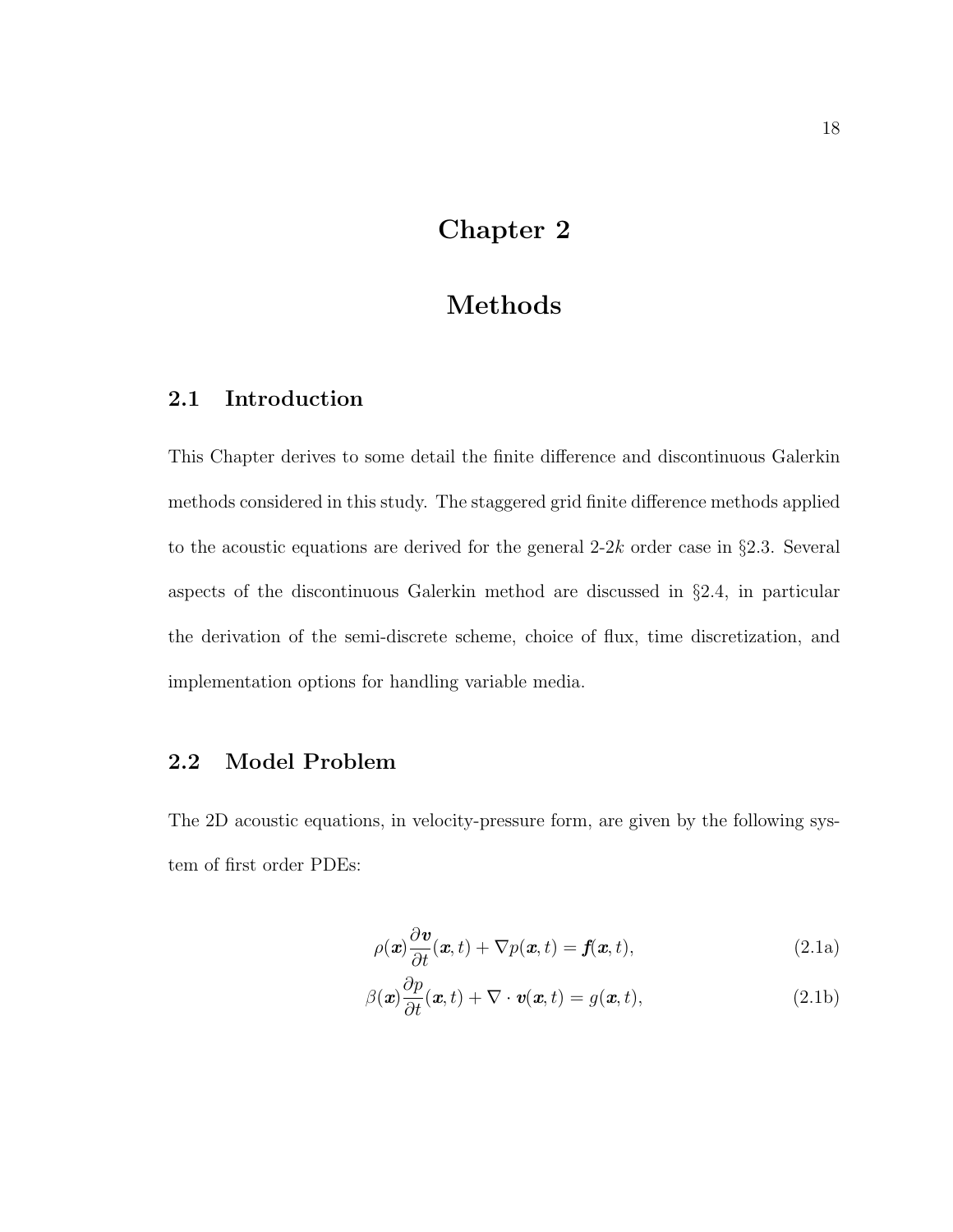for  $\mathbf{x} = [x, y]^T \in \Omega \subset \mathbb{R}^2$  and  $0 \le t \le T$ , for some final time  $T > 0$ . Here  $\rho$ and  $\beta = 1/\kappa$  represent density and compressibility (i.e., the reciprocal of the bulk modulus  $\kappa$ ) respectively. Furthermore,  $\mathbf{v} = [v_x, v_y]^T$  is the velocity vector, p is the pressure, and  $f = [f_x, f_y]^T$  and g are source terms. It will be assumed that  $\rho$  and  $\beta$  are smooth functions in the spatial variables  $(x, y)$ . Homogeneous initial and boundary conditions will be considered.

#### 2.3 Finite Difference Methods

The finite difference method consists of approximating derivatives via linear combinations of the field in question at given points. Coefficients of these linear combinations are uniquely determined, as prescribed by related Taylor expansions, by the choice of field points and the maximum order of approximation. A conventional finite difference scheme applied to  $Eq. (2.1)$  would use field points over a regular grid, the same grid points for pressure and velocities. In the staggered grid variant, field points for the pressure and velocity fields are over regular grids such that grid points do not overlap with each other, i.e., pressure and velocity field points do not coincide. Fig.  $(2.1)$  depicts the relative location of grid points for the pressure and velocity fields. Note that the pressure field points reside in what is dubbed as the *primary grid*, where indexing pertains to integers, while velocity grid points lie on shifted grids where fractional indexing is allowed for a particular index.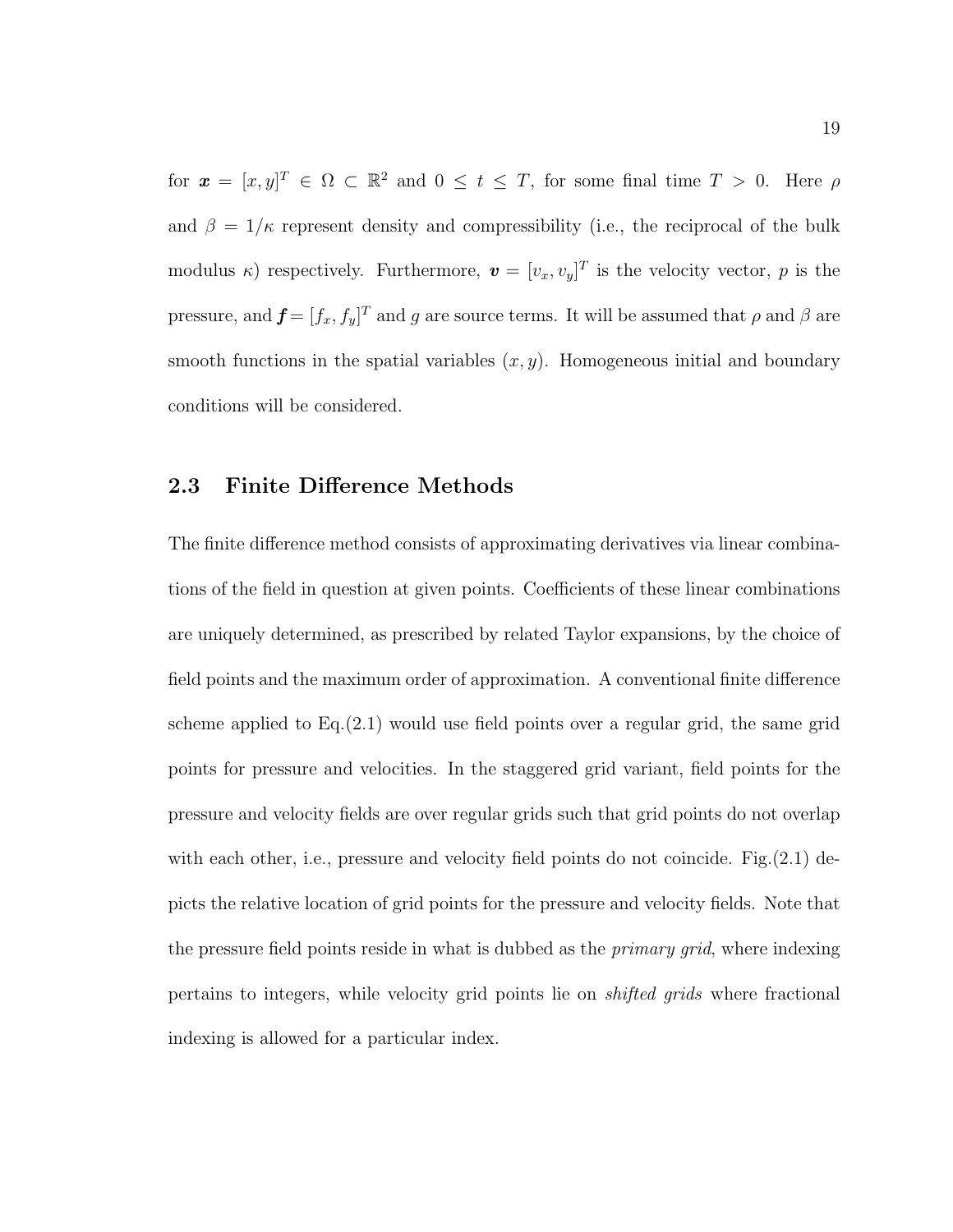

Figure 2.1 : Staggered grid points for 2D acoustics.

#### Space Discretization

Let  $D_x^{h,(k)}f(x_0)$  denote the  $2k^{th}$  order centered finite difference approximation of  $\frac{\partial f}{\partial x}$ at  $x_0$ , of step size h as follows:

$$
D_x^{h,(k)}f(x_0) := \frac{1}{h}\sum_{n=1}^k a_n^{(k)} \Big\{ f\left(x_0 + \left(n-\frac{1}{2}\right)h\right) - f\left(x_0 - \left(n-\frac{1}{2}\right)h\right) \Big\}.
$$

The coefficients  $a_n^{(k)}$  can be derived by a straightforward Taylor approximation of f centered at the various points  $x_0 \pm (n - \frac{1}{2})$  $\frac{1}{2}$ )*h*. The following table includes coefficients  $a_n^{(k)}$  for  $k = 1, 2$ :

$$
\begin{array}{c|c|c|c|c|c|c} & n = 1 & n = 2 \\ \hline k = 1 & 1 & - \\ \hline k = 2 & 1/24 & -9/8 \\ \end{array}
$$

Table 2.1 : Table of coefficients for centered finite difference formulas of order  $k = 1, 2$ .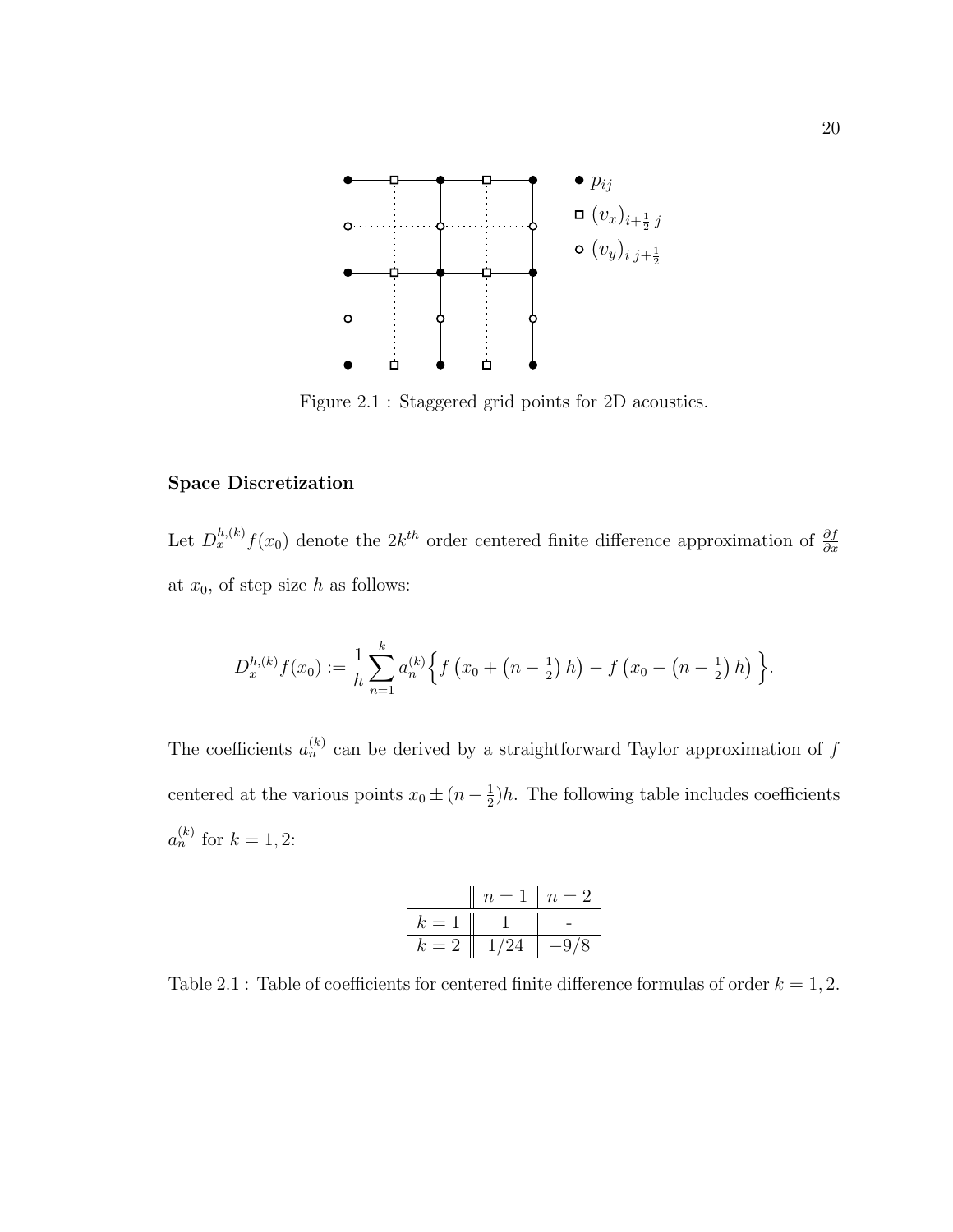I now give the staggered grid semi-discrete scheme for acoustics of arbitrary  $2k^{th}$ order:

$$
(\rho)_{i+\frac{1}{2}} \, j\frac{d}{dt} (v_x)_{i+\frac{1}{2}} \, j = -D_x^{h,(k)}(p)_{i+\frac{1}{2}} \, j - (f_x)_{i+\frac{1}{2}} \, j,\tag{2.2}
$$

$$
(\rho)_{i j+\frac{1}{2}} \frac{d}{dt} (v_y)_{i j+\frac{1}{2}} = -D_y^{h,(k)}(p)_{i j+\frac{1}{2}} - (f_y)_{i j+\frac{1}{2}}, \qquad (2.3)
$$

$$
(\beta)_{ij}\frac{d}{dt}(p)_{ij} = -D_x^{h,(k)}(v_x)_{ij} - D_y^{h,(k)}(v_y)_{ij} + (g)_{ij},
$$
\n(2.4)

where  $p_{ij} = p(ih, jh)$ . Note that  $D_x^{h,(k)}(p)_{i+\frac{1}{2}j}$  will consist of linear combinations of  $(p)_{i\pm(n-1)j}$ , that is the pressure field at primal grid points. Similarly, one can show that any arithmetic resulting from discrete operators in Eq.(2.2) will involve fields in their respective grid.

#### Time Discretization

System from Eq.(2.2) is discretized in time by applying a centered difference approximation of the time derivative, again in a staggered manned for the pressure and velocity fields. The general  $2 - 2k$  staggered grid method takes the following form:

$$
(v_x)_{i+\frac{1}{2}j}^{n+1} = (v_x)_{i+\frac{1}{2}j}^n + \Delta t \frac{1}{(\rho)_{i+\frac{1}{2}j}} \left\{ -D_x^{h,(k)}(p)_{i+\frac{1}{2}j}^{n+\frac{1}{2}} + (f_x)_{i+\frac{1}{2}j}^{n+\frac{1}{2}} \right\}
$$
(2.5)

$$
(v_y)_{i\ j+\frac{1}{2}}^{n+1} = (v_y)_{i\ j+\frac{1}{2}}^n + \Delta t \frac{1}{(\rho)_{i\ j+\frac{1}{2}}} \left\{ -D_y^{h,(k)}(p)_{i\ j+\frac{1}{2}}^{n+\frac{1}{2}} + (f_y)_{i\ j+\frac{1}{2}}^{n+\frac{1}{2}} \right\}
$$
(2.6)

$$
(p)_{ij}^{n+\frac{1}{2}} = (p)_{ij}^{n-\frac{1}{2}} + \Delta t \frac{1}{(\beta)_{ij}} \Big\{ -D_x^{h,(k)} (v_x)_{ij}^n - D_y^{h,(k)} (v_y)_{ij}^n + (g)_{ij}^n \Big\}, \qquad (2.7)
$$

where  $p_{ij}^{n+\frac{1}{2}} = p(ih, jh, (n + \frac{1}{2})$  $(\frac{1}{2})\Delta t$ .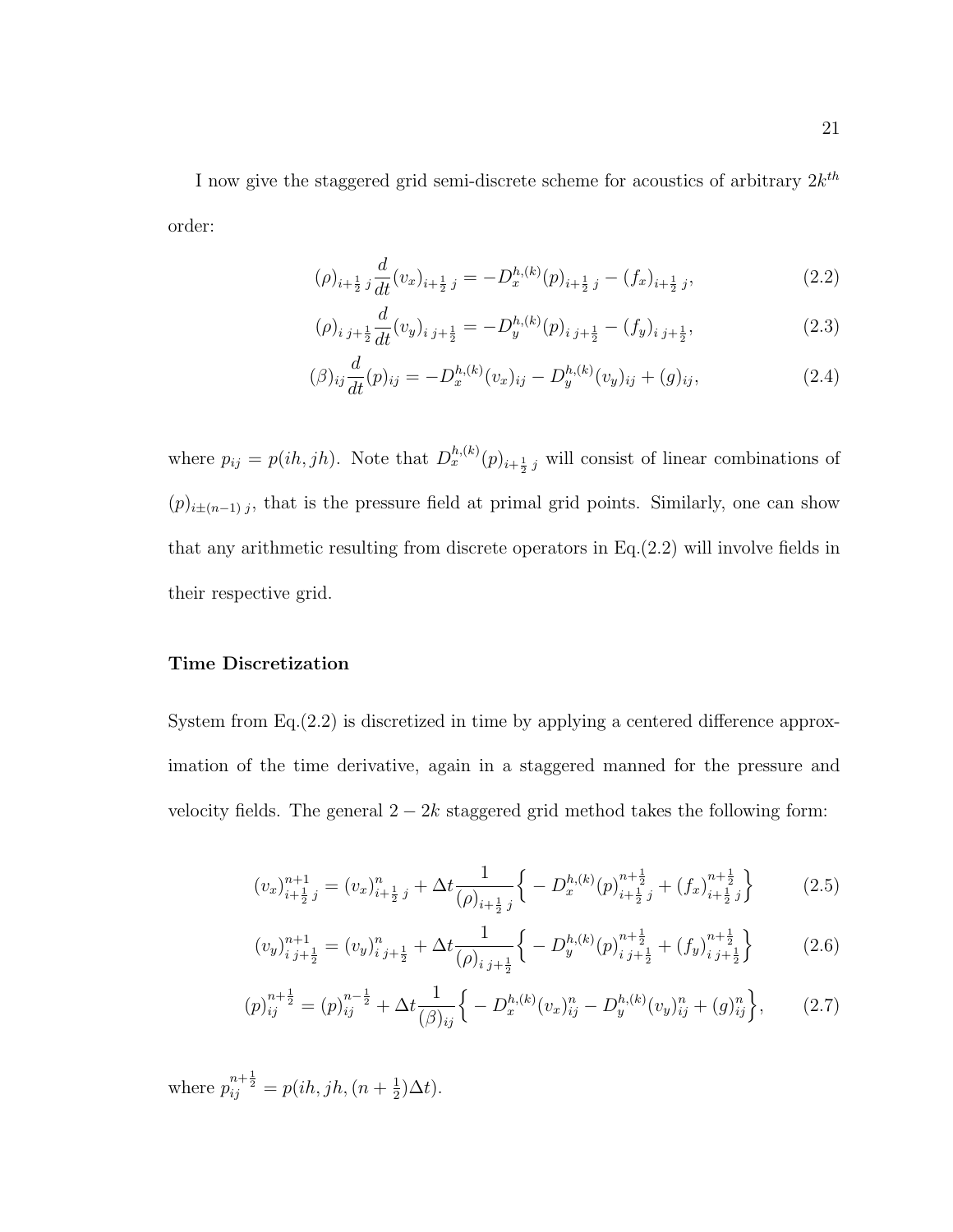### 2.4 Discontinuous Galerkin Method

In this section I derive the fully discrete DG method applied to the first-order system given by Eq.(2.1): a DG in space discretization and a Runge-Kutta method in time. I will use a nodal approach, as described by Hesthaven and Warburton (2007), with Lagrangian polynomials as basis functions. The derivation provided here is developed for the general case where the model parameters  $\rho$  and  $\kappa$  vary within each element in the partitioned domain. In particular, I will employ standard strategies from literature to deal with variable coefficients within DG elements in an efficient manner.

#### Approximation Space and Basis Functions

Let  $\mathcal{T}_h$  denote a triangulation of  $\Omega$  into K triangles  $\tau^k$ , i.e.,  $\mathcal{T}_h = {\{\tau^k\}}_{k=1}^K$ . I define the finite dimensional approximation space  $U_h$  as follows:

$$
U_h := \{ v_h : v_h|_{\tau} \in \mathbb{P}^N(\tau), \forall \tau \in \mathcal{T}_h \},\tag{2.8}
$$

where  $\mathbb{P}^N(\tau)$  is the space of 2D polynomials of degree up to N restricted to some triangle  $\tau$  in the triangulation  $\mathcal{T}_h$ . Thus,  $U_h$  is set of piecewise polynomials of order up to  $N \in \mathbb{N}$  associated with  $\mathcal{T}_h$ .

There are  $N^* := \frac{1}{2}(N+1)(N+2)$  degrees of freedom associated for each triangle  $\tau \in \mathcal{T}_h$ ; given  $\tau \in \mathcal{T}_h$  and a  $u \in U_h$ , restricted to  $\tau$ ,  $u|_{\tau}$  can be decomposed into  $N^*$ linearly independent basis functions. A nodal DG method comprises of spanning the approximation space  $U_h$  by nodal basis functions, or equivalently Lagrange polyno-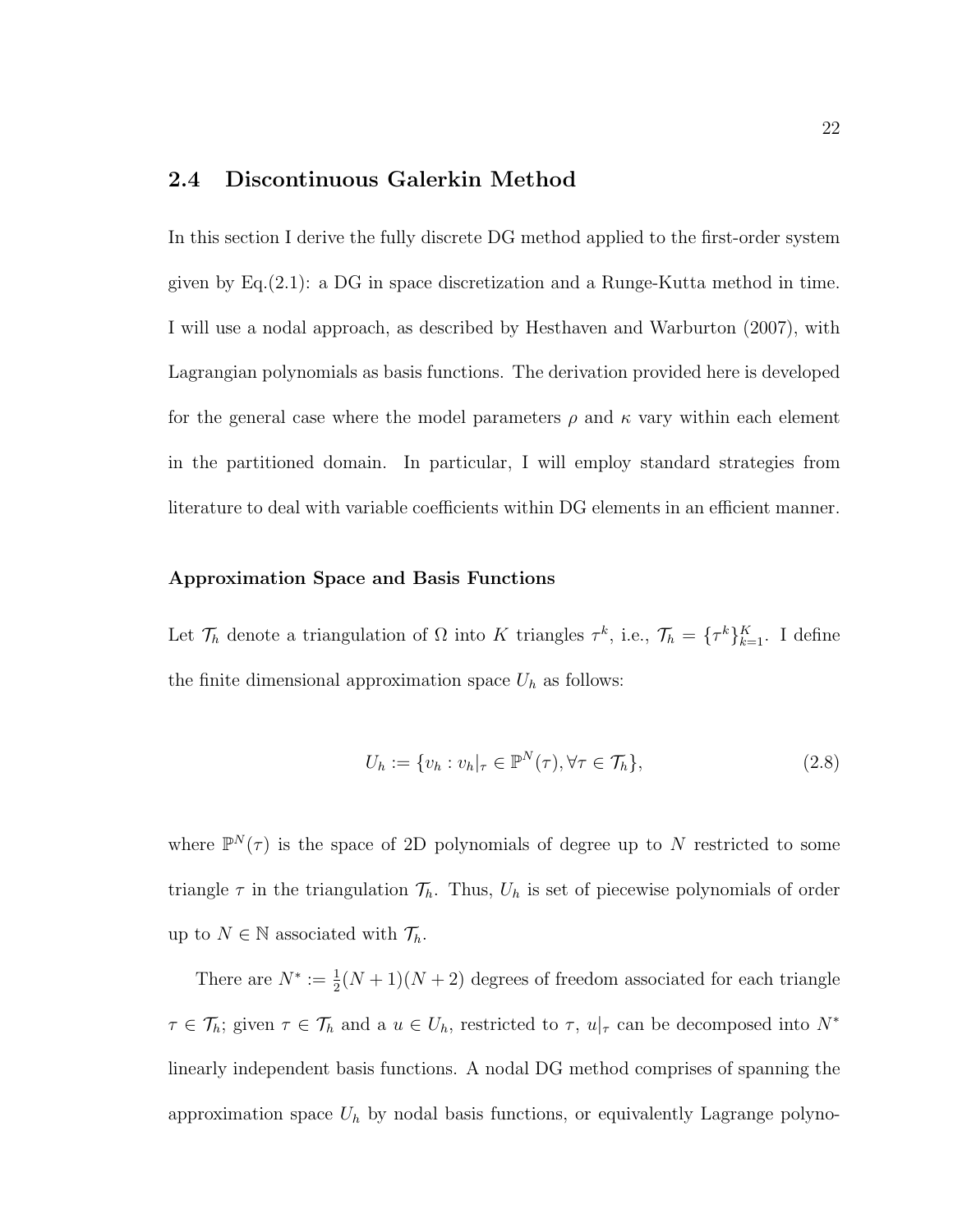mials. Suppose  $\{\ell_j^k\}_{j=1}^{N^*}$  is such a nodal basis corresponding to  $\tau^k$ . In order to specify this basis one would be required to identify a set of  $N^*$  distinct points  $\{x_j^k\}_{j=1}^{N^*} \subset \tau^k$ (referred to as nodes) such that  $\ell_j^k(x_i^k) = \delta_{ij}$ . It is observed that the relationship between nodes and nodal basis functions is unique, assuming that the nodes are not degenerate, yielding a connection between degrees of freedom, basis functions, and nodes. Hence the number of degrees of freedom is equal to the number of distinct nodes one must provide in order to specify a particular set of nodal basis functions. In this thesis I choose the  $\alpha$ -*optimized nodal set*, proposed by Hesthaven and Warburton (2007). These nodes are computed using a warp and blend technique on the equidistant conforming node set for some reference equilateral triangle. The space  $U_h$ is thus spanned after specifying the nodal sets  $\{x_j^k\}_j^{N^*}$  for each triangle  $\tau^k$ ,

$$
U_h = \bigoplus_{k=1}^K \text{span}\{\ell_j^k(\boldsymbol{x})\}_{j=1}^{N^*}, \quad \text{where } \ell_j^k(\boldsymbol{x}_i^k) = \delta_{ij}, \ \forall j = 1, ..., N^*.
$$

#### Space Discretization

Assume  $\Omega$  is triangulated into a partition  $\mathcal{T}_h$ , and let  $\varphi$  be some test function with the following properties: supp  $\{\varphi\} \subseteq \tau$  and  $\varphi \in C^{\infty}(\Omega)$ , for some  $\tau \in \mathcal{T}_h$ . Multiplying the x-component of Eq.(2.1a) by  $\varphi$  and integrating over  $\Omega$  gives,

$$
\int_{\tau} \rho \frac{\partial v_x}{\partial t} \varphi \, dx + \int_{\tau} \frac{\partial p}{\partial x} \varphi \, dx = \int_{\tau} f_x \varphi \, dx.
$$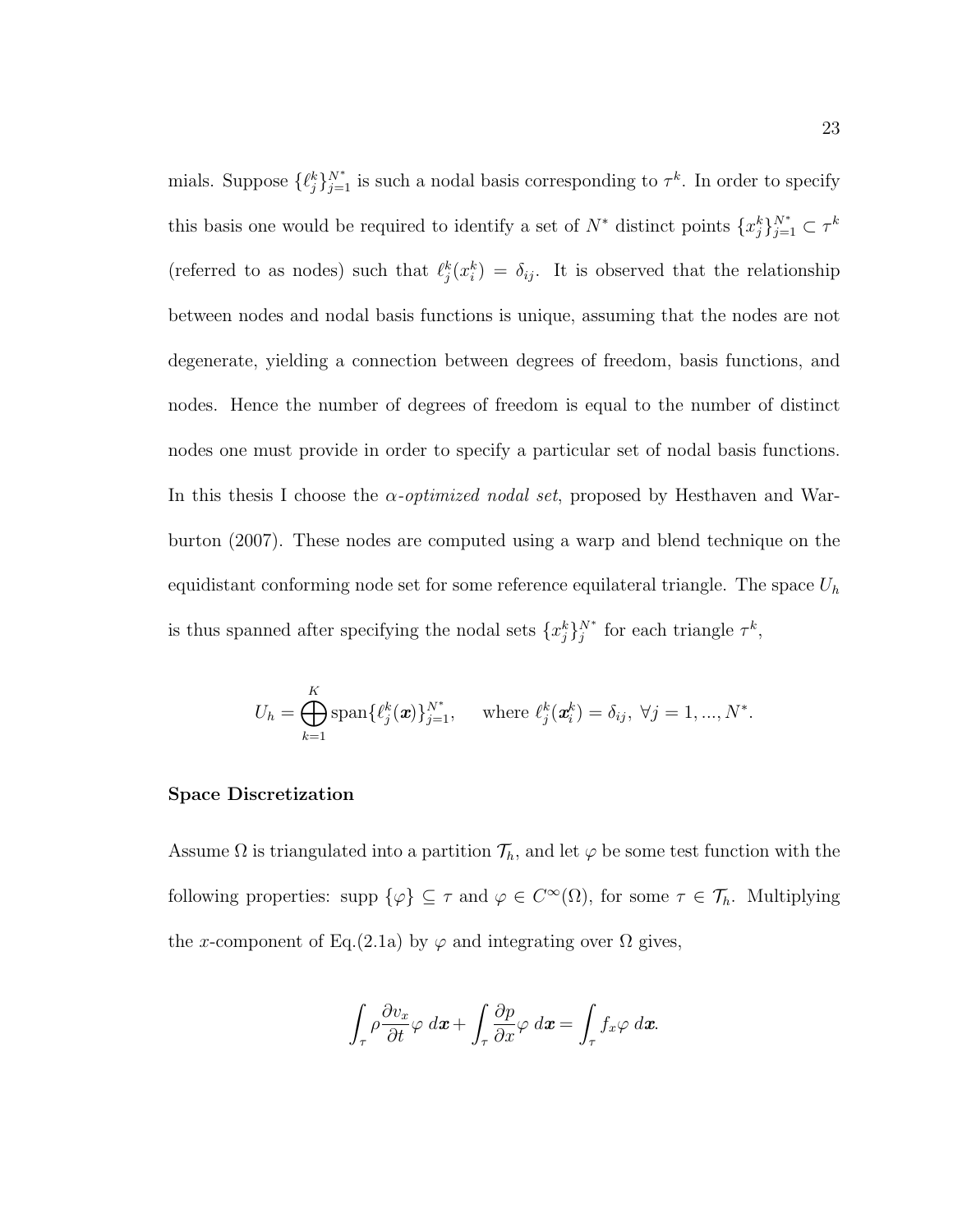Integrating by parts and replacing  $p$  in the boundary integral with  $p^*$  yields

$$
\int_{\tau} \rho \frac{\partial v_x}{\partial t} \varphi \, dx - \int_{\tau} p \frac{\partial \varphi}{\partial x} \, dx + \int_{\partial \tau} \hat{n}_x p^* \varphi \, d\sigma = \int_{\tau} f_x \varphi \, dx,
$$

also referred to as the *weak formulation*, where  $\hat{n}_x$  denotes the *x*-component of the outward unit vector  $\hat{n}$ , normal to  $\partial \tau$ . The  $p^*$  term is referred to as the *numerical flux* of  $p$  and plays a vital role in the stability of the method. I will postpone further details of  $p^*$  to §2.4. Applying integration by parts yet again gives the *strong formulation*:

$$
\int_{\tau} \rho \frac{\partial v_x}{\partial t} \varphi \, dx + \int_{\tau} \frac{\partial p}{\partial x} \varphi \, dx + \int_{\partial \tau} \hat{n}_x (p^* - p) \varphi \, d\sigma = \int_{\tau} f_x \varphi \, dx.
$$

Repeating this process for equations in Eq. $(2.1)$  gives the following system:

$$
\int_{\tau} \rho \frac{\partial v_x}{\partial t} \varphi \, dx + \int_{\tau} \frac{\partial p}{\partial x} \varphi \, dx + \int_{\partial \tau} \hat{n}_x (p^* - p) \varphi \, d\sigma = \int_{\tau} f_x \varphi \, dx, \tag{2.9a}
$$

$$
\int_{\tau} \rho \frac{\partial v_y}{\partial t} \varphi \, dx + \int_{\tau} \frac{\partial p}{\partial y} \varphi \, dx + \int_{\partial \tau} \hat{n}_y (p^* - p) \varphi \, d\sigma = \int_{\tau} f_y \varphi \, dx, \tag{2.9b}
$$

$$
\int_{\tau} \beta \frac{\partial p}{\partial t} \varphi \, dx + \int_{\tau} (\nabla \cdot \mathbf{v}) \varphi \, dx + \int_{\partial \tau} \varphi (\mathbf{v}^* - \mathbf{v}) \cdot \hat{\mathbf{n}} \, d\sigma = \int_{\tau} g \varphi \, dx, \tag{2.9c}
$$

referred to as the strong formulation for the acoustic equations, with corresponding numerical flux  $v^*$  for  $v$ .

The semi-discrete problem consists of finding  $p_h, v_{x,h}, v_{y,h} \in U_h$  such that Eq.(2.9) is satisfied for all test functions  $\varphi \in U_h$ . With the choice of nodal basis functions  $\{\ell_j\}_{j=1}^{N^*}$ , along with a given nodal set  $\{\boldsymbol{x}_j\}_{j=1}^{N^*} \subset \tau$ , the numerical approximations to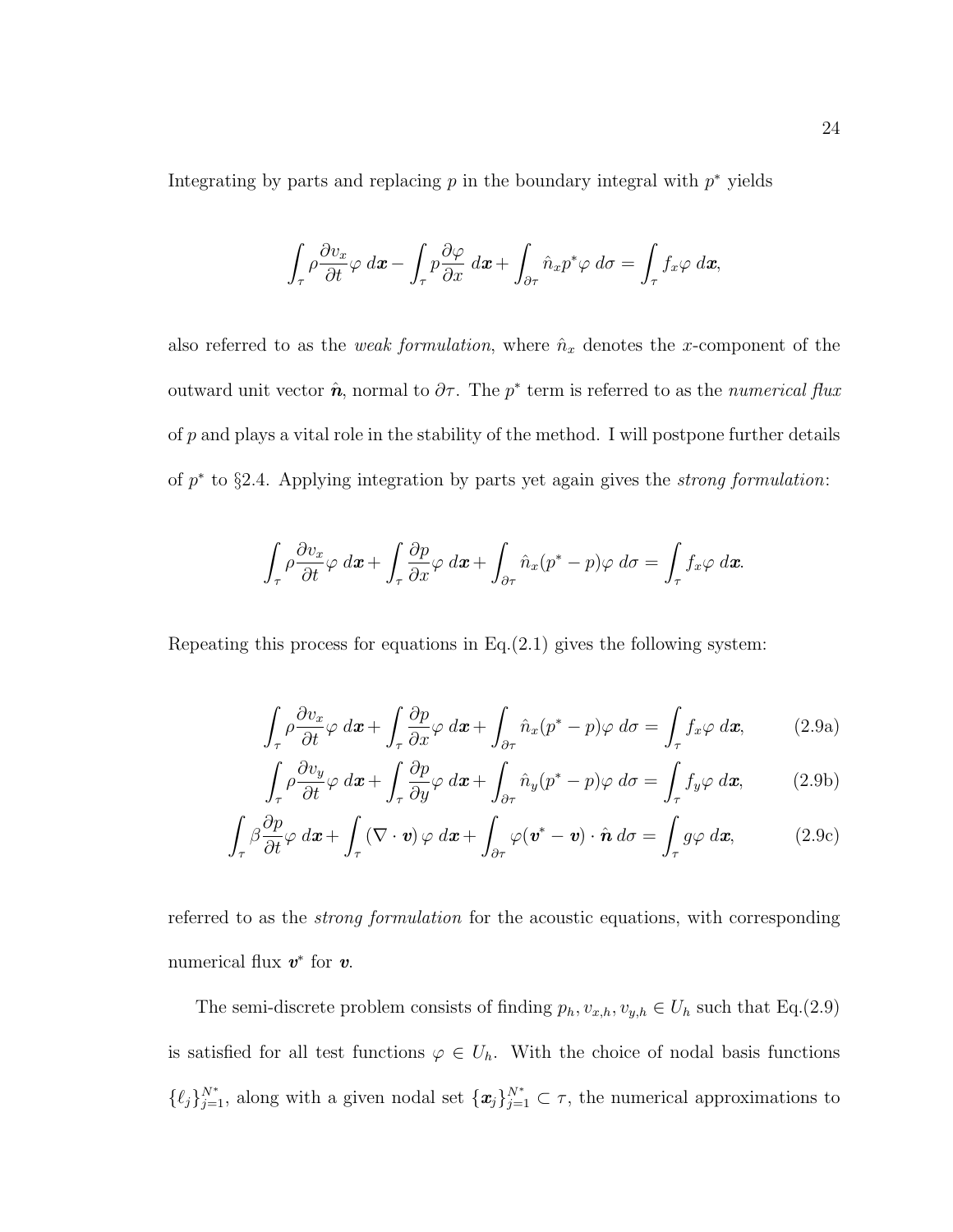the velocity and pressure fields can be written as linear combinations of the nodal basis:

$$
v_{x,h}(\boldsymbol{x},t)|_{\tau} = \sum_{j=1}^{N^*} (v_{x,h})_j(t) \ell_j(\boldsymbol{x})
$$
\n(2.10a)

$$
v_{y,h}(\boldsymbol{x},t)|_{\tau} = \sum_{j=1}^{N^*} (v_{y,h})_j(t) \ell_j(\boldsymbol{x})
$$
\n(2.10b)

$$
p_h(\boldsymbol{x},t)|_{\tau} = \sum_{j=1}^{N^*} (p_h)_j(t) \ell_j(\boldsymbol{x})
$$
\n(2.10c)

for each  $\tau \in \mathcal{T}_h$ , where  $(v_{x,h})_j$ ,  $(v_{y,h})_j$ ,  $(p_h)_j$  are unknowns that serve as the coefficients in the nodal basis expansion. Hence integral terms over  $\tau$  from Eq.(2.9a), and similarly for Eq.(2.9b) and Eq.(2.9c), result in computing weighted inner products between basis functions:

$$
\int_{\tau} \rho \frac{\partial v_{x,h}}{\partial t} \ell_i \, dx = \sum_{j=1}^{N^*} \frac{d}{dt} (v_{x,h})_j \int_{\tau} \rho \ell_i \ell_j \, dx, \quad \text{and} \quad \int_{\tau} \frac{\partial p}{\partial x} \ell_i \, dx = \sum_{j=1}^{N^*} (p_h)_j \int_{\tau} \ell_i \frac{\partial \ell_j}{\partial x} \, dx
$$

where  $\varphi = \ell_i$  for  $i = 1, ..., N^*$ , in the general case where  $\rho$  and  $\beta$  may be varying within  $\tau$ .

Now consider the surface integral in Eq.(2.9a) and note that the boundary  $\partial \tau$  can be subdivided into integrals over edges  $e \in \partial \tau$ . Thus,

$$
\int_{\partial \tau} \hat{n}_x (p_h^* - p_h) \ell_i \, d\sigma = \sum_{e \in \partial \tau} \int_e \hat{n}_x^{(e)} \left( (p_h^{(e)})^* - p_h^{(e)} \right) \ell_i \, d\sigma,\tag{2.11}
$$

where the superscript  $(e)$  is used to emphasize the dependency on of the fields and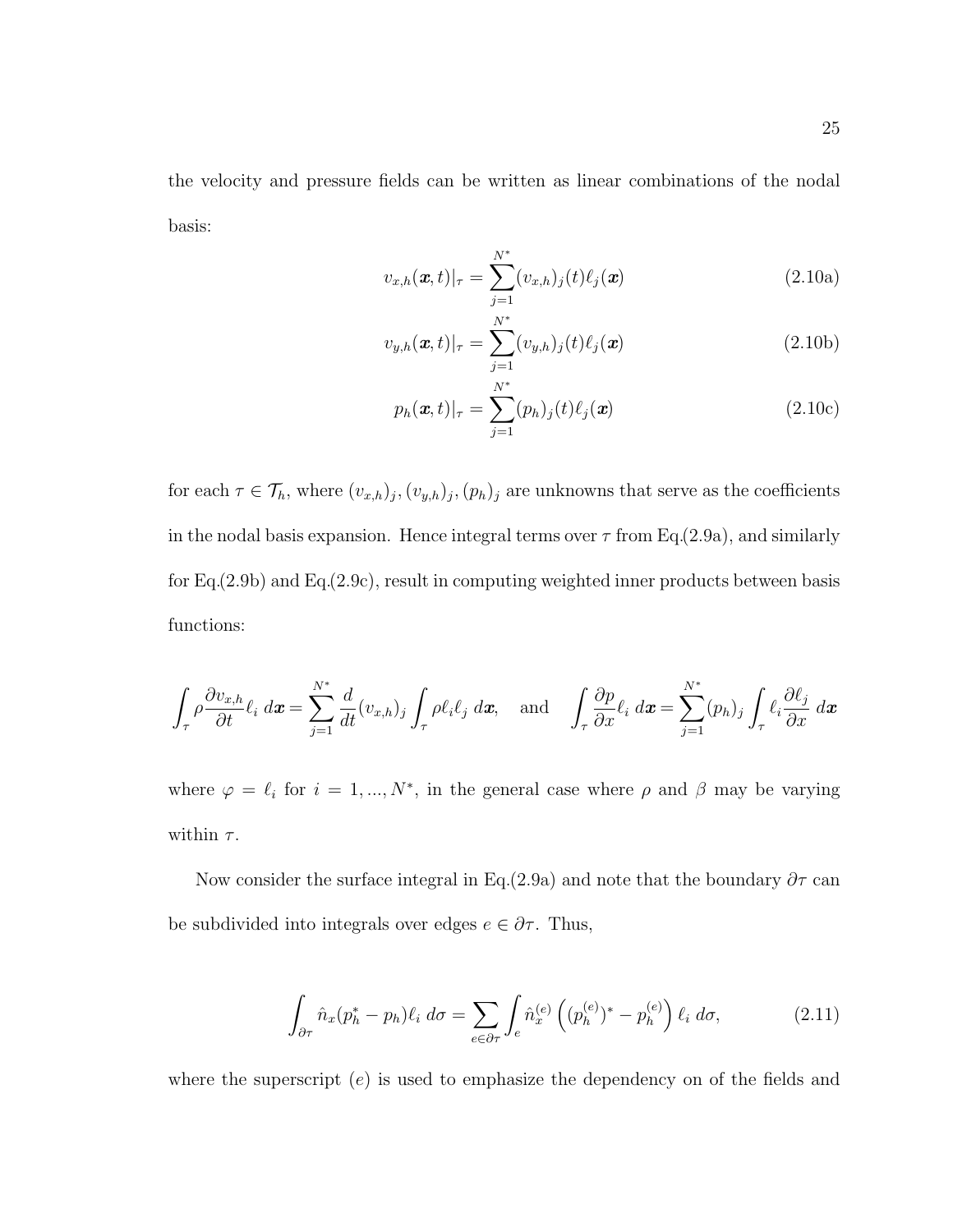$\hat{n}_x$  with respect to edge  $e \in \partial \tau$ . The  $\alpha$ -optimized nodal set will have  $N + 1$  subsets of points  $\{x_{m_j}\}_{j=1}^{N+1}$  located at each edge e by construction. Consequently,  $v_{x,h}, v_{y,h}$ , and  $p_h$  are uniquely defined on (e) by the  $N + 1$  nodes along with a subset of  $N + 1$ nodal basis functions for to the respective edge. In other words, a subset of the total element information is required to fully describe terms evaluated at edges, unlike the case for modal DG where all of the modes are needed. For example,  $v_{x,h}$  at edge  $e$ , denoted by  $v_{x,h}^{(e)}$ , is given by

$$
v_{x,h}(\boldsymbol{x},t)|_e = \sum_{j=1}^{N+1} (v_{x,h}^{(e)})_{m_j}(t) \ell_{m_j}^{(e)}(\boldsymbol{x}), \qquad (2.12)
$$

where  $(v_{x,h}^{(e)})_{m_j}$  denote the  $N+1$  subset of nodal coefficients associated with edge e, with corresponding nodal set  $\{\mathbf{x}_{m_j}^{(e)}\}_{j=1}^{N+1}$  and basis functions  $\{\ell_{m_j}^{(e)}\}_{j=1}^{N+1}$ .

Conglomerating the results above for the semi-discrete form of Eq.(2.9a) yields the following:

$$
\sum_{j=1}^{N^*} \frac{d}{dt} (v_{x,h})_j \int_{\tau} \rho \ell_i \ell_j \, dx + \sum_{j=1}^{N^*} (p_h)_j \int_{\tau} \ell_i \frac{\partial \ell_j}{\partial x} \, dx + \sum_{e \in \partial \tau} \sum_{j=1}^{N+1} \hat{n}_x \left( (p_h^{(e)})^* - p_h^{(e)} \right)_{m_j} \int_{e} \ell_i \ell_{m_j}^{(e)} \, d\sigma = \int_{\tau} f_x \ell_i \, d\mathbf{x}
$$
\n(2.13)

for all  $i = 1, ..., N^*$ . For a given  $\tau \in \mathcal{T}_h$ , I define the coefficient vectors in the following manner,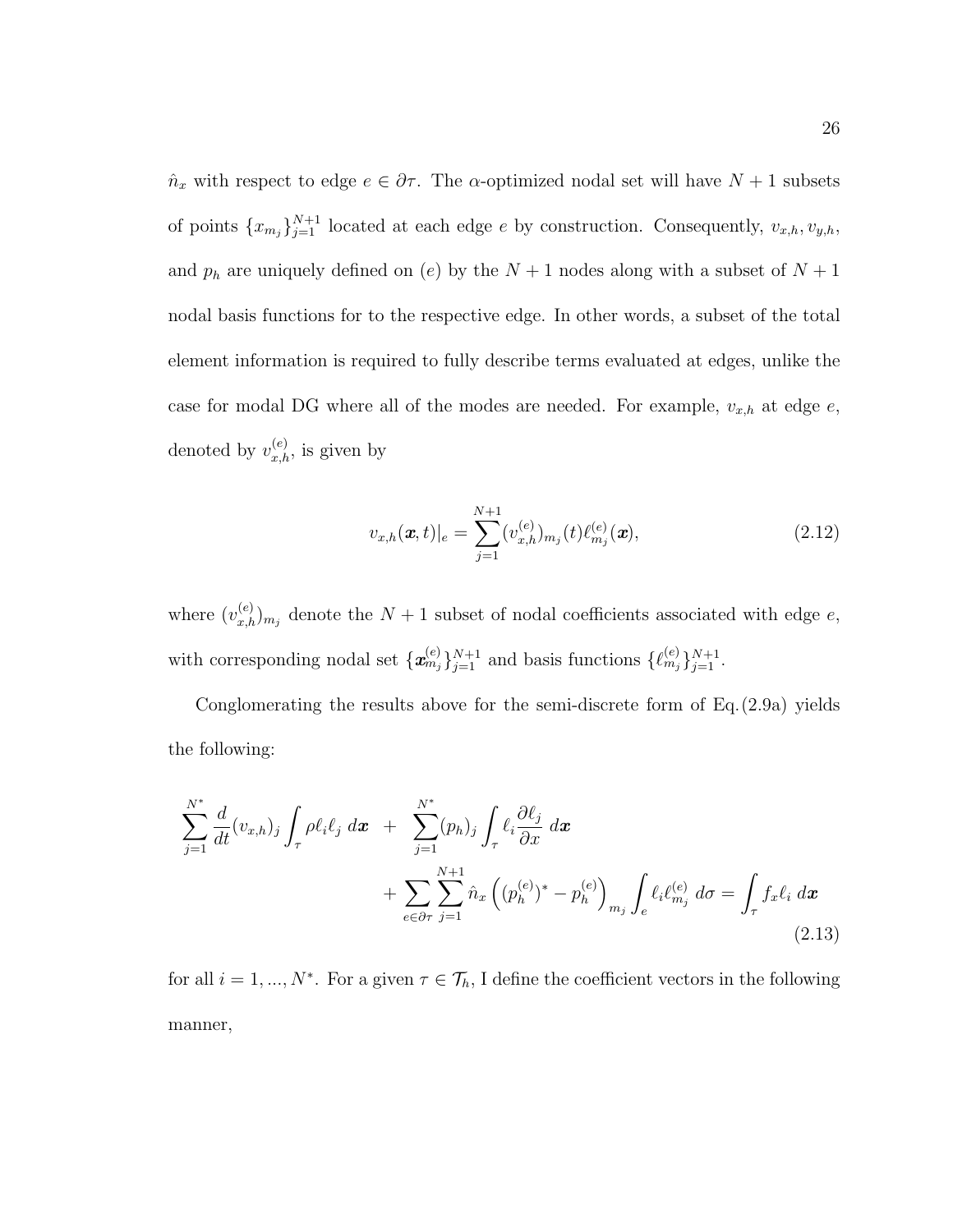$$
\mathbf{v}_{x,h} := [(v_{x,h})_1, (v_{x,h})_2, \dots, (v_{x,h})_{N^*}]^T, \qquad \mathbf{v}_{x,h} \in \mathbb{R}^{N^*},
$$
  
\n
$$
\mathbf{v}_{y,h} := [(v_{y,h})_1, (v_{y,h})_2, \dots, (v_{y,h})_{N^*}]^T, \qquad \mathbf{v}_{y,h} \in \mathbb{R}^{N^*},
$$
  
\n
$$
\mathbf{p}_h := [(p_h)_1, (p_h)_2, \dots, (p_h)_{N^*}]^T, \qquad \mathbf{p}_h \in \mathbb{R}^{N^*},
$$
  
\n
$$
\mathbf{v}_{x,h}^{(e)} := [(v_{x,h}^{(e)})_{m_1}, (v_{x,h}^{(e)})_{m_2}, \dots, (v_{x,h}^{(e)})_{m_{N+1}}]^T, \qquad \mathbf{v}_{x,h}^{(e)} \in \mathbb{R}^{(N+1)},
$$
  
\n
$$
\mathbf{v}_{y,h}^{(e)} := [(v_{y,h}^{(e)})_{m_1}, (v_{y,h}^{(e)})_{m_2}, \dots, (v_{y,h}^{(e)})_{m_{N+1}}]^T, \qquad \mathbf{v}_{y,h}^{(e)} \in \mathbb{R}^{(N+1)},
$$
  
\n
$$
\mathbf{p}_h^{(e)} := [p_h)_{m_1}^{(e)}, (p_h)_{m_2}^{(e)}, \dots, (p_h)_{m_{N+1}}^{(e)}]^T, \qquad \mathbf{p}_h^{(e)} \in \mathbb{R}^{(N+1)},
$$
  
\n
$$
\mathbf{v}_{n,h}^{(e)} := \hat{n}_x \mathbf{v}_{x,h}^{(e)} + \hat{n}_y \mathbf{v}_{y,h}^{(e)}.
$$

With this notation I write the matrix form of Eq.(2.13),

$$
M[\rho]\frac{d}{dt}\mathbf{v}_{x,h} + S^x \mathbf{p}_h + \sum_{e \in \partial \tau} \hat{n}_x M^{(e)} \left( (\mathbf{p}_h^{(e)})^* - \mathbf{p}_h^{(e)} \right) = \mathbf{f}^x
$$

where the local weighted mass matrices  $M[\rho]$  and mass matrix  $M^{(e)}$ , x-stiffness matrix  $S<sup>x</sup>$ , and right-hand-side vector  $f<sup>x</sup>$  are given below:

$$
M[\rho]_{ij} := \int_{\tau} \rho \ell_i \ell_j d\mathbf{x}, \qquad M \in \mathbb{R}^{N^* \times N^*},
$$
  

$$
M_{ij}^{(e)} := \int_{e} \ell_i^{(e)} \ell_{m_j}^{(e)} d\sigma, \quad M^{(e)} \in \mathbb{R}^{N^* \times (N+1)},
$$
  

$$
S_{ij}^x := \int_{\tau} \ell_i \frac{\partial \ell_j}{\partial x} d\mathbf{x}, \qquad S^x \in \mathbb{R}^{N^* \times N^*},
$$
  

$$
\mathbf{f}_i^x := \int_{\tau} f_x \ell_i d\mathbf{x}, \qquad \mathbf{f}^x \in \mathbb{R}^{N^*}.
$$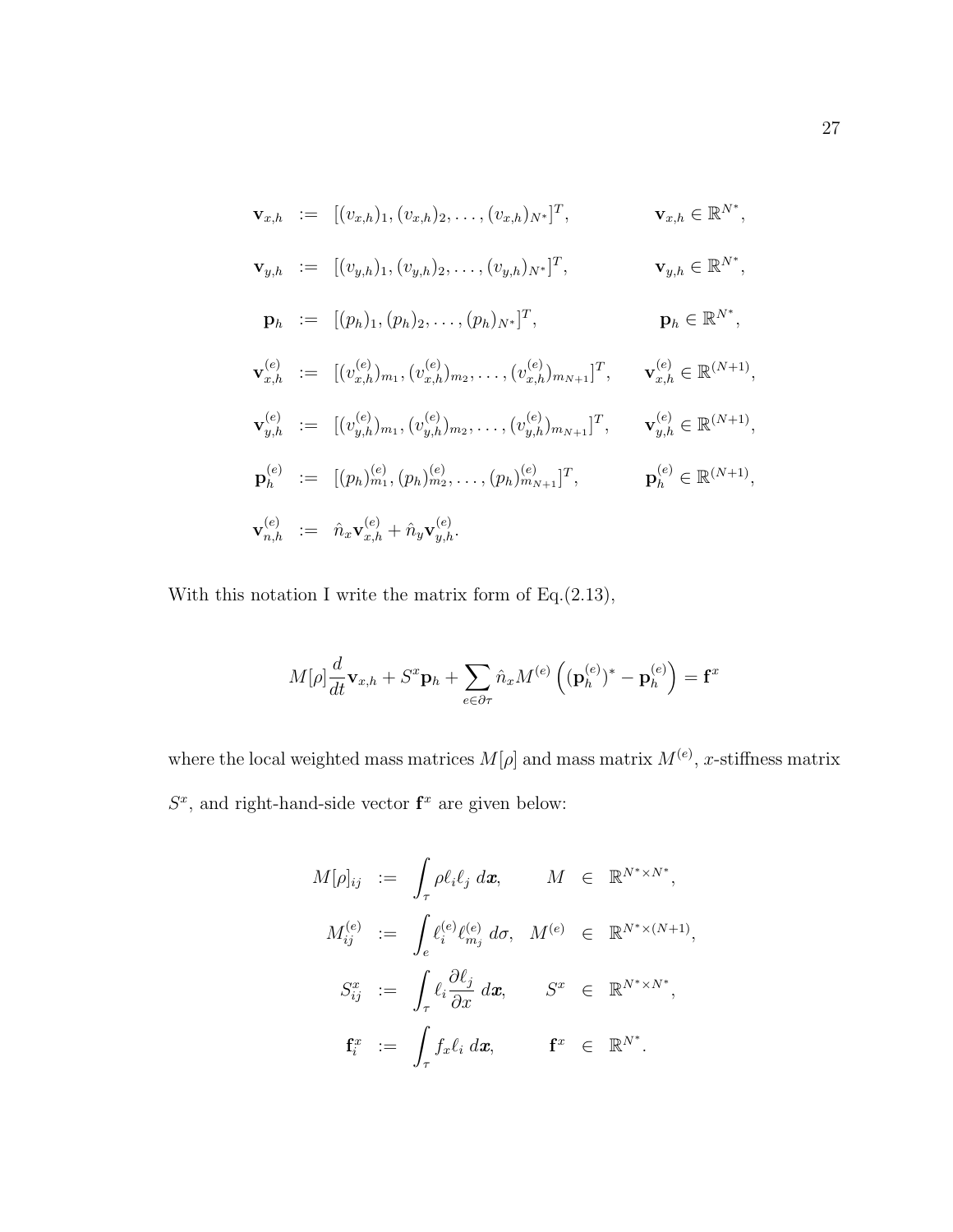A similar approach is taken for Eq.(2.9b) and Eq.(2.9c):

$$
M[\rho]\frac{d}{dt}\mathbf{v}_{y,h} + S^y \mathbf{p}_h + \sum_{e \in \partial \tau} \hat{n}_y M^{(e)} \left( (\mathbf{p}_h^{(e)})^* - \mathbf{p}_h^{(e)} \right) = \mathbf{f}^y,
$$
  

$$
M[\beta]\frac{d}{dt}\mathbf{p}_h + S^x \mathbf{v}_{x,h} + S^y \mathbf{v}_{y,h} + \sum_{e \in \partial \tau} M^{(e)} \left( (\mathbf{v}_{n,h}^{(e)})^* - \mathbf{v}_{n,h}^{(e)} \right) = \mathbf{g},
$$

where the local weighted mass matrix  $M[\beta]$ , y-stiffness matrix  $S<sup>y</sup>$ , and the righthand-side vectors  $f^y$ , g are given below:

$$
M[\beta]_{i,j} := \int_{\tau} \beta \ell_i \ell_j \, d\mathbf{x}, \quad M[\beta] \in \mathbb{R}^{N^* \times N^*},
$$
  

$$
S_{i,j}^y := \int_{\tau} \ell_i \frac{\partial \ell_j}{\partial y} \, d\mathbf{x}, \qquad S^y \in \mathbb{R}^{N^* \times N^*},
$$
  

$$
\mathbf{f}_i^y := \int_{\tau} f_y \ell_i \, d\mathbf{x}, \qquad \mathbf{f}^y \in \mathbb{R}^{N^*},
$$
  

$$
\mathbf{g}_i := \int_{\tau} g \ell_i \, d\mathbf{x}, \qquad \mathbf{g} \in \mathbb{R}^{N^*}.
$$

Finally the explicit semi-discrete DG scheme is given in the following system of ODE's:

$$
\frac{d}{dt}\mathbf{v}_{x,h} = -D^x\left[\frac{1}{\rho}\right]\mathbf{p}_h - \sum_{e \in \partial \tau} \hat{n}_x L^{(e)}\left[\frac{1}{\rho}\right] \left( (\mathbf{p}_h^{(e)})^* - \mathbf{p}_h^{(e)} \right) + F^x\left[\frac{1}{\rho}\right] \tag{2.14a}
$$

$$
\frac{d}{dt}\mathbf{v}_{y,h} = -D^y[\frac{1}{\rho}]\mathbf{p}_h - \sum_{e \in \partial \tau} \hat{n}_y L^{(e)}[\frac{1}{\rho}] \left( (\mathbf{p}_h^{(e)})^* - \mathbf{p}_h^{(e)} \right) + F^y[\frac{1}{\rho}] \tag{2.14b}
$$

$$
\frac{d}{dt}\mathbf{p}_h = -D^x[\frac{1}{\beta}]\mathbf{v}_{x,h} - D^y[\frac{1}{\beta}]\mathbf{v}_{y,h} - \sum_{e \in \partial \tau} L^{(e)}[\frac{1}{\beta}]\left((\mathbf{v}_{n,h}^{(e)})^* - \mathbf{v}_{n,h}^{(e)}\right) + G[\frac{1}{\beta}] \tag{2.14c}
$$

where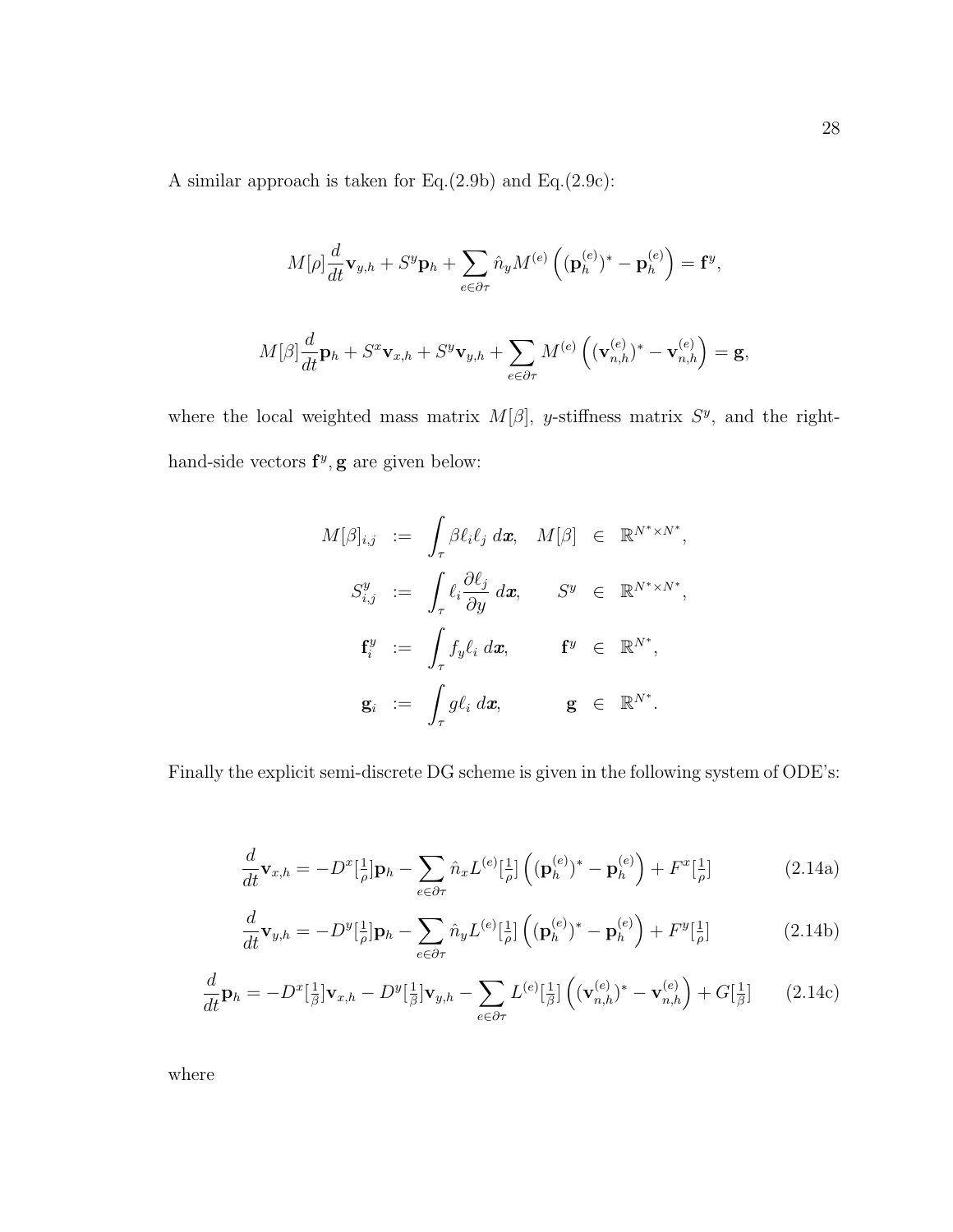$$
D^{\alpha}[\frac{1}{\omega}] := M[\omega]^{-1}S^{\alpha},
$$
  

$$
L^{(e)}[\frac{1}{\omega}] := M[\omega]^{-1}M^{(e)},
$$
  

$$
F^{\alpha}[\frac{1}{\omega}] := M[\omega]^{-1}\mathbf{f}^{\alpha},
$$
  

$$
G[\frac{1}{\omega}] := M[\omega]^{-1}\mathbf{g},
$$

are the DG operators weighted by some general function  $\omega$ , where  $\omega$  in this context is either  $\rho$  or  $\beta$ , and  $\alpha \in \{x, y\}$ .

#### Handling Variable Coefficients

The derivation of the semi-discrete scheme given by Eq.(2.14) was carried out under the general assumption of varying acoustic coefficients  $\rho$  and  $\beta$  within DG elements, hence resulting in weighted operators  $D^{\alpha}[\frac{1}{\omega}]$  $\frac{1}{\omega}],L^{(e)}[\frac{1}{\omega}$  $\frac{1}{\omega}$ . The efficiency and accuracy in computing these weighted operators will no doubt affect the computation time of the overall DG method. Common DG schemes will assume that physical coefficients can be considered constant within elements, leading to a piecewise constant representation of the medium. An alternative would be to carry out the actual integration via quadrature rules, leading to an increase in accuracy though at some cost. For completeness I have implemented both variations of the DG scheme given in Eq.(2.14) based on quadrature-free and quadrature based computations of weighted operators which I briefly discuss subsequently.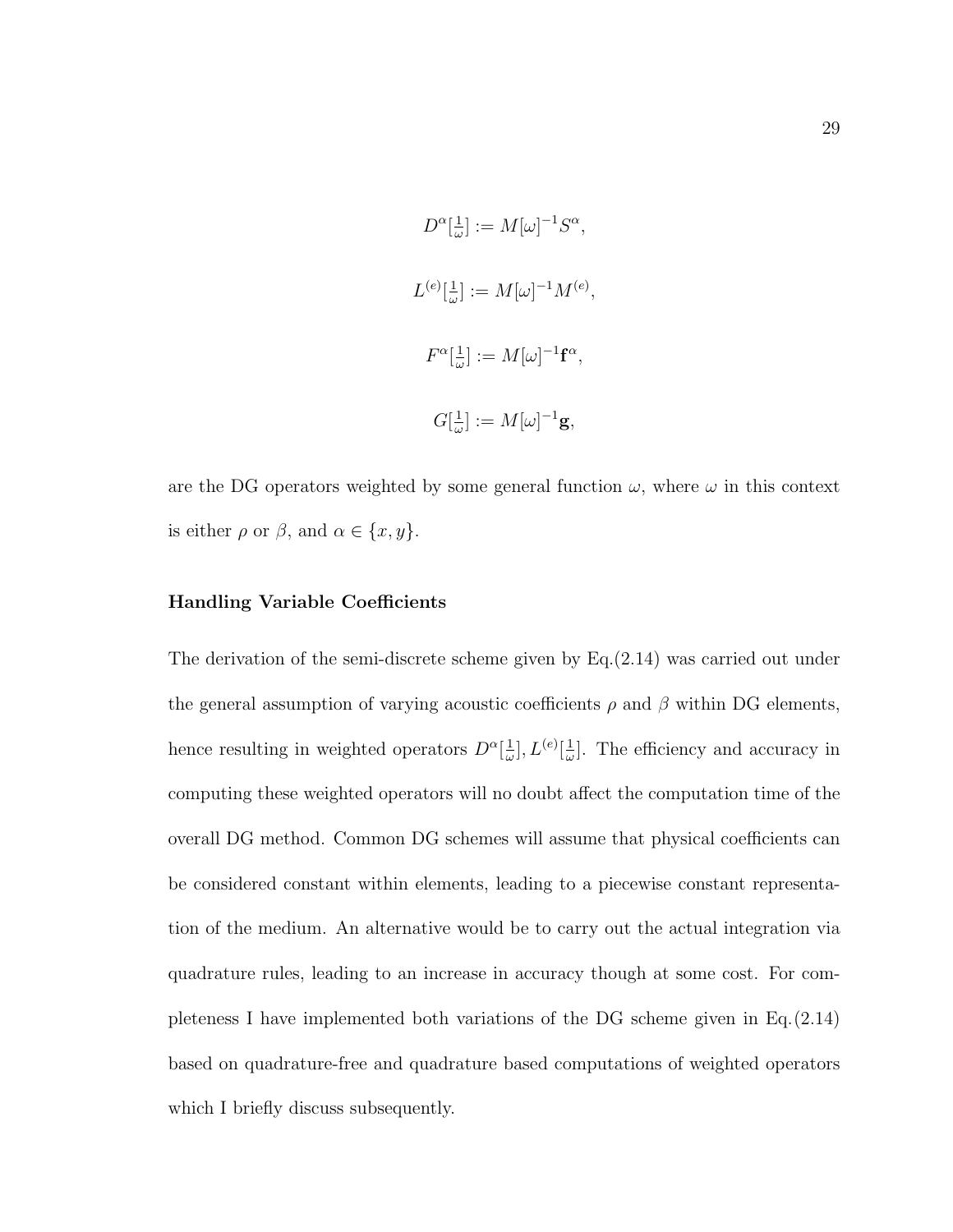The first approach consists of assuming that  $\rho$  and  $\beta$  are constant within elements  $\tau \in \mathcal{T}_h$ . In particular for smoothly varying media, as done in finite volume methods (LeVeque, 2002), I will take a homogenization approach and use the average of the coefficients over  $\tau$  as the representative constant,

$$
\rho|_{\tau} \approx \bar{\rho}_{\tau} \equiv \frac{1}{|\tau|} \int_{\tau} \rho(\mathbf{x}) \, d\mathbf{x}, \tag{2.15a}
$$

$$
\beta\big|_{\tau} \approx \bar{\beta}_{\tau} \equiv \frac{1}{|\tau|} \int_{\tau} \beta(\mathbf{x}) \mathbf{x}, \qquad (2.15b)
$$

denoting the averages of  $\rho$  and  $\beta$  over  $\tau$ . With this approach, local operators from Eq. $(2.14)$  take a simplified form:

$$
D^{\alpha}[\frac{1}{\omega}] = \frac{1}{\bar{\omega}_{\tau}} M^{-1} S^{\alpha},
$$
  

$$
L^{(e)}[\frac{1}{\omega}] = \frac{1}{\bar{\omega}_{\tau}} M^{-1} M^{(e)},
$$
  

$$
F^{\alpha}[\frac{1}{\omega}] = \frac{1}{\bar{\omega}_{\tau}} M^{-1} \mathbf{f}^{\alpha},
$$
  

$$
G[\frac{1}{\omega}] = \frac{1}{\bar{\omega}_{\tau}} M^{-1} \mathbf{g},
$$

where  $M \equiv M[1]$  is the standard unweighted mass matrix on  $\tau$ .

Standard mass matrices M and  $M^{(e)}$ , and stiffness matrices  $S^{\alpha}$  for  $\alpha \in \{x, y\}$ , consist of evaluating inner products between basis functions of the following form: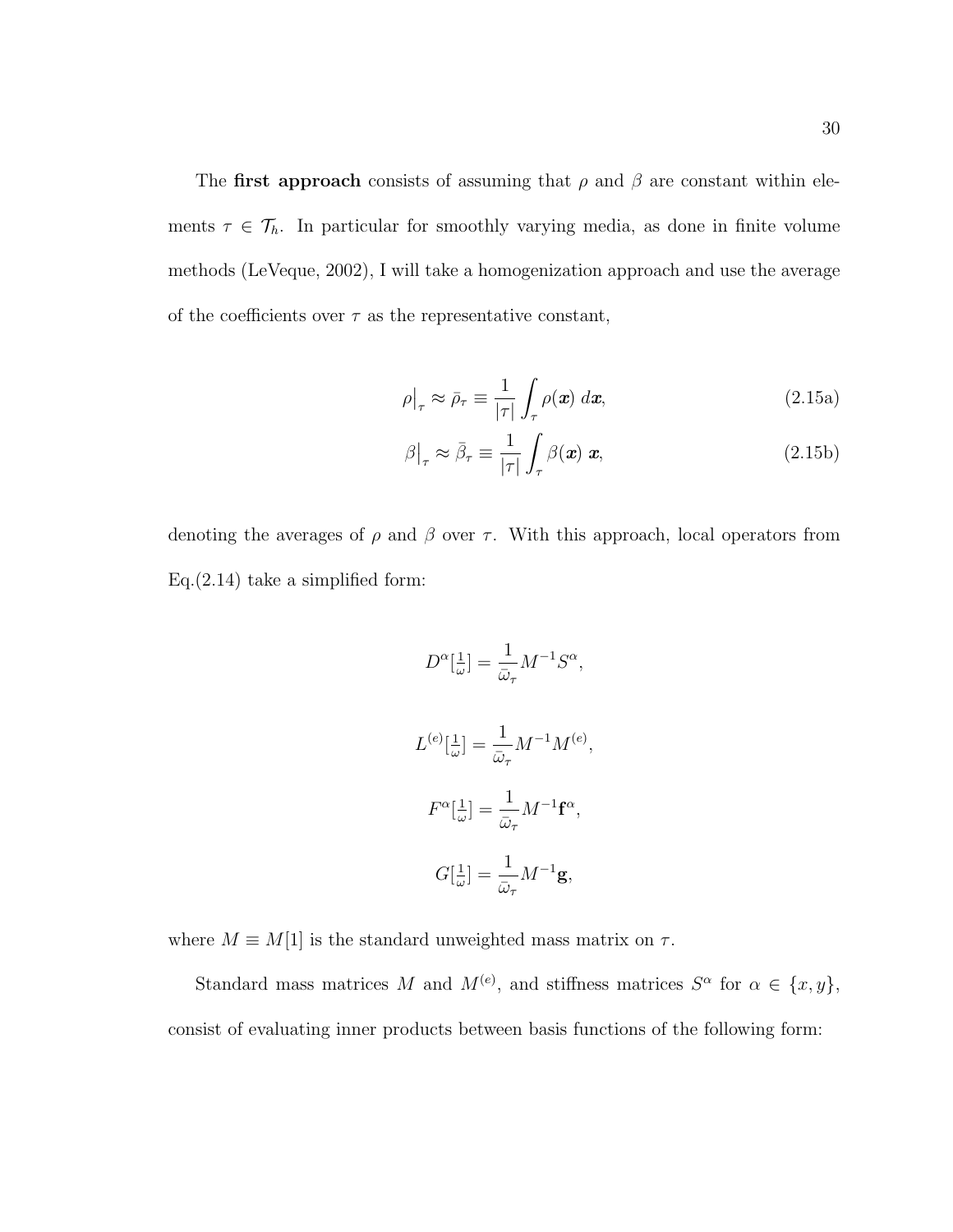$$
\int_{\tau} \ell_i \ell_j \, d\mathbf{x}, \quad \int_{e} \ell_i \ell_{m_j} \, d\sigma, \quad \int_{\tau} \ell_i \frac{\partial \ell_j}{\partial \alpha} \, d\mathbf{x}.
$$

These integrals can be related via an affine map  $\Psi : \tau \to \hat{\tau}$ , with  $(x, y) \mapsto (\hat{x}, \hat{y})$ , to integrals on some reference triangle  $\hat{\tau}$  and reference edge  $\hat{e}$ , i.e.,

$$
J(\tau) \int_{\hat{\tau}} \hat{\ell}_i \hat{\ell}_j \ d\hat{\mathbf{x}}, \quad J(e) \int_{\hat{e}} \hat{\ell}_i \hat{\ell}_{m_j} \ d\hat{\sigma}, \quad J(\tau) \int_{\hat{\tau}} \hat{\ell}_i \left( \frac{\partial \hat{x}}{\partial \alpha} \frac{\partial}{\partial \hat{x}} + \frac{\partial \hat{y}}{\partial \alpha} \frac{\partial}{\partial \hat{y}} \right) \hat{\ell}_j \ d\hat{\mathbf{x}}, \tag{2.16}
$$

where  $J(\cdot)$  is the Jacobian of transformation between  $\tau \to \hat{\tau}$  or  $e \to \hat{e}$ , and  $\{\hat{\ell}_i\}_{i=1}^{N^*}$ are the basis functions for the space  $\mathbb{P}^N(\hat{\tau})$ . Consequently, it suffices to store scalar transformation factors  $J(\tau)$ ,  $J(e)$ , and scalar geometric factors  $\frac{\partial \hat{x}}{\partial \alpha}$ ,  $\frac{\partial \hat{y}}{\partial \alpha}$  for each  $\tau$  and one copy of reference operators resulting from inner products on reference elements given in Eq.(2.16). Computing the element-wise operators will thus consist of linear combinations of the reference operators as hinted by  $Eq.(2.16)$ , as oppose to having to compute integrals for each element. Hesthaven and Warburton (2007) give a detailed account of the approach used in this thesis for computing and assembling in an efficient manner, along with a quadrature free implementation, of the reference mass and stiffness matrices and transformation factors.

The homogenization step in the method sketched above, in which the medium is effectively approximated by a carefully chosen piecewise constant analog, is instrumental to an efficient quadrature-free implementation of the DG method. The accuracy of this approach thus rests in part with how well the wave response of the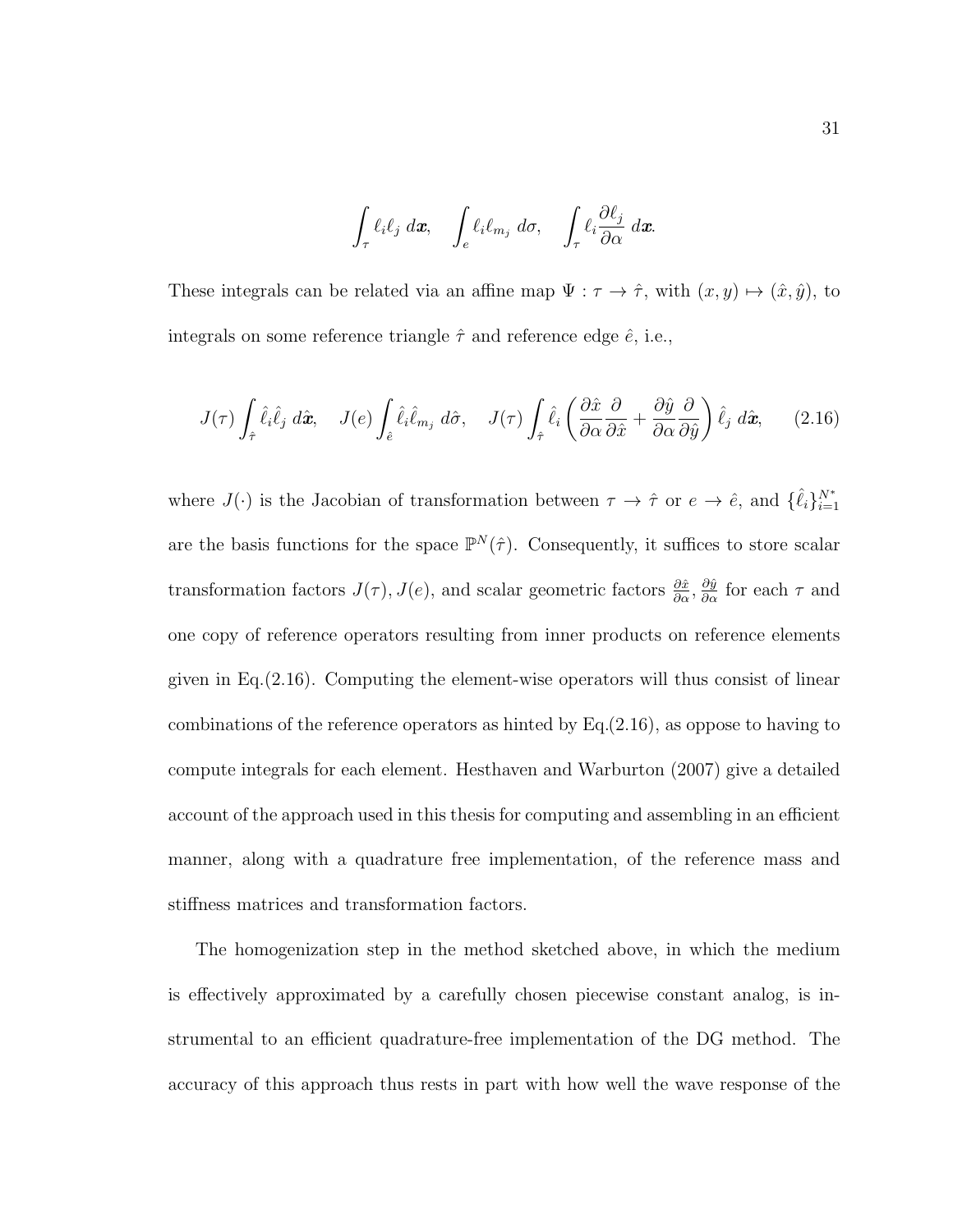homogenized medium approximates wave propagation in the true medium. Two limiting factors to this homogenization approach include: the size of elements  $\tau$ , and the variability and complexity of the medium. Intuitively, higher accuracy in complicated media can be achieved by naively decreasing the size of elements  $\tau$ , indeed the only option there is if one is to maintain a quadrature-free implementation.

A natural alternative to the first approach is a quadrature based implementation, and thus the second approach considered in this thesis. Quadrature rules accurate up to polynomials of order  $2N + N_{\omega}$ , where  $N_{\omega}$  is extra precision imposed on the numerical integration to account for the weighting factor  $\omega$ , are used to compute the weighted integrals

$$
\int_\tau \omega \ell_i \ell_j \ d\bm{x}.
$$

This quadrature based approach is thus more accurate since it does not suffer from approximation errors, aside from numerical integration, that are of issue for the first approach. As is common, higher accuracy comes at a price, in particular having to store each of the weighted operators for each element. For example, suppose there are K elements, then the amount of memory needed to store all of the weighted operators is

$$
K \times \left( \text{sizeof}(D^x) + \text{sizeof}(D^y) + 3 * \text{sizeof}(L^{(e)}) \right)
$$

$$
= K \times N^* \times \left( 2N^* + 3(N+1) \right)
$$

$$
= \mathcal{O}(KN^4)
$$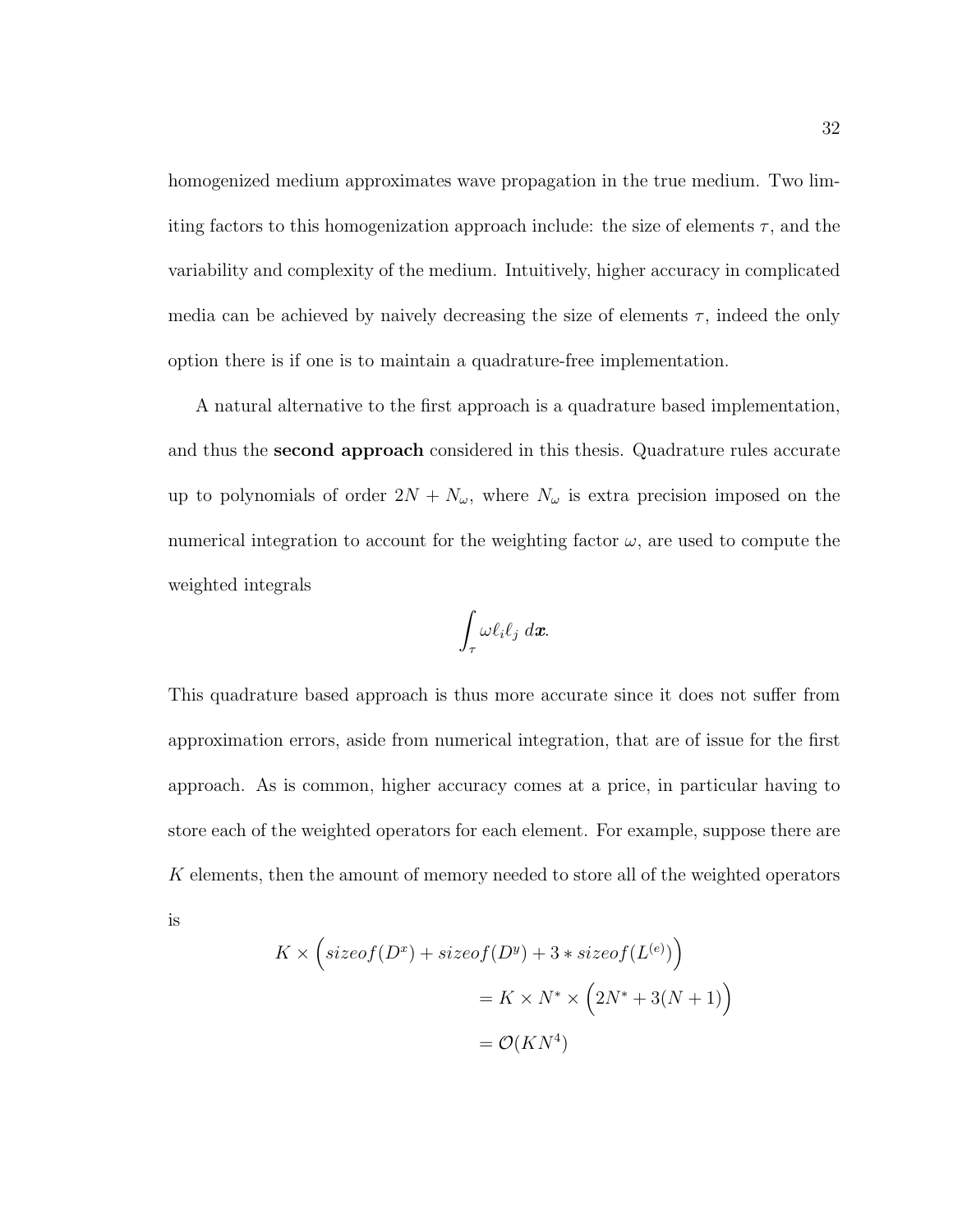modulus  $sizeof(float)$ . This is contrasted with

$$
K \times \left( \text{sizeof}(J(\tau)) + 3 * \text{sizeof}(J(e)) + 2 * \text{sizeof}(geo.fac.) \right)
$$

$$
+ \text{sizeof}(M) + 2 * \text{sizeof}(S^{\alpha})
$$

$$
= 6K + 3N^* \times N^*
$$

$$
= \mathcal{O}(K + N^4)
$$

for the quadrature-free approach.

### Numerical Fluxes

The numerical flux terms  $p^*$  and  $v^*$  in Eq.(2.9), and consequently in the semi-discrete DG scheme Eq.(2.14), can be interpreted as the means through which information between elements is propagated. These flux terms more importantly play a crucial role in the numerical stability of the method. In particular, with regards to hyperbolic problems where energy is conserved, the flux terms essentially restrict the discrete energy analog from growing over time through dissipative or conservative mechanisms. Consequently flux terms also have an impact in the methods accuracy, e.g., convergence rates, dissipation and dispersion properties. The choice of flux is not unique and continuous to be a topic of interest; see Cockburn (2003) for an accessible overview of DG methods including an excellent discussion on numerical fluxes. In this subsection I will give an overview of the derivation, stemming from *Riemann solvers*, of the flux terms used for the DG method considered in this thesis. A complete expose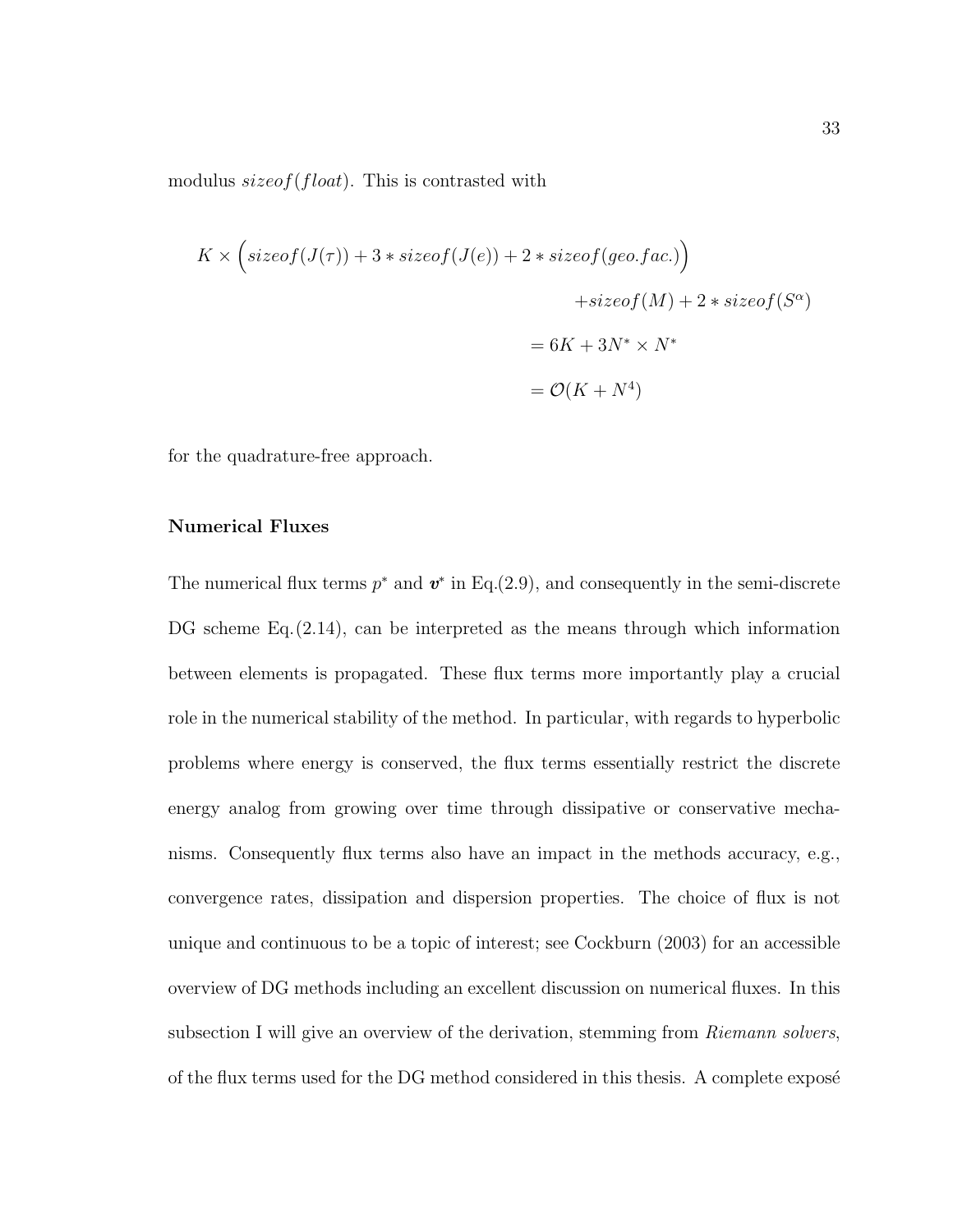of this derivation, and a more in depth discussion on Riemann solvers can be found in LeVeque (2002), within the context of finite volume methods.

The acoustic equations in Eq. $(2.1)$  can be reformulated in matrix-vector notation as follows:

$$
Q\frac{\partial \mathbf{q}}{\partial t} + \mathcal{A}_x \frac{\partial \mathbf{q}}{\partial x} + \mathcal{A}_y \frac{\partial \mathbf{q}}{\partial y} = \tilde{\mathbf{s}}
$$

where

$$
Q = \begin{bmatrix} \rho & 0 & 0 \\ 0 & \rho & 0 \\ 0 & 0 & \beta \end{bmatrix}, \quad A_x = \begin{bmatrix} 0 & 0 & 1 \\ 0 & 0 & 0 \\ 1 & 0 & 0 \end{bmatrix}, \quad A_y = \begin{bmatrix} 0 & 0 & 0 \\ 0 & 0 & 1 \\ 0 & 1 & 0 \end{bmatrix},
$$

and

$$
\boldsymbol{q} = \begin{bmatrix} v_x \\ v_y \\ p \end{bmatrix}, \quad \tilde{\boldsymbol{s}} = \begin{bmatrix} f_x \\ f_y \\ g \end{bmatrix}.
$$

Define the operator  $\Pi = \hat{n}_x \mathcal{A}_x + \hat{n}_y \mathcal{A}_y,$  and note that

$$
Q^{-1}\Pi \boldsymbol{q} = \begin{bmatrix} \frac{1}{\rho}\hat{n}_x p \\ \frac{1}{\rho}\hat{n}_y p \\ \frac{1}{\beta}\hat{\boldsymbol{n}} \cdot \boldsymbol{v} \end{bmatrix}
$$

corresponds to the integrands in the surface integrals of Eq.(2.9), i.e., the flux terms. One can show that the eigenvalues of  $Q^{-1}\Pi$  are given by  $\{-c, 0, c\}$ , where  $c = 1/\sqrt{2}$ ρβ is the acoustic wave velocity.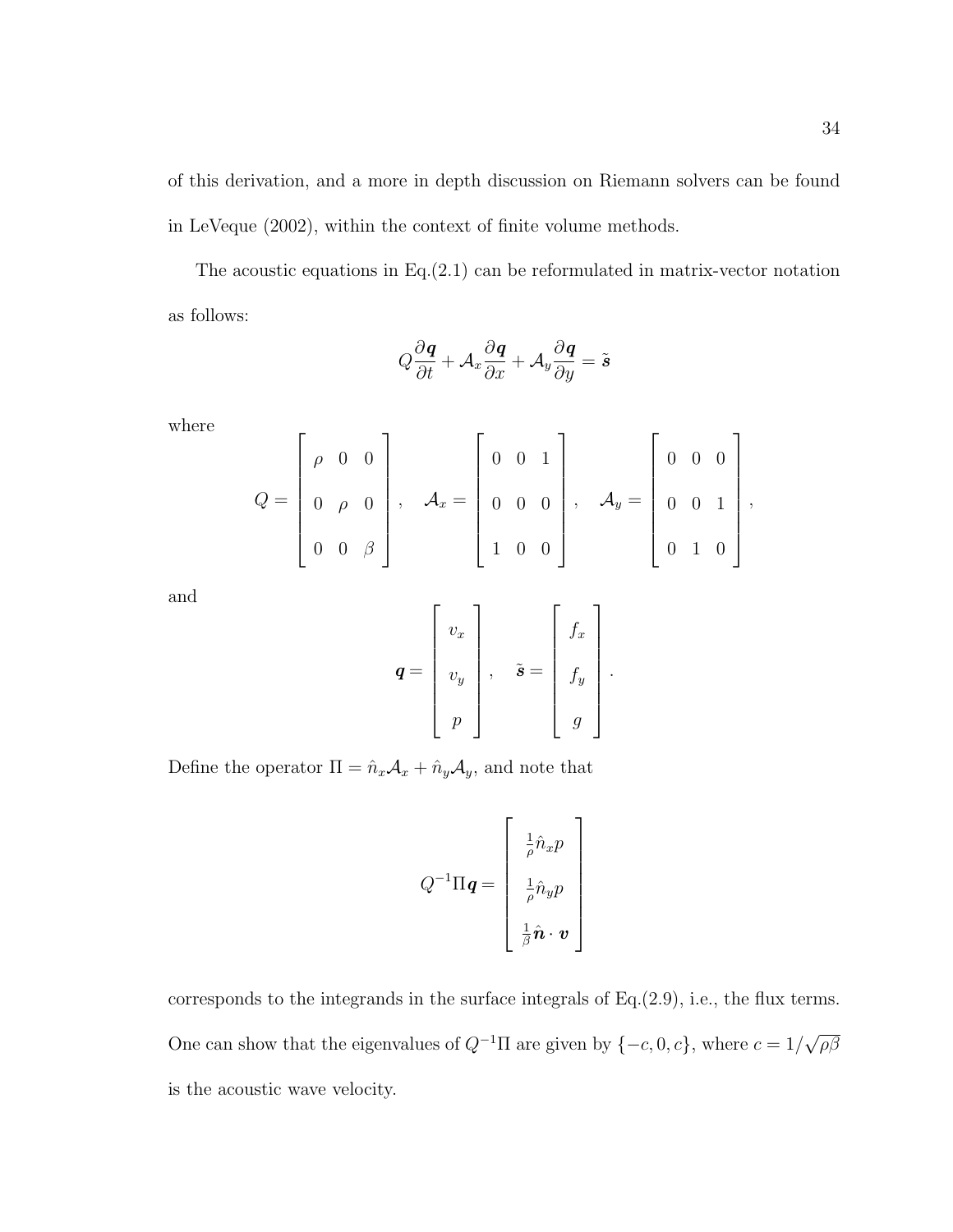The Riemann solver provides a solution to the case where an acoustic wave travels between two media with constant and differing coefficients  $\rho$  and  $\beta$ . A jump discontinuity in the wave field occurs when the incident wave travels through the two media, from which two smooth wave fields, a reflected and transmitted wave, originate and propagate with appropriate velocities. The intermediate wave field that exhibits the jump discontinuity at the interface of the boundary between the two media is what will be used as the flux term for the DG formulation.

Let  $Q^-$  and  $Q^+$  denote the coefficient matrices for the two media and similarly let  $q^-$  and  $q^+$  denote the respective states. The Riemann jump conditions state that intermediate states  $q^*$  and  $q^{**}$  must satisfy the following relations between  $q^+$  and  $q^-,$ 

$$
c^{-}Q^{-}(q^{*} - q^{-}) + (\Pi q)^{*} - (\Pi q)^{-} = 0
$$

$$
(\Pi q)^{**} - (\Pi q)^{*} = 0
$$

$$
-c^{+}Q^{+}(q^{**} - q^{+}) + (\Pi q)^{**} - (\Pi q)^{+} = 0
$$

With some algebraic manipulation one can derive the following formulas for the intermediate states  $p^*$  and  $v^*$ :

$$
p^* = \frac{Z^-p^+ + Z^+p^-}{Z^- + Z^+} - \frac{Z^-Z^+}{Z^- + Z^+} \hat{\boldsymbol{n}} \cdot (\boldsymbol{v}^+ - \boldsymbol{v}^-)
$$
(2.17a)

$$
\mathbf{v}^* = \frac{Z^- \mathbf{v}^- + Z^+ \mathbf{v}^+}{Z^- + Z^+} - \frac{1}{Z^- + Z^+} \hat{\mathbf{n}}(p^+ - p^-) \tag{2.17b}
$$

where  $Z = \sqrt{\rho/\beta}$  is the acoustic impedance.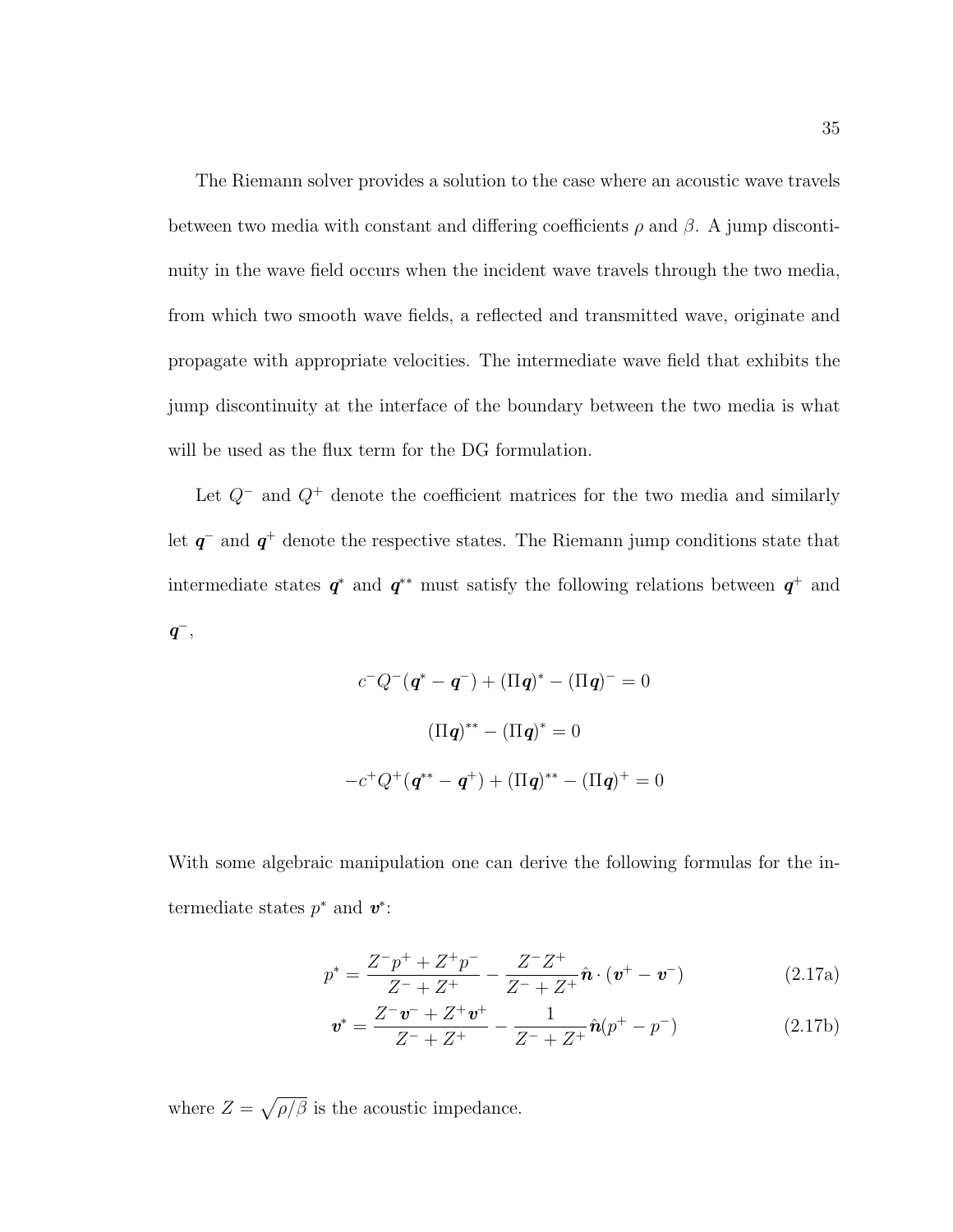Consider a triangulation  $\mathcal T$  of the domain  $\Omega$ , and let  $\tau \in \mathcal T$ . For some field q defined on  $\Omega$ , the ' $-$ ' and ' $+$ ' superscripts refer to the inner and outer trace, respectively, of q at  $\partial \tau$  with respect to  $\tau$ . In other words,

$$
q^+(\boldsymbol{x}) = \lim_{\epsilon \to 0} q(\boldsymbol{x} + \epsilon \hat{\boldsymbol{n}})
$$
 and  $q^-(\boldsymbol{x}) = \lim_{\epsilon \to 0} q(\boldsymbol{x} - \epsilon \hat{\boldsymbol{n}})$ 

for  $x \in \partial \tau$ , and  $\hat{\mathbf{n}}$  is the unit vector normal and outward to  $\partial \tau$ . The numerical flux terms  $(p^* - p^-)$  and  $(\mathbf{v}^* - \mathbf{v}^-)$  that appear in the surface integrals in Eq.(2.9) are given as follows, when taking  $p^*$  and  $v^*$  to be the intermediate states from the Riemann jump conditions in Eq.(2.17):

$$
p^* - p^- = \frac{Z^-}{2\langle\!\langle Z \rangle\!\rangle} \Big( \alpha Z^+ \hat{\boldsymbol{n}} \cdot [\![ \boldsymbol{v} ]\!] - [\![ p ]\!] \Big) \tag{2.18a}
$$

$$
\mathbf{v}^* - \mathbf{v}^- = \frac{Y^-}{2\langle\!\langle Y \rangle\!\rangle} \Big( \alpha Y^+ \hat{\mathbf{n}}[\![p]\!] - [\![\mathbf{v}]\!] \Big) \tag{2.18b}
$$

with

$$
\langle q \rangle = \frac{q^- + q^+}{2}
$$
 and  $[q] = q^- - q^+$ 

and acoustic conductance  $Y = 1/Z$ . The auxiliary variable  $\alpha$  controls the amount of dissipation of the numerical flux and takes values in [0, 1]; e.g.,  $\alpha = 0$  and  $\alpha = 1$ correspond to a non-dissipative central flux and a dissipative upwind flux respectively.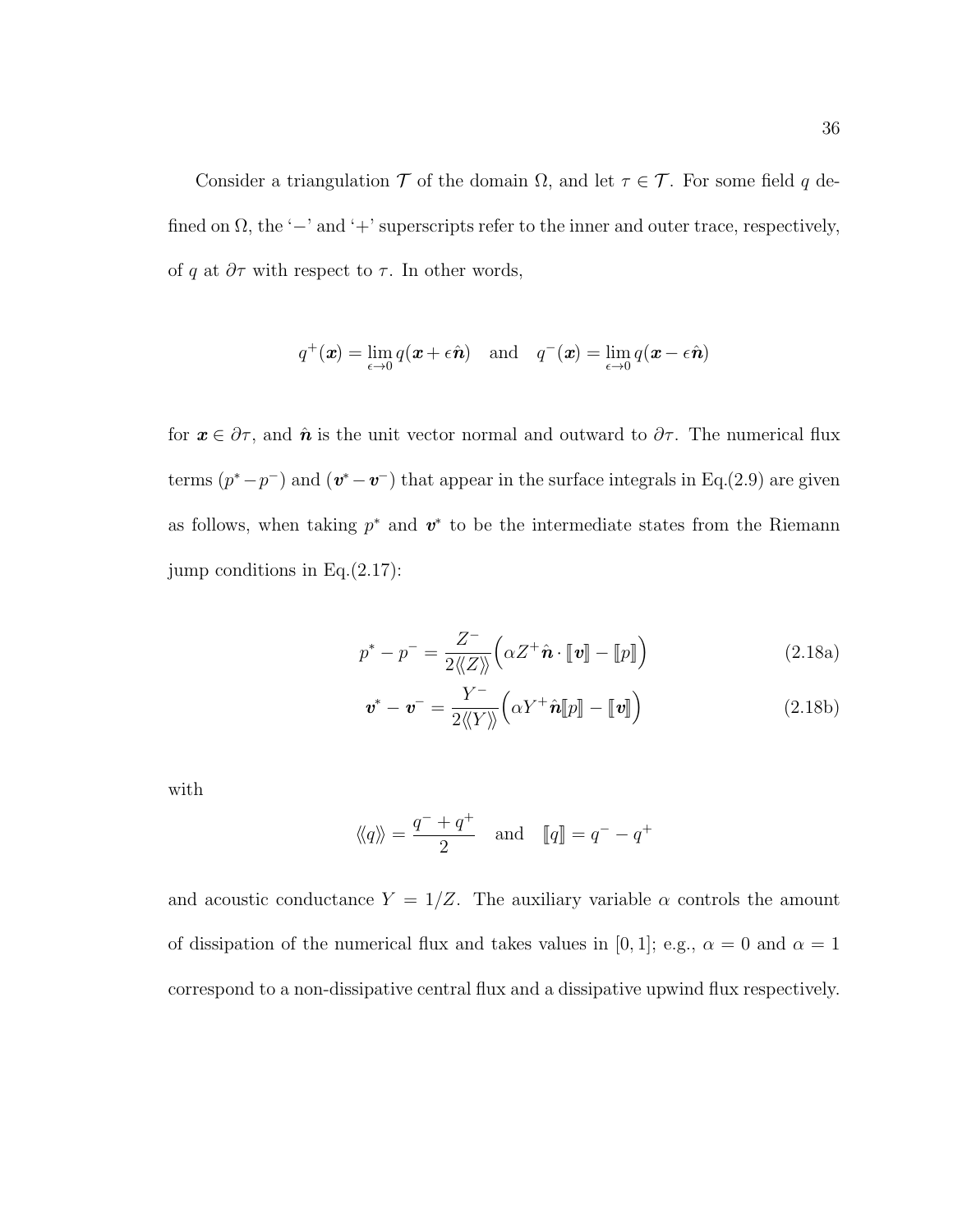In the case where  $\tau$  has an edge on  $\partial\Omega$ , the exterior values are extended by taking

$$
p^+ = -p^- \quad \text{and} \quad \boldsymbol{v}^+ = \boldsymbol{v}^-,
$$

for the free surface boundary condition  $p = 0$  at  $\partial\Omega$ .

#### Perfectly Matched Layer Implementation

The physical region modeled in seismology applications corresponds to a small window view of the Earth, essentially an unbounded medium. The simplest manner in which to mimic an unbounded medium numerically would be to extend the computational domain such that the boundary effects (depending on what boundary conditions are considered) will not reach the region of interest at the end of the simulation time. Though simple to implement, this naive computational domain extension trick is rather expensive and inefficient, i.e., one ends up computing fields at a considerable amount of unnecessary points. The perfectly matched layer (PML) is a popular technique for simulating wave propagation through an unbounded domain. The method of PMLs was first developed in the context of electromagnetic wave propagation in free space by Berenger (1994). The idea consist of appending a lossy layer around your physical domain with the following properties:

1. there should be no reflected waves between the PML and the physical domain,

2. and the wave should decay exponentially within the PML.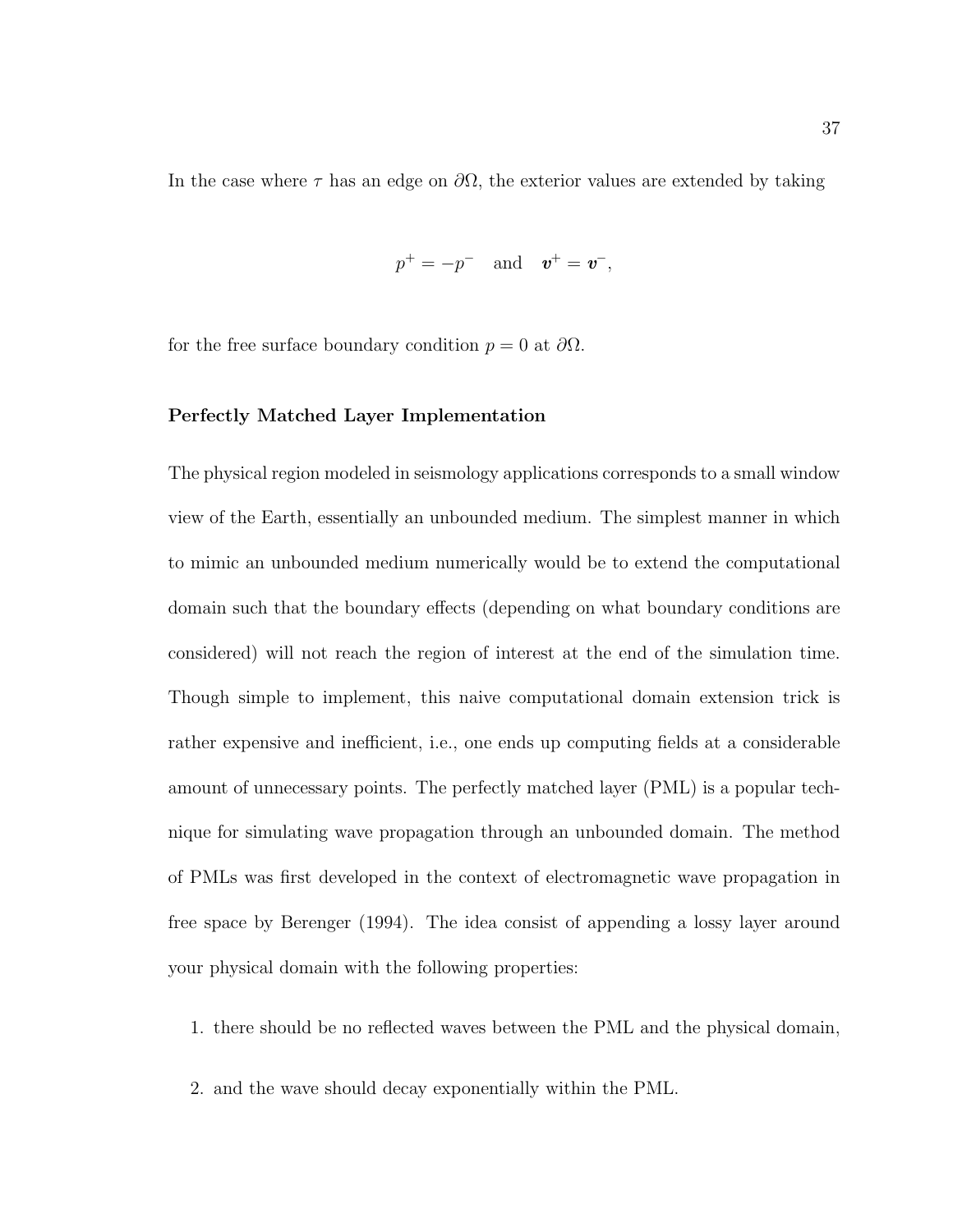Computationally, the PML method amounts to solving for auxiliary fields and auxiliary PDEs or ODEs, specifics depending on construction and implementation. I have implemented the PML construction derived by Abarbanel and Gottlieb (1998), where the PML equations take form of an inhomogeneous damped acoustic wave equation in first order form augmented by a set of auxiliary ODEs:

$$
\rho \frac{\partial v_x}{\partial t} + \frac{\partial p}{\partial x} = f_x + \rho \eta_x (P_x - 2v_x)
$$
\n(2.19a)

$$
\rho \frac{\partial v_y}{\partial t} + \frac{\partial p}{\partial y} = f_y + \rho \eta_y (P_y - 2v_y)
$$
\n(2.19b)

$$
\beta \frac{\partial p}{\partial t} + \nabla \cdot \mathbf{v} = g - \beta \frac{\partial \eta_x}{\partial x} Q_x - \beta \frac{\partial \eta_y}{\partial y} Q_y \tag{2.19c}
$$

$$
\frac{\partial P_x}{\partial t} + \eta_x v_x = 0 \tag{2.20a}
$$

$$
\frac{\partial P_y}{\partial t} + \eta_y v_y = 0 \tag{2.20b}
$$

$$
\beta \frac{\partial Q_x}{\partial t} + \beta \eta_x Q_x = v_x \tag{2.20c}
$$

$$
\beta \frac{\partial Q_y}{\partial t} + \beta \eta_y Q_y = v_y \tag{2.20d}
$$

where  $P_x$ ,  $P_y$ ,  $Q_x$  and  $Q_y$  are the auxiliary fields and  $\eta_x$  and  $\eta_y$  are the PML coefficients given by the following equations (for a domain setup similar to  $Fig.(2.2)$ ):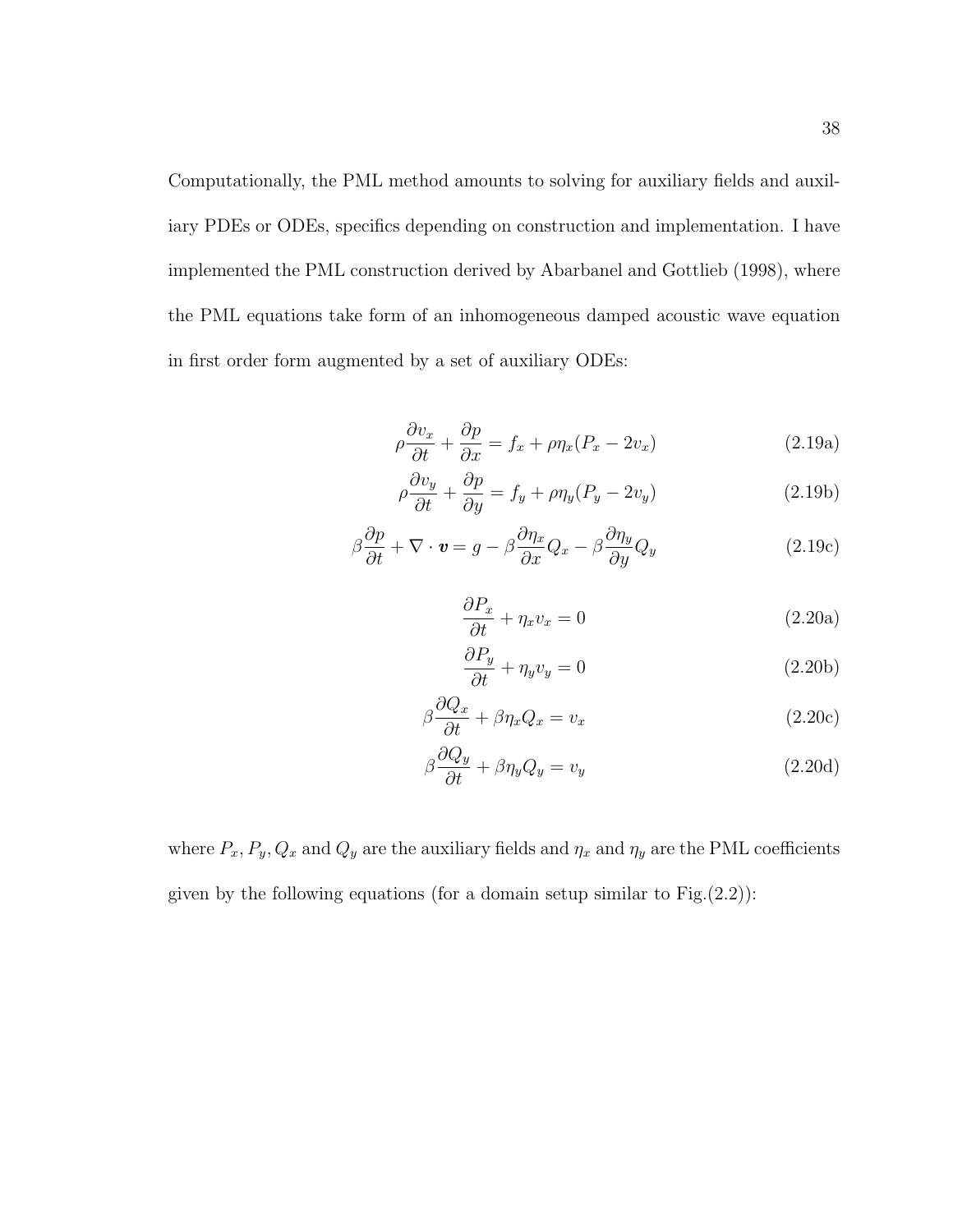$$
\eta_{\alpha}(x,y) = \begin{cases}\n\eta_{\alpha_{max}} \left[ \frac{\frac{L_{\alpha}}{2} + \alpha}{d_{\alpha}} \right]^{2} , & \alpha \in [-d_{\alpha} - \frac{L_{\alpha}}{2}, -\frac{L_{\alpha}}{2}] \\
0 & , \alpha \in (-\frac{L_{\alpha}}{2}, \frac{L_{\alpha}}{2}) \\
\eta_{\alpha_{max}} \left[ \frac{\frac{L_{\alpha}}{2} - \alpha}{d_{\alpha}} \right]^{2} , & \alpha \in [\frac{L_{\alpha}}{2}, \frac{L_{\alpha}}{2} + d_{\alpha}] \n\end{cases}
$$
\n(2.21)

for  $\alpha \in \{x, y\}$ . PML constants  $\eta_{\alpha_{max}}$  and  $d_{\alpha}$  denote the PML amplitude and layer widths.



Figure 2.2 : Schematic of physical domain and PML.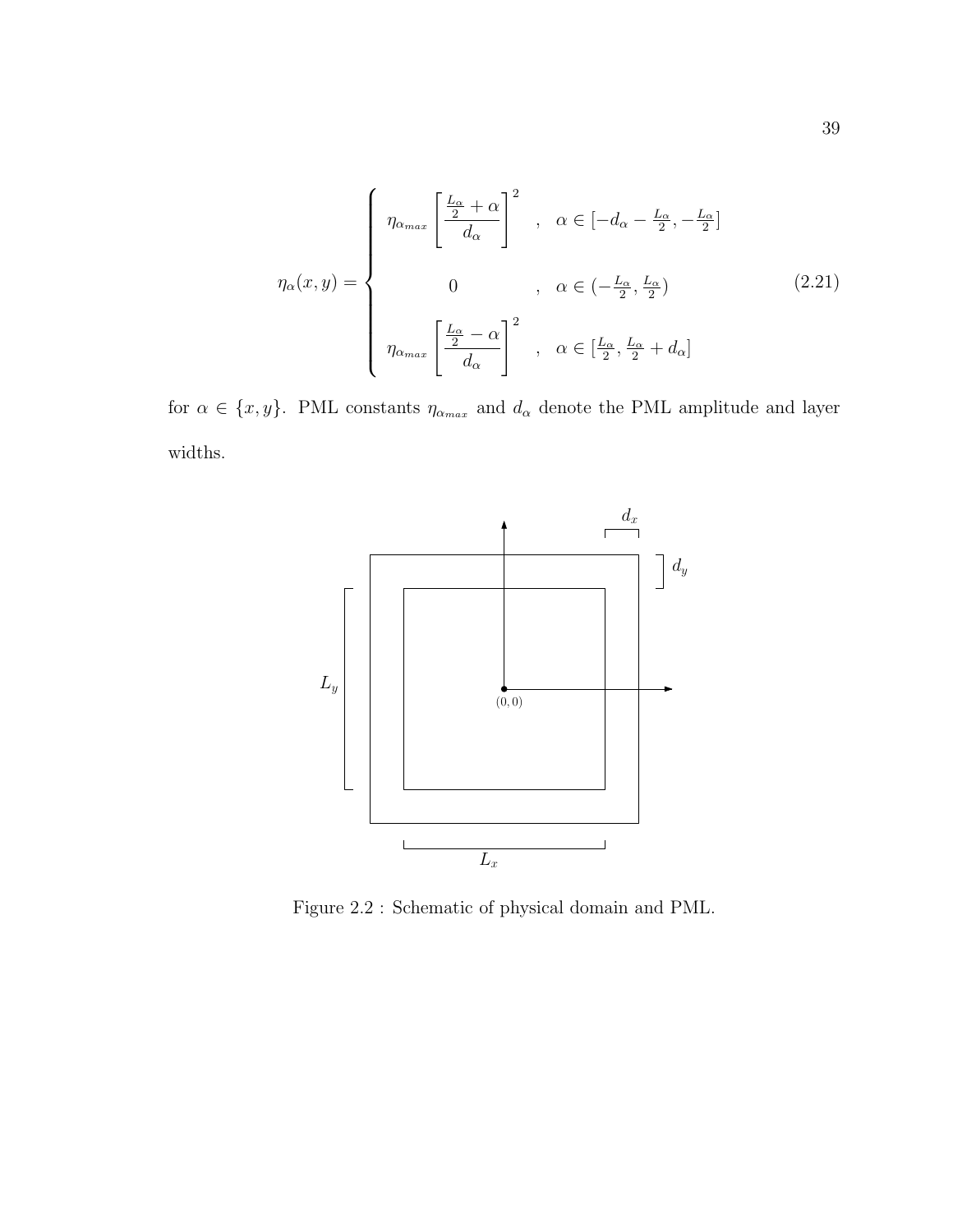# Time Discretization

A member of the Runge-Kutta (RK) discretization family, the low-storage five-stage fourth-order explicit RK method, is used to discretize in time the system of ODE's in Eq.(2.14).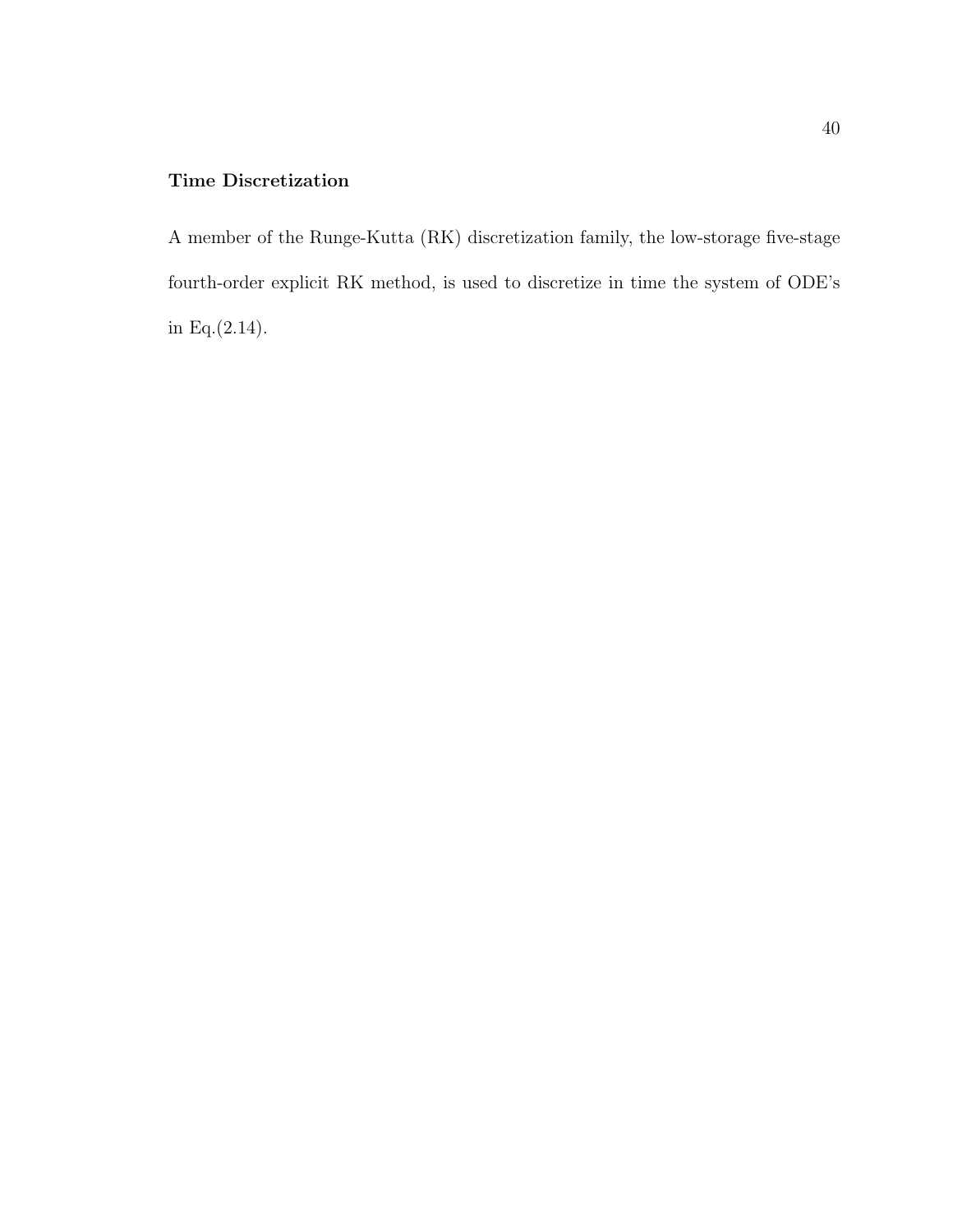# Chapter 3

# Numerical Experiments and Results

## 3.1 Introduction

This chapter elaborates on the setup and results of numerical experiments carried out. FD and DG methods are tested for several different smooth models: homogeneous, linear-in-depth, and negative-lens velocity models with constant density. Lastly for the sake of completeness, a medium with a dip discontinuity and a mixture of linearin-depth and negative lens velocity models is tested. In application, the velocity and density coefficients are given at spatial points corresponding to a uniform grid, from which one would have to interpolate for coefficients at points required by the solver. This process is idealized in that coefficients are given by some analytical formula and hence can be computed at any desired point without worrying about interpolation error.

The DG code was implemented in Matlab and is based off of code from Hesthaven and Warburton (2007), while the FD solver is taken from IWAVE (Symes et al., 2009) which is written in C and C++. Computations carried out on a personal laptop with the following specifications: 2.9GHz dual-core Intel Core i7 processor (Turbo Boost up to 3.6GHz) with 4MB L3 cache, and 8GB of 1600MHz DDR3 memory. I emphasize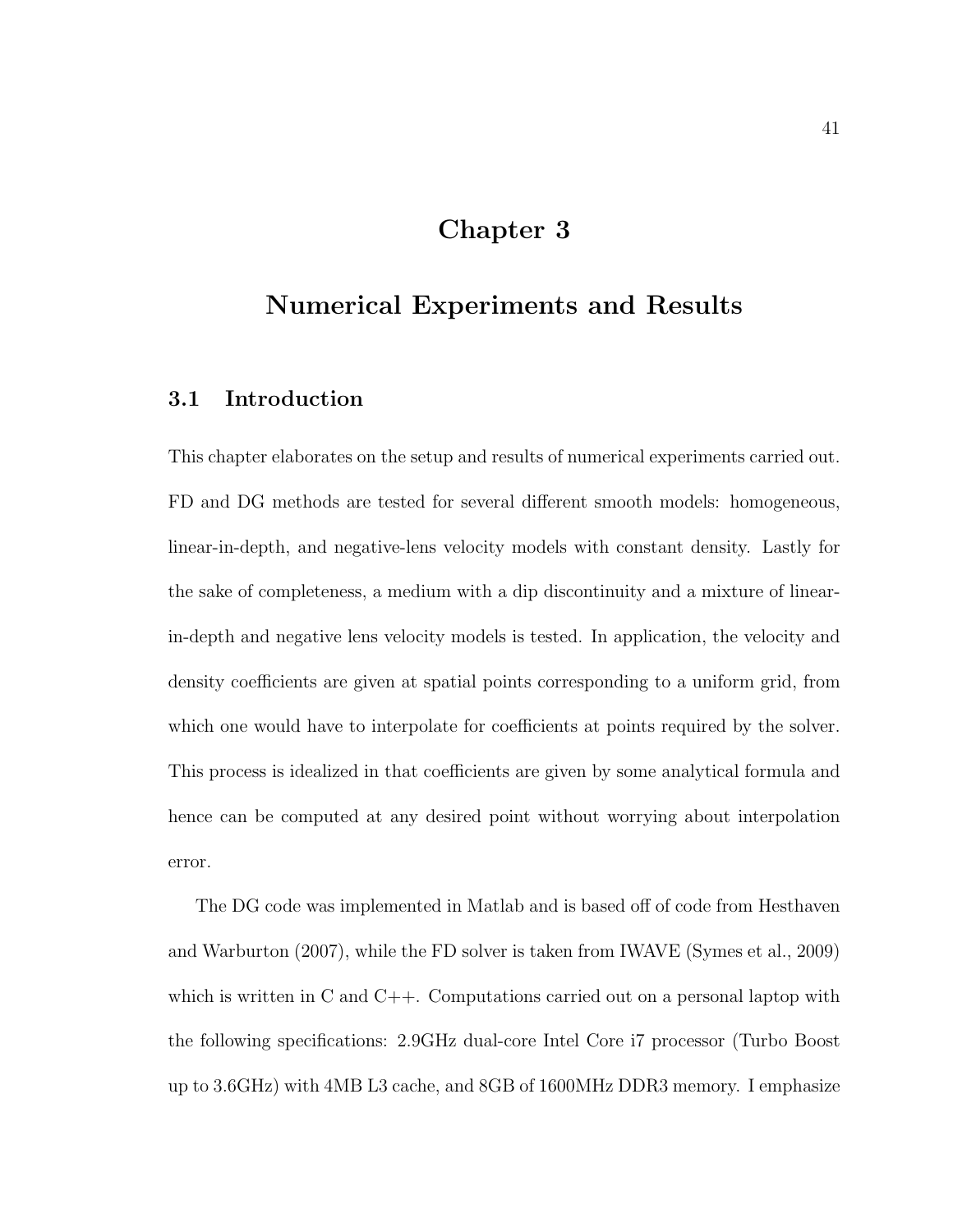that there was no attempt to parallelize the DG code since it was written in Matlab, out of simplicity, which will of course limit any type of comparison between FD and DG. Further discussion on the choices of implementation and its effect on this comparison will be discussed in the last chapter. Nonetheless, FLOP counts will be used to determine in a more software/hardware independent manner a metric for computational costs per method given a prescribed accuracy. In this thesis FLOPs are counted in an algorithmic manner taking into consideration PML regions, since they contribute in a significant manner the total number of operations computed.

Throughout the numerical experiments discussed below I will be considering a source function that is a Ricker wavelet in time and some smooth approximation to the delta function in space, see Appendix-A for more detail. The choice of Ricker in time, with a central frequency of 10Hz, is common in computational seismology for seismic imaging. Moreover, an isotropic point source serves as an "approximation" to explosive sources, a reasonable heuristic given the length scale of the survey region versus the volume where the explosion takes place. In practice the numerical representation of singularities is of course nontrivial, in particular within the context of finite difference methods. Though methodology for discretizing singular sources does exist (e.g., Petersson and Sjögreen (2010)), I have decided in replacing  $\delta(\mathbf{x})$  with a smooth non-singular alternative of bounded support, thus relieving this study of complications due to discretizing singularities.

I point out that my numerically tractive source term has unintentionally resulted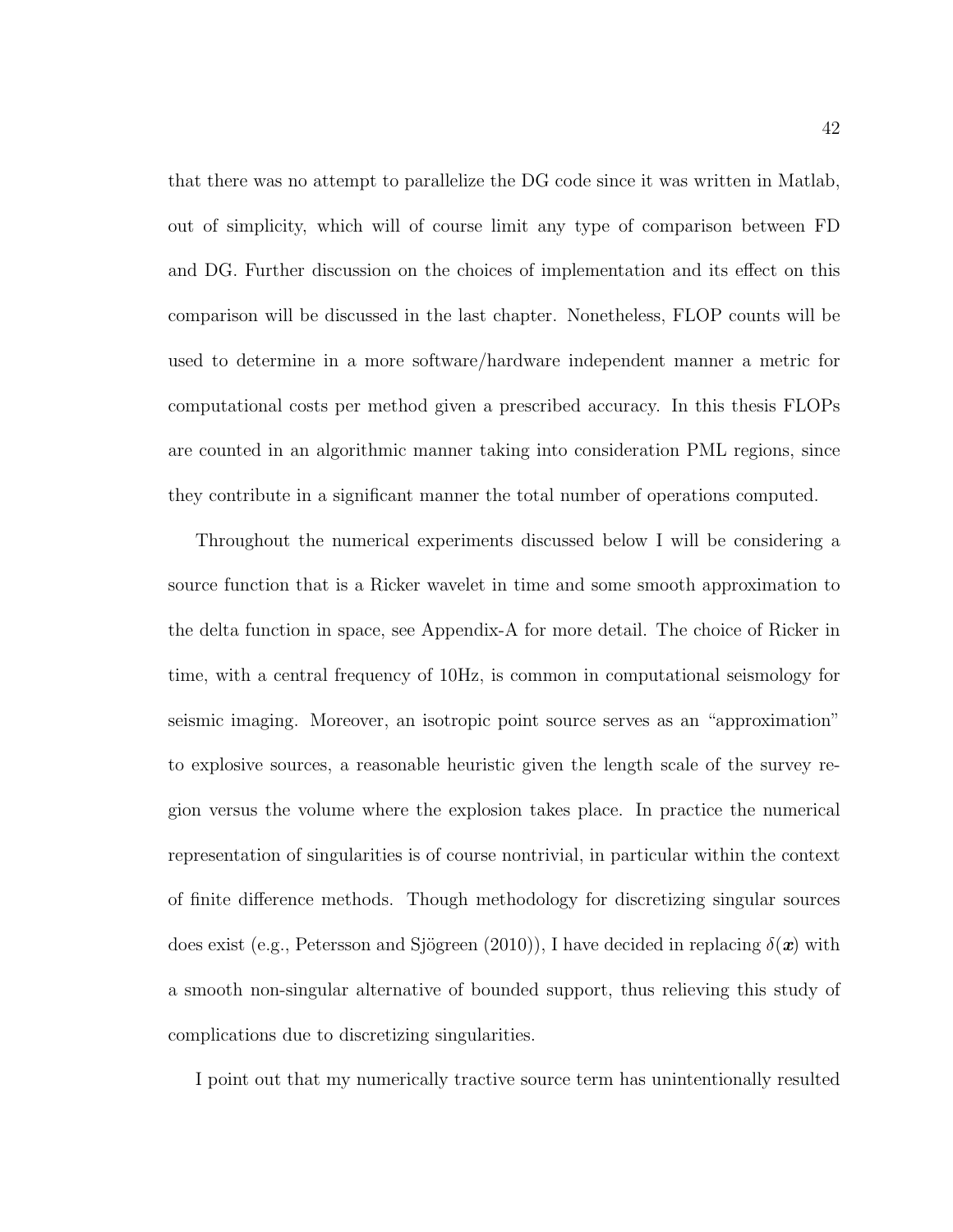in complicating the analytics of the problem. In other words writing an analytical solution to the acoustic equations  $Eq.(2.1)$  is at best difficult even in the simplest case of a homogeneous media for the type of source considered here. Customary practice dictates the use of highly discretized numerical solutions as the "true solution" when analytical ones are not easily available. A highly discretized 2-4 FD solution will be considered as the "true solution" in the subsequent test cases.

### 3.2 Defining Errors

The end goal of seismic simulators, at least in the context of seismic imaging, is to produce accurate seismic traces given information about the medium. Seismic traces are simply time series of the pressure field p evaluated at some spatial points  $x_r$  related to the location of receivers in the application. Hence, it will suffice to consider  $p(\mathbf{x}_r, t)$ for some  $x_r \in \Omega$  and  $t \in [0, T]$  while computing errors.

As alluded in the introduction of this chapter, errors will be measured relative to a highly discretized numerical solution. In particular, the FD 2-4 method with grid size of  $dx = dy = 0.5$  m is used as the "true solution" when measuring error for all subsequent numerical experiments. Given a numerical solution  $p<sub>h</sub>$ , the relative error at a specified spatial point  $x_r$  is denoted by  $E_h(x_r)$ ;

$$
E_h(\boldsymbol{x}_r) = \frac{\|p_h(\boldsymbol{x}_r,\cdot)-p(\boldsymbol{x}_r,\cdot)\|}{\|p(\boldsymbol{x}_r,\cdot)\|},
$$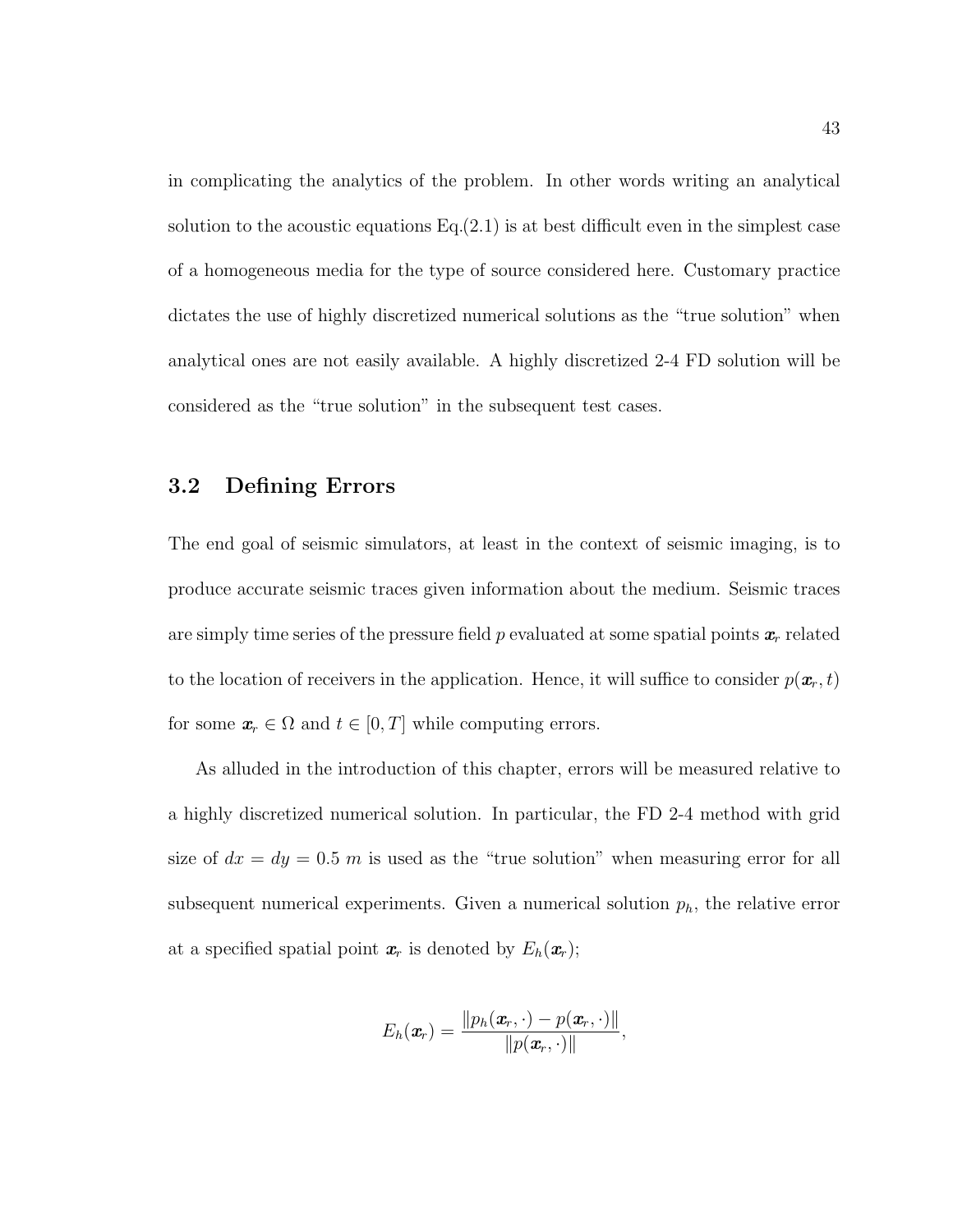where p will denote the "true solution" and  $\|\cdot\|$  is as defined by

$$
||p_h(\boldsymbol{x}_r, \cdot)|| = \sqrt{\sum_{n=0}^N |p_h(\boldsymbol{x}_r, t_i)|^2}.
$$
\n(3.1)

The following are accuracy conditions imposed on all preceding FLOP and computation time comparisons:

$$
\underset{\mathbf{x}_r}{\text{RMS}}\ E_h(\mathbf{x}_r) < 5\% \tag{3.2}
$$

$$
\max_{\boldsymbol{x}_r} E_h(\boldsymbol{x}_r) < 6\% \tag{3.3}
$$

I emphasize that this choice of accuracy conditions is somewhat arbitrary though justifiable and derived from engineering practices. The RMS error provides a rough average of the error while the max error criterion limits the maximum worst observed variability of the error. Mesh/grid size  $h$ , along with time steps, are chosen such that the accuracy criterion is met while attempting to minimize runtime.

### 3.3 Convergence Rates

Prior to carrying out numerical experiments for the comparison of FD and DG methods, a numerical convergence rate analysis is considered as a means of validating the correctness of the implemented methods. Let  $p$  denote the true solution to the acoustic equations, for some specified boundary conditions and domain  $\Omega$ . The numerical solution will be denoted by  $p_h$ , where the subscript h emphasizes the dependency of the solution  $p_h$  on the mesh/grid size. Suppose that  $p_h$  was computed via a numerical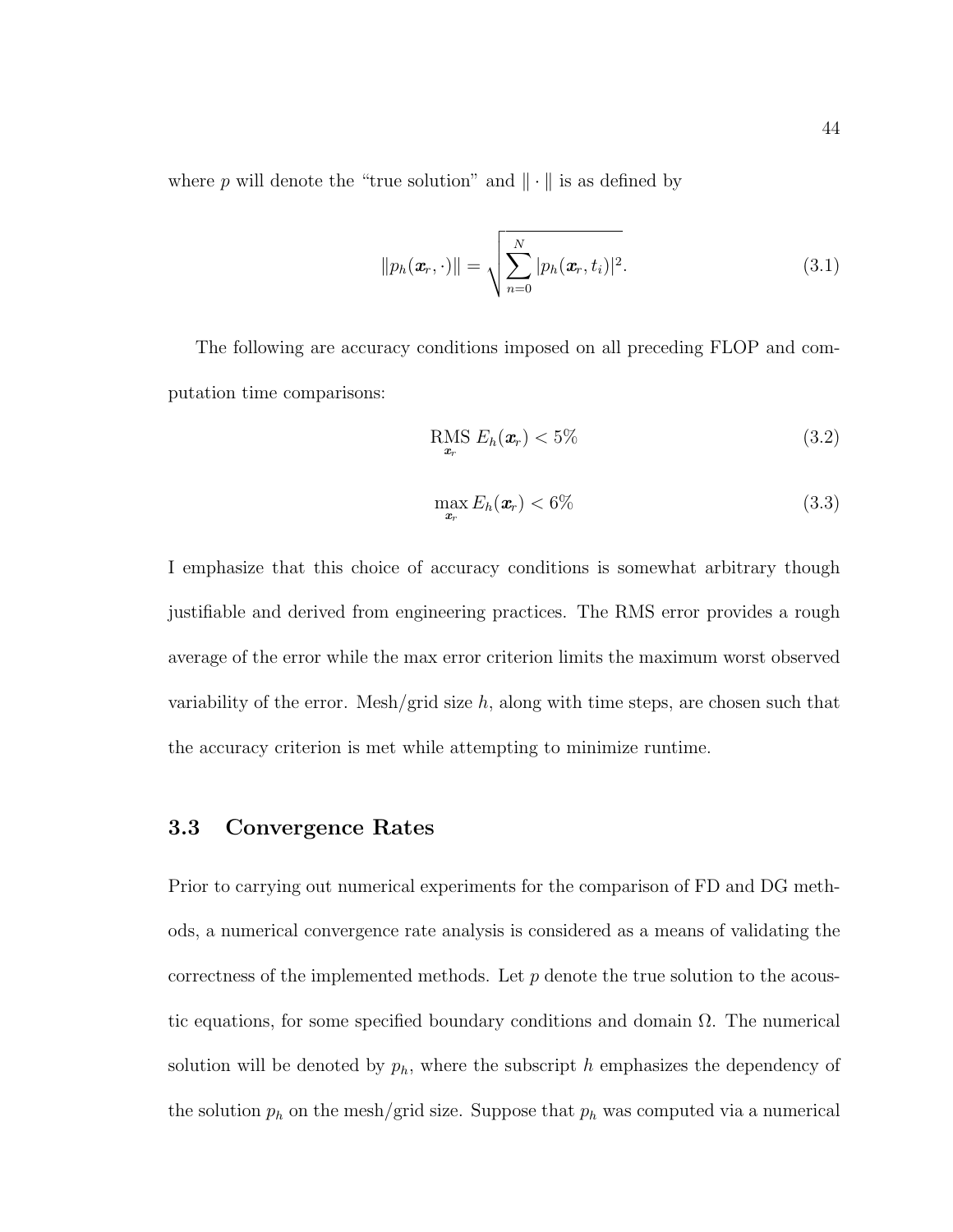method with a convergence rate of  $R>0,$  i.e.,

$$
p_h = p + Ch^R + \mathcal{O}(h^{R+1}).
$$

Taking the ratio of the difference of numerical solutions for  $h, h/2, h/4$  can yield an approximation to the convergence rate  $R$  as follows:

$$
\frac{p_h - p_{h/2}}{p_{h/2} - p_{h/4}} = \frac{Ch^R - C(h/2)^R + \mathcal{O}(h^{R+1})}{C(h/2)^R - C(h/4)^R + \mathcal{O}(h^{R+1})}
$$

$$
= \frac{1 - 2^{-R} + \mathcal{O}(h)}{2^{-R} - 4^{-R} + \mathcal{O}(h)}
$$

$$
= 2^R + \mathcal{O}(h)
$$

$$
\implies R \approx \log_2\left(\frac{p_h - p_{h/2}}{p_{h/2} - p_{h/4}}\right). \tag{3.4}
$$

The convergence rates are computed by taking the  $\ell^2$ -norm in time of the differences in Eq.(3.4), for a specified receiver location  $x_r$ :

$$
R(\boldsymbol{x}_r) = log_2\left(\frac{\|p_h(\boldsymbol{x}_r,\cdot)-p_{h/2}(\boldsymbol{x}_r,\cdot)\|}{\|p_{h/2}(\boldsymbol{x}_r,\cdot)-p_{h/4}(\boldsymbol{x}_r,\cdot)\|}\right).
$$

The numerical pressure fields for this convergence analysis are computed by solving the acoustic equations in a homogeneous density and velocity medium<sup>\*</sup>:  $\rho =$ 

<sup>\*</sup>Velocity as a property of the medium, denoted by c, is related to  $\kappa$  (or  $\beta$ ) and  $\rho$  by  $(\kappa/\rho)^{1/2}$  =  $(\kappa \beta)^{-1/2} = c$ . Computations with regards to the DG method will indeed involve compressibility  $\beta$ , however it is more intuitive and qualitative to show the velocity of the medium, as done throughout this chapter.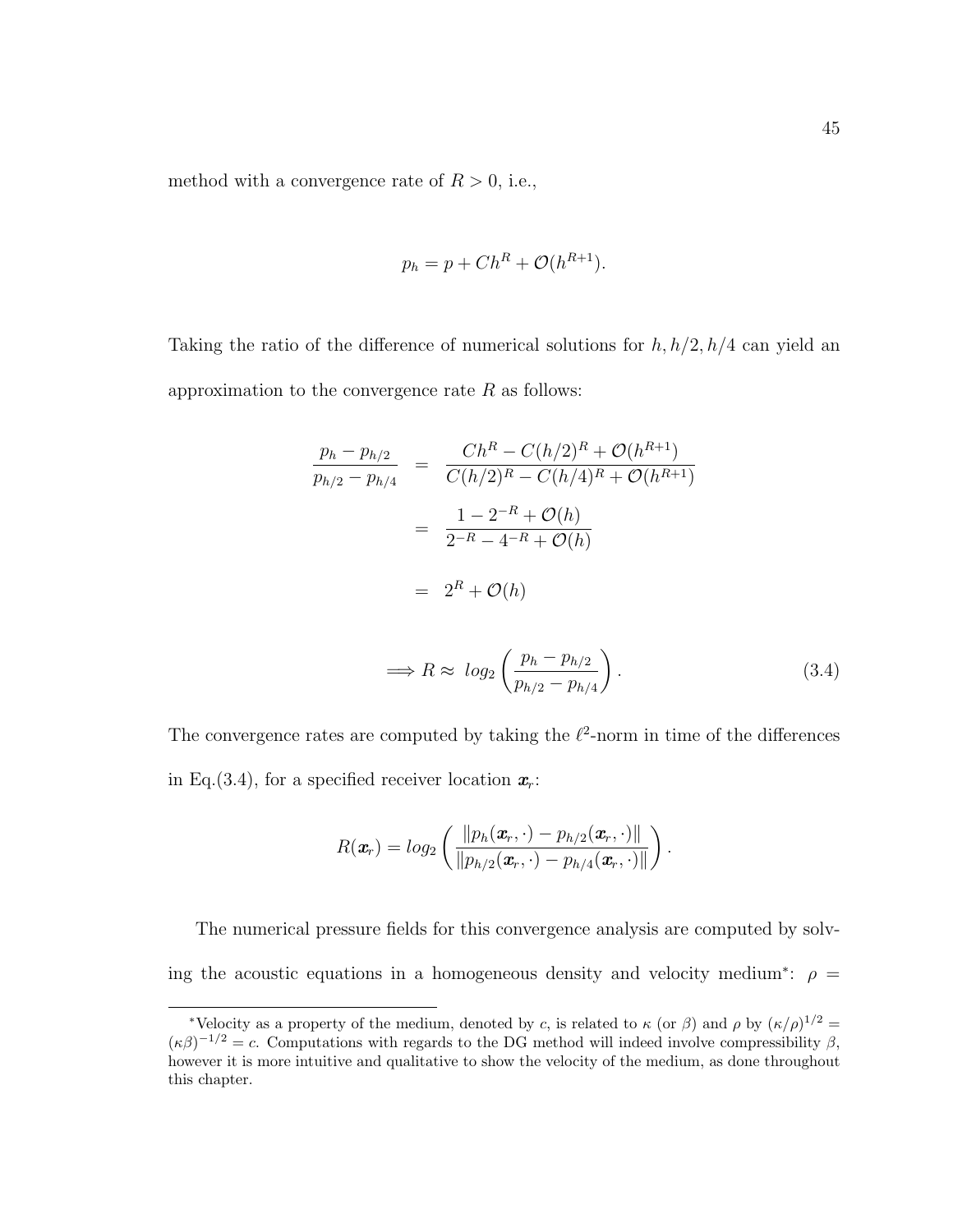2.3 g/cm<sup>3</sup>, and  $c = 3$  km/s. Physical domain  $\Omega$  is shown in Fig. (3.1a), along with receiver locations  $x_r$  and source configuration. A PML boundary is also shown Fig.(3.1a), effectively simulating an unbounded medium† . A sample of the structured triangular meshes considered here is shown in Fig.(3.1b).

Numerical convergence rates  $R(x_r)$  are plotted in Fig.(3.2) for FD and DG methods respectively. Special care was taken to suppress second order errors stemming from the time derivative methods considered for the FD schemes by choosing a small enough time step.

|                                               |  | $\parallel$ FD 2-2 $\parallel$ FD 2-4 $\parallel$ DG N=2 $\parallel$ DG N=4 |                   |
|-----------------------------------------------|--|-----------------------------------------------------------------------------|-------------------|
| RMS $R(\mathbf{x}_r)$   2.076   3.844   1.398 |  |                                                                             | $\frac{3.971}{ }$ |

Table 3.1 : RMS with respect to  $x_r$  for convergence rates  $R(x_r)$ .

## 3.4 Homogenous Test Case

The first test case considered here is that of the homogeneous medium, with  $\rho =$ 2.3  $g/cm^3$  and  $c = 3$  km/s. Physical setup of the numerical experiment in shown in Fig. (3.3a). Note that the physical region consists of the rectangular section  $\Omega =$  $[0 \, m, 400 \, m] \times [0 \, m, 1200 \, m]$ , where regions to the left of 0 m and right of 400 m with respect to the horizontal axis correspond to PML regions, absorbing any waves propagating outside of  $\Omega$ . Furthermore, free surface boundary conditions are applied for boundaries at depths 0 m and 1200 m. The setup depicted in Fig.  $(3.3a)$  was

<sup>†</sup>PML widths and configurations will be model and method dependent.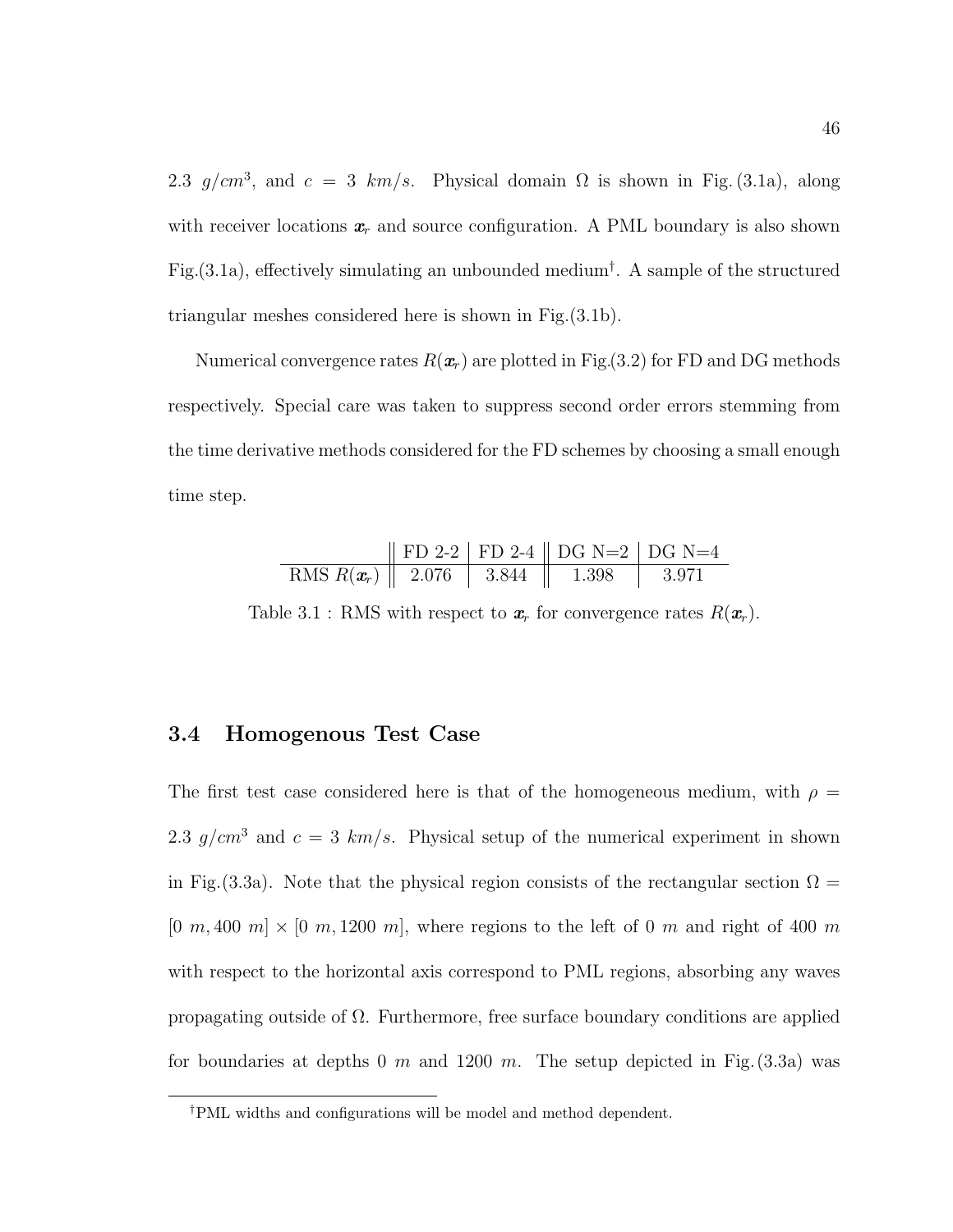

Figure 3.1 : Setup and sample structured mesh for convergence rate test.



Figure 3.2 : Convergence rates for numerical methods at points  $x_r$ .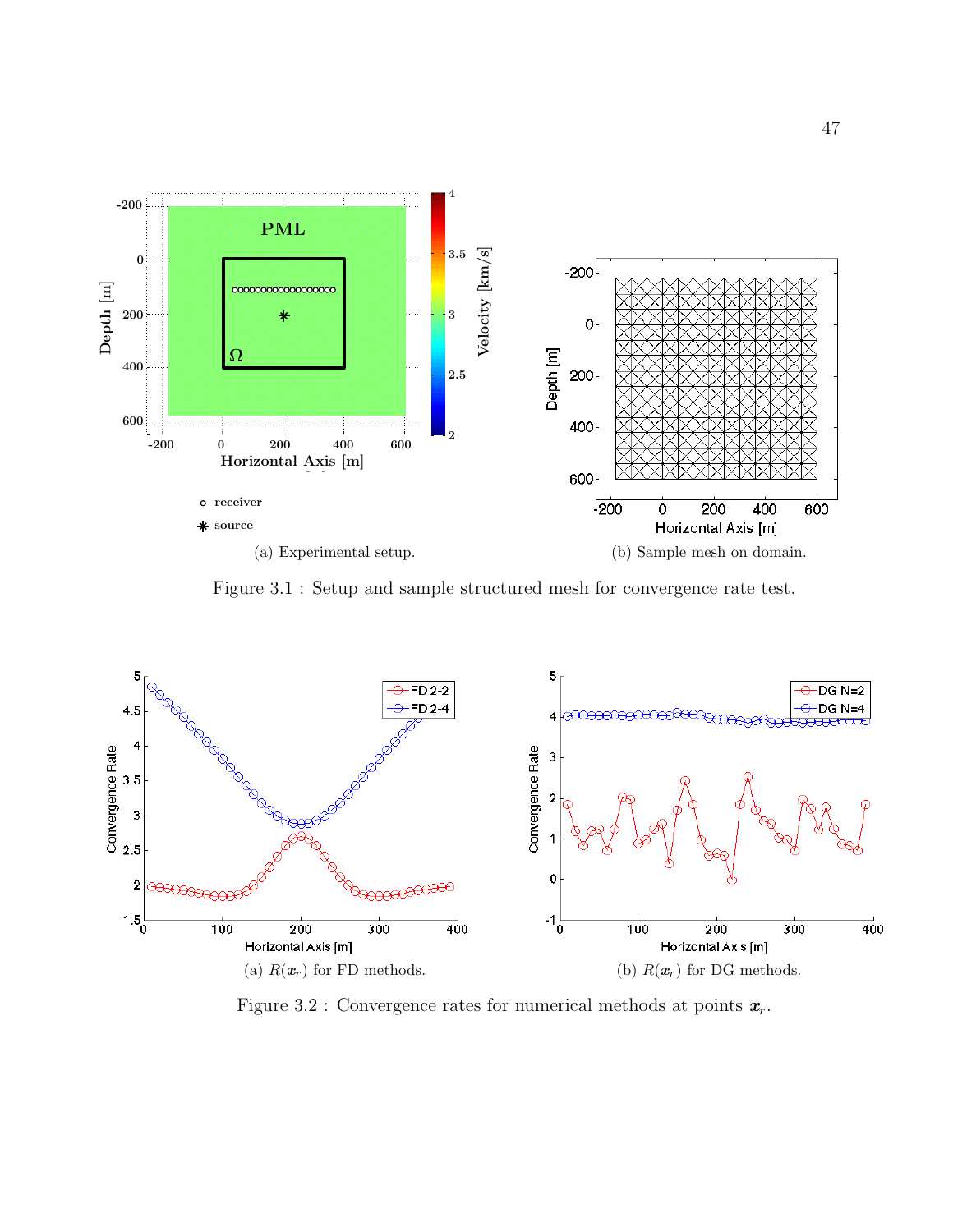constructed in order for receivers to measure the propagation of the initial wave over several wavelengths. In fact, due to the constant medium velocity of 3  $km/s$  and a Ricker wavelet with central frequency of 10  $Hz$ , it follows that the receivers at the depth of 600 m will measured up to 5 wavelengths  $(5 \times 300 = 1500 \text{ m})$  of wave propagation.

Relative errors as functions of horizontal displacement are plotted for both FD and DG methods in Fig.(3.4). Simulations were carried out as to yield computed  $p_h$ that satisfy accuracy conditions Eq.  $(3.2)$  and Eq.  $(3.3)$ . Table 3.2 provides a summary overview of the performances for FD and DG methods. Grid points per wavelength (GPW) is computed as  $c_{min}/(f_{peak}h)$  for FD methods, while  $c_{min}/(f_{peak}h)$  gives an approximate analog for DG methods. Tables in Appendix B include more information about the discretization and computed relative errors for this and all test cases. Overall, FD methods yield GFLOP counts that are 150 to 25 times smaller than that of the DG methods. Further discussion and comparison of computational efficiency between DG and FD is reserved to the conclusion chapter.

|          | $dt$ [ms] | <b>GPW</b> | <b>GFLOPs</b> |
|----------|-----------|------------|---------------|
| $FD$ 2-2 | 0.9546    | 50         | 0.55          |
| $FD$ 2-4 | 1.6122    | 25         | 0.12          |
| $DG N=2$ | 1.2032    | 15         | 14.28         |
| $DG N=4$ | 1.2058    | 15         | 17.99         |

Table 3.2 : Results for homogeneous test case.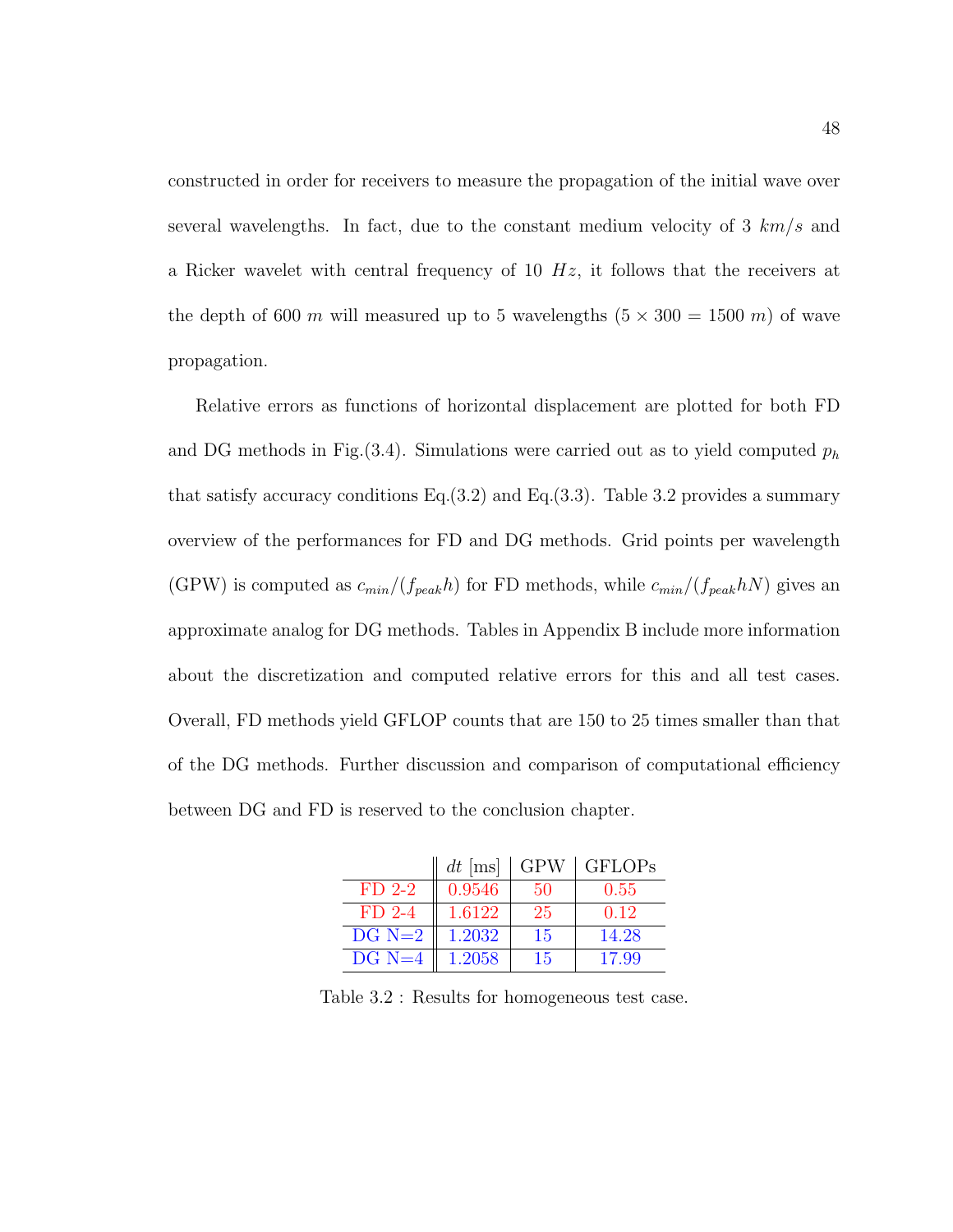

Figure 3.3 : Experimental setup and traces for homogeneous test case.



Figure 3.4 : Relative errors for homogeneous model.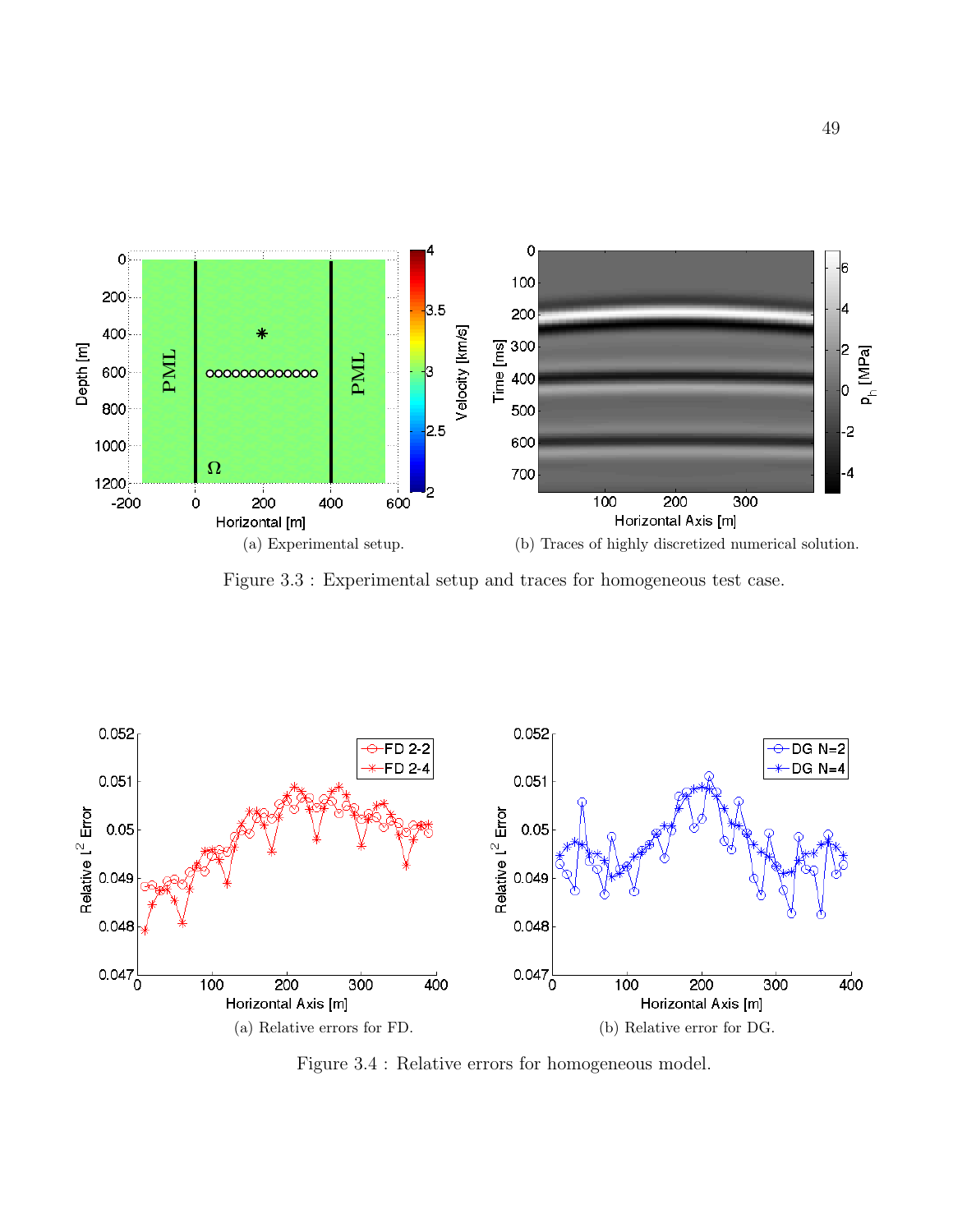## 3.5 Linear-in-Depth Velocity Test Case

The following test case compares the performance of FD and DG methods on a slowly varying medium: consttant density and linearly varying velocity in depth medium, as shown in Fig.(3.5a). The receiver-source setup used here is similar to that of the homogeneous test case. Seismic traces for the highly discretized FD 2-4 method are shown in Fig. $(3.5b)$ .

Several combinations of different DG implementations are considered for this test case: mainly quadrature-free and quadrature based DG implementations with and without mesh refinement options. Mesh refinement is applied in regions of lower velocity where waves, as they propagate through such regions, their wavelength decrease dictated by the relationship between frequency f, velocity c and wavelength  $\lambda$ :

$$
c = \lambda f. \tag{3.5}
$$

The stability and accuracy of FD and DG methods in fact depend on how finely discretized the method is with respect to all of the quantitates present in Eq.(3.5). In particular regions of lower velocity will need to be discretized at a finer level than other regions. This study will follow that heuristic and apply mesh refinement for such regions in variable media.

The use of quadrature based versus quadrature-free DG will of course be important to this and the following test case where coefficients  $\beta$  and  $\rho$  vary within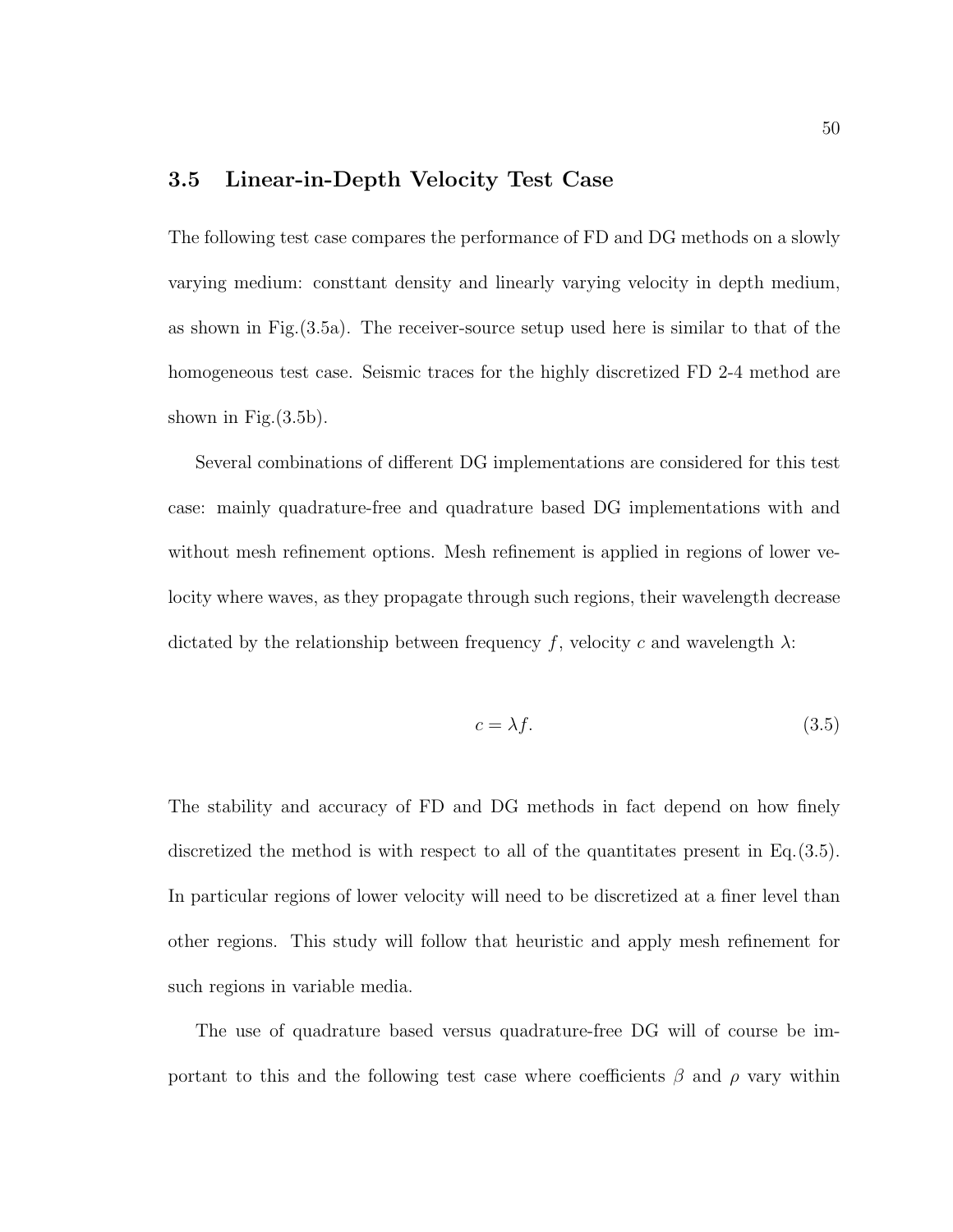triangular elements. Moreover, the impact in overall accuracy and computation cost will notably depend on the mesh and, if any, mesh refinement. Exemplary meshes, with and without refinement, are shown in Fig. (3.6) and Fig. (3.7) along with their corresponding piecewise constant approximations to the variable velocity model in the case of quadrature-free DG.

Relative errors and their variability across receiver locations is shown in Fig.(3.8) for all methods, including combinations of DG implementations dealing with variable media. Among the DG methods, and their variable implementations, it is observed that lower oder methods and implementations with mesh refinement seem to exhibit higher variations in errors for the most part. Note that Table 3.3 includes runtimes for DG methods, this is done in order to make comparisons between quadrature-free and quadrature based methods, as well as mesh refinement options.The following are some observations summarized in Table 3.3:

- FD GFLOP count is again roughly between 192 to 9 times smaller than DG;
- the DG method with fastest runtimes has a GFLOP counter of roughly 175 times that of the 2-4 FD method;
- quadrature-free DG resulted in faster runtimes;
- mesh refinement provide some decrease in runtimes;
- among DG methods, the  $N = 4$  quadrature-free (with or without mesh refinement) implementation yielded the smaller runtimes.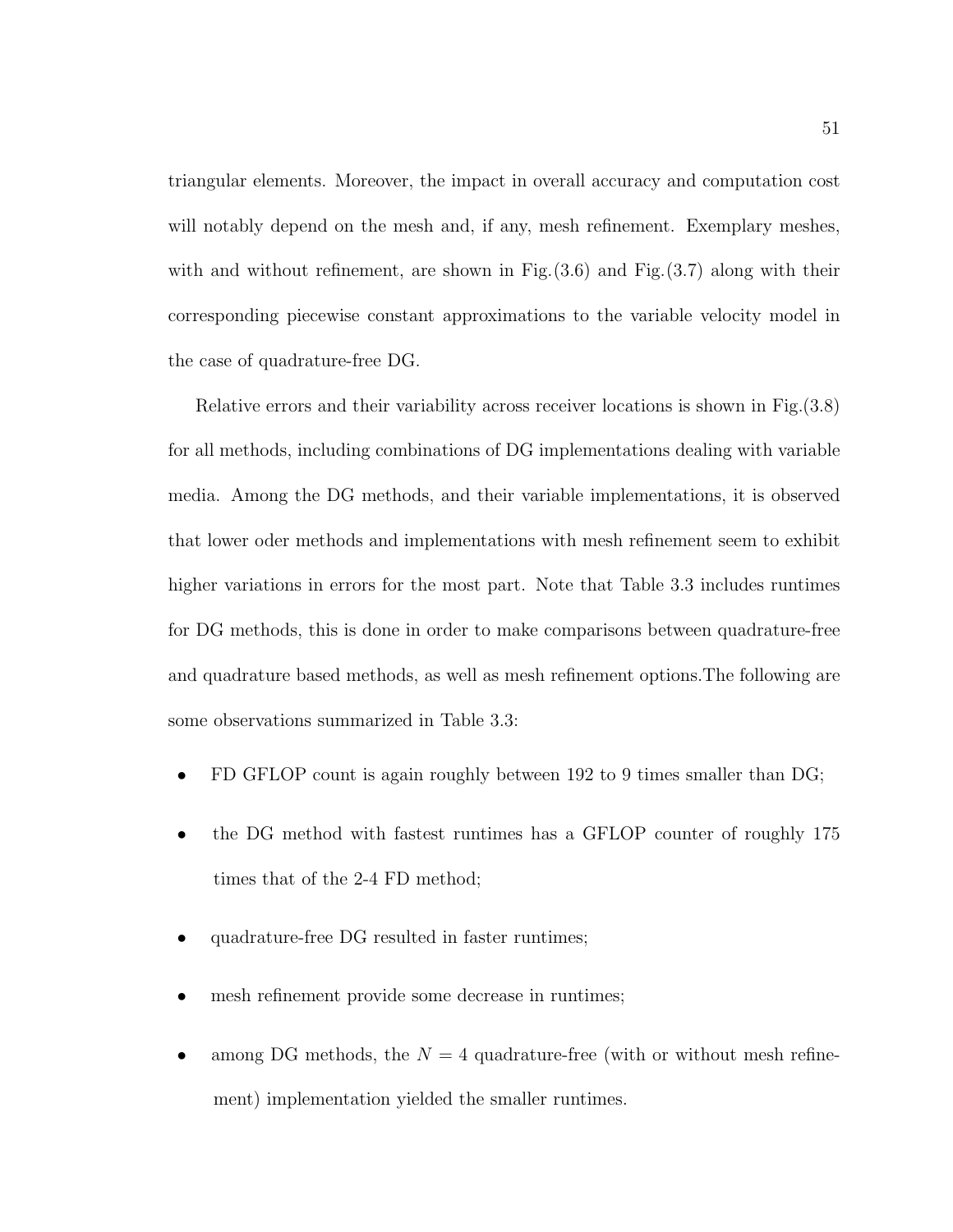|                     | $dt$ [ms] | <b>GPW</b> | <b>GFLOPs</b> | Runtime  s   |
|---------------------|-----------|------------|---------------|--------------|
| $FD$ 2-2            | 0.4679    | 33.3       | 1.1358        |              |
| $FD$ 2-4            | 1.5563    | 16.6       | 0.1261        |              |
| no mesh ref.        |           |            |               |              |
| $DG N=2, Q-free$    | 1.2232    | 10         | 16.16         | $1.85 E + 3$ |
| DG $N=2$ , with $Q$ | 1.2232    | 10         | 11.82         | $3.79 E + 3$ |
| DG $N=4$ , Q-free   | 1.3327    | 10         | 22.03         | $1.17 E + 3$ |
| DG $N=4$ , with $Q$ | 0.9281    | 6.6        | 11.86         | $1.35 E + 3$ |
| mesh ref.           |           |            |               |              |
| DG $N=2$ , Q-free   | 1.1631    | 10         | 13.52         | $1.77 E + 3$ |
| DG $N=2$ , with $Q$ | 1.2032    | 10         | 9.66          | $3.08 E + 3$ |
| $DG N=4, Q-free$    | 1.2271    | 10.6       | 24.22         | $1.17 E + 3$ |
| DG $N=4$ , with $Q$ | 0.8686    | 8          | 11.56         | $1.39 E + 3$ |

Table 3.3 : Results for linear-in-depth velocity test case.



(a) Velocity model and experimental setup. (b) Seismic traces of highly discretized numerical solution. Figure 3.5 : Experimental setup and traces for linear-in-depth velocity test case.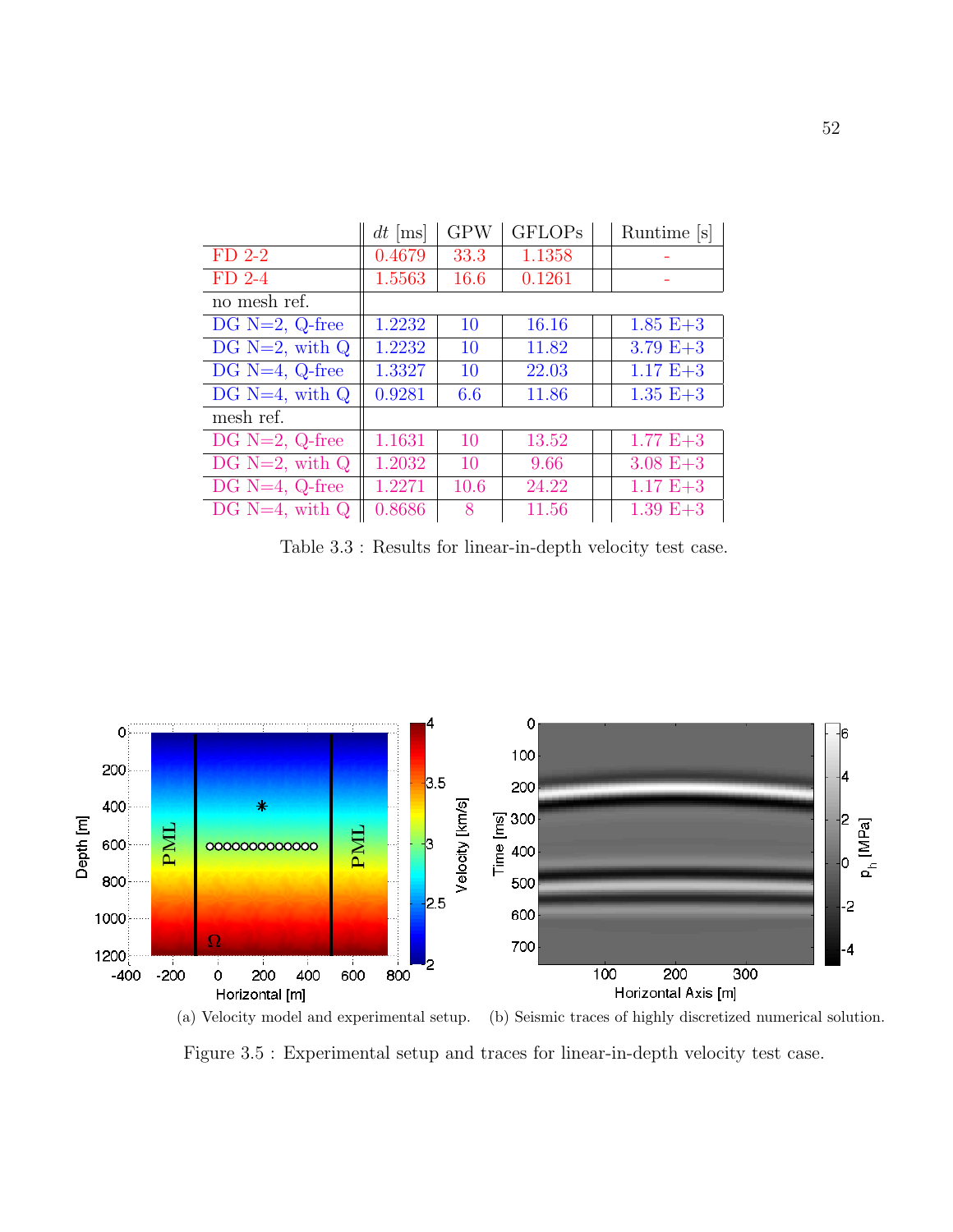

Figure 3.6 : Piecewise approximation of velocity model and corresponding mesh, with no mesh refinement.



Figure 3.7 : Piecewise approximation of linear-in-depth velocity model and corresponding mesh, with mesh refinement.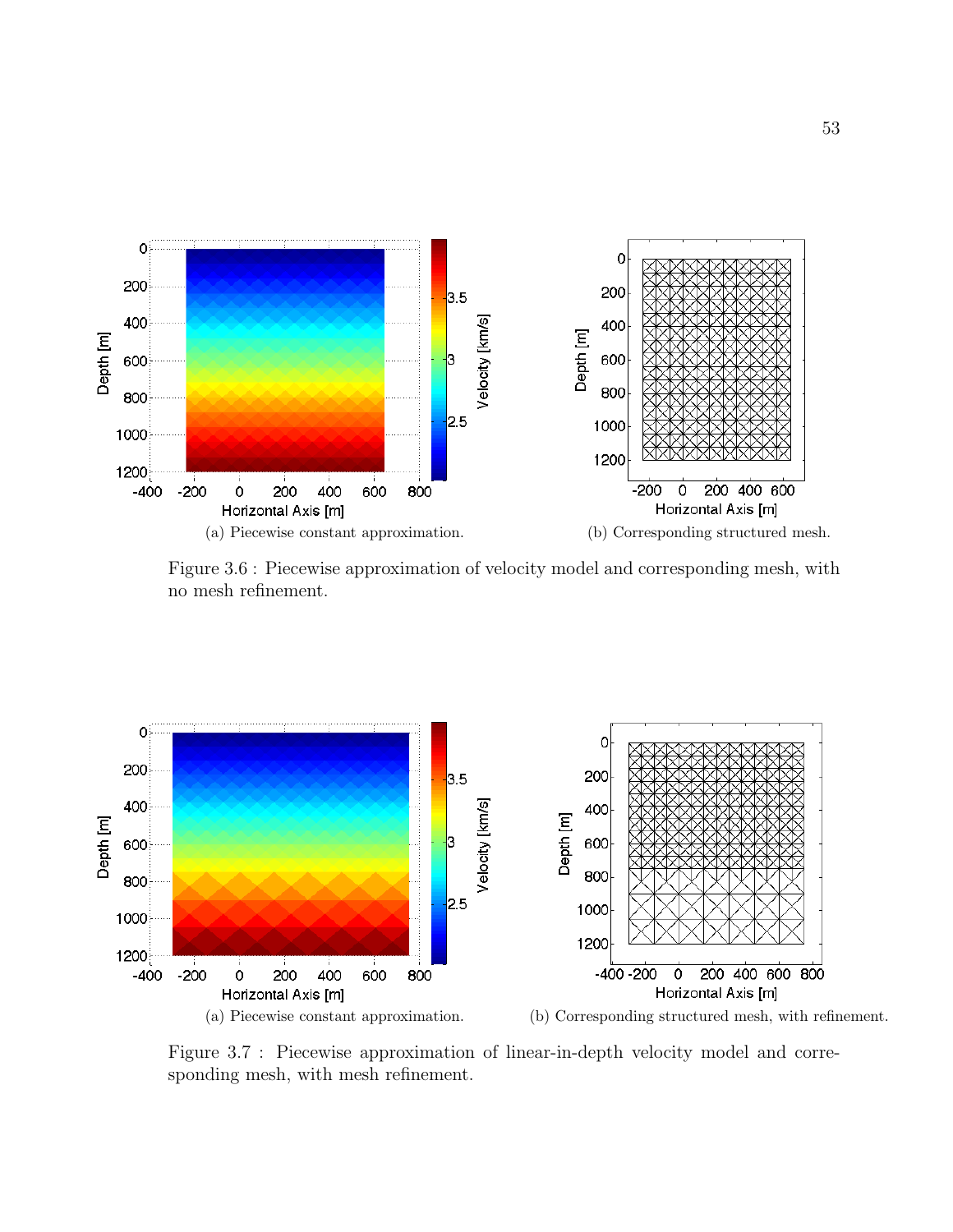

(d) quadrature-free DG, with mesh refinement (e) quadrature based DG, with mesh refinement Figure 3.8 : Relative errors for linear-in-depth velocity model.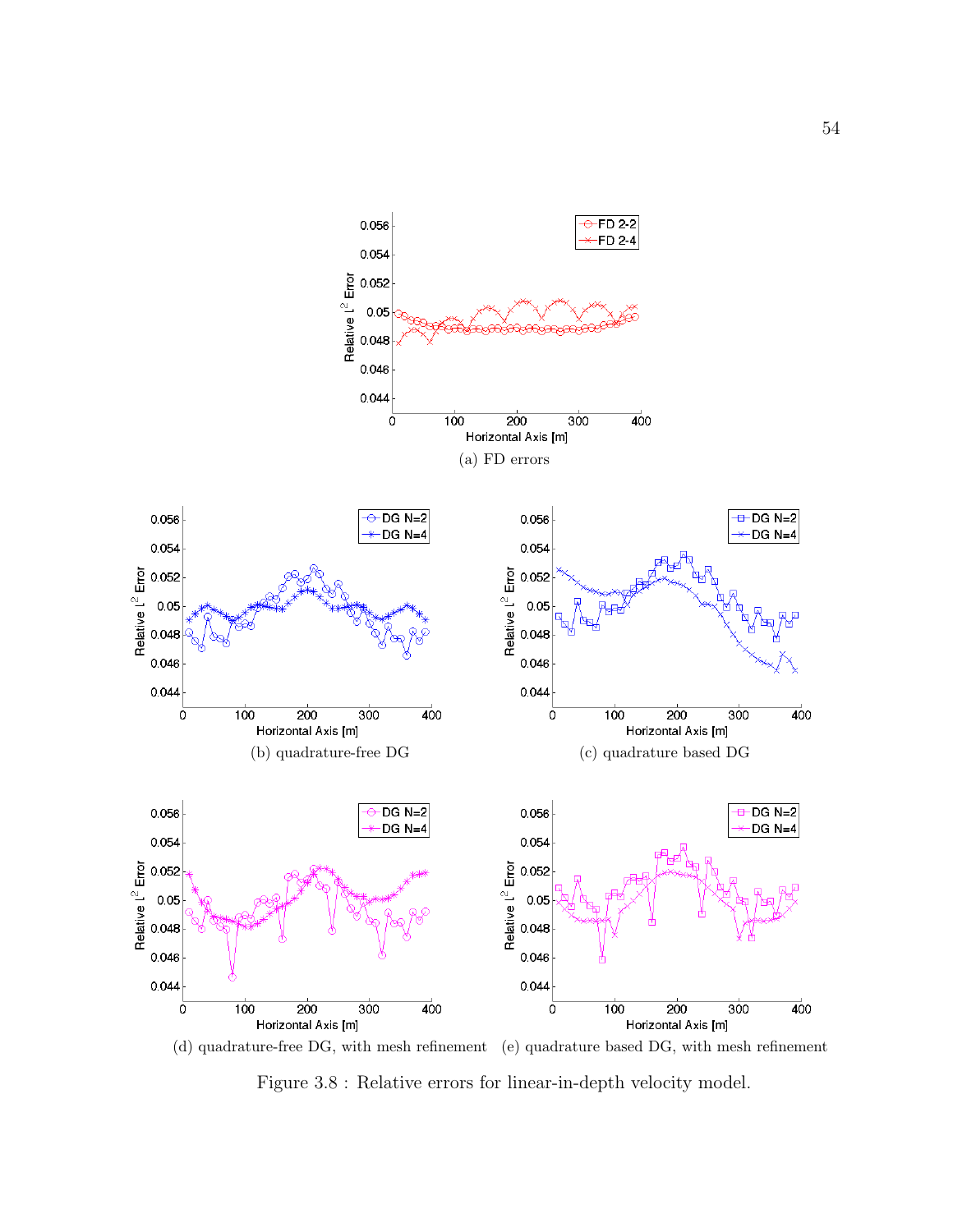## 3.6 Negative-Lens Test Case

The final test case studied here is that of the negative-lens velocity model with constant density. Fig.(3.9a) depicts the receiver-source configuration along with the velocity model, with computed seismic traces shown in Fig.(3.9b). Moreover, Fig.(3.10) and Fig.(3.11) illustrate some examples of piecewise approximations of the medium along with their meshes, with and without mesh refinement. Errors are plotted in Fig. (3.12) while Table 3.4 summarize performance of the different methods. The following are some note worthy remarks of the results accumulated for this test case:

- FD GLFOP counts are over 1219 to 5.7 times smaller than that of DG methods;
- the best performing DG scheme has a GFLOP count of 189 times the GFLOP count of 2-4 FD;
- among DG methods, the  $N = 4$  with quadrature and mesh refinement result in the faster runtimes;
- overall, quadrature based implementations resulted in the use of larger mesh size  $h$  and a decrease in runtime;
- mesh refinement have yielded significant reductions in runtime.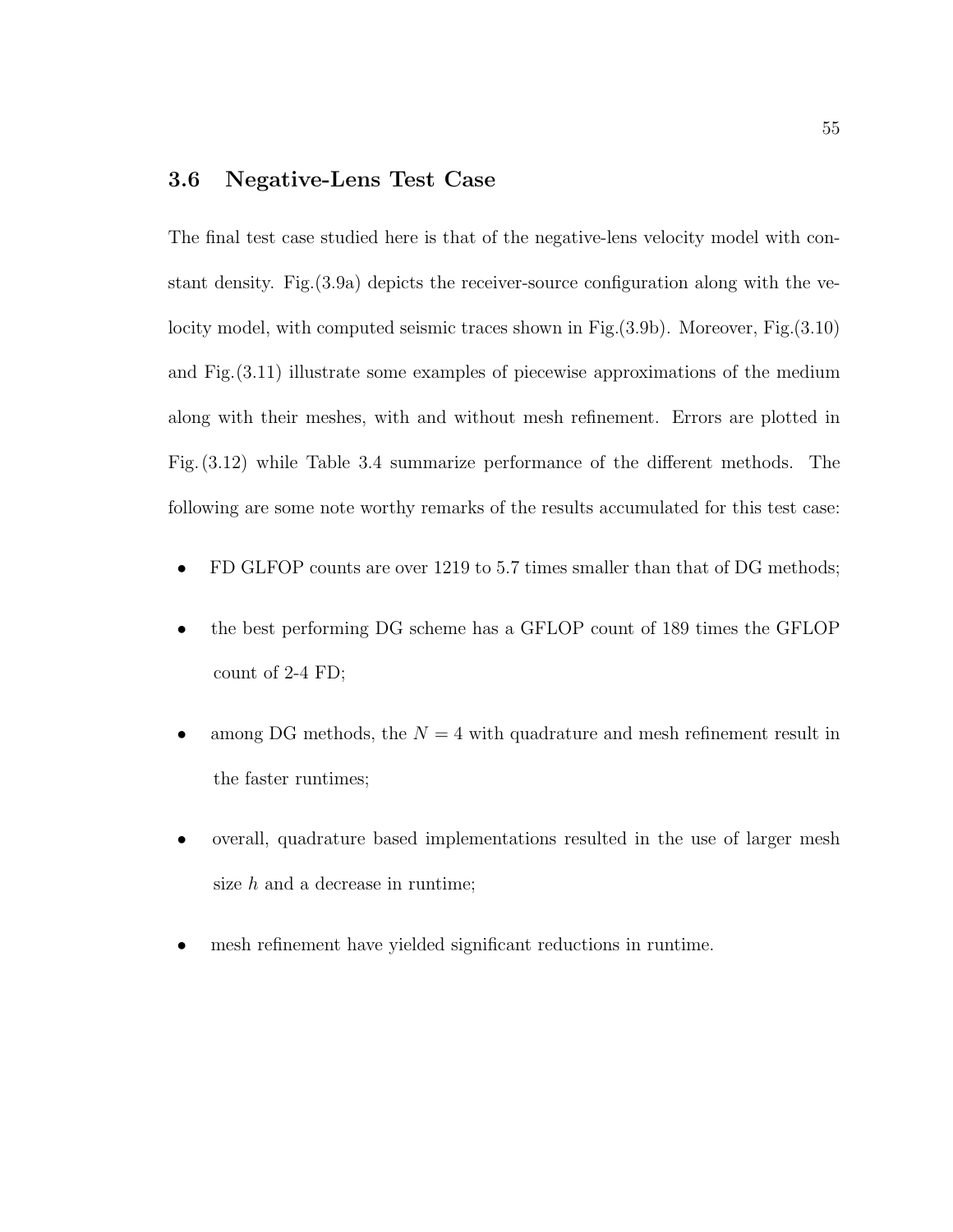|                     | $dt$ [ms] | <b>GPW</b> | <b>GFLOPs</b> | Runtime [sec] |
|---------------------|-----------|------------|---------------|---------------|
| $FD$ 2-2            | 0.8379    | 33.3       | 0.6296        |               |
| $FD$ 2-4            | 1.5645    | 13.3       | 0.0820        |               |
| no mesh ref.        |           |            |               |               |
| DG $N=2$ , Q-free   | 1.0027    | 10         | 19.72         | $2.16 E + 3$  |
| DG $N=2$ , with $Q$ | 0.9625    | 6.6        | 7.72          | $2.51 E + 3$  |
| DG $N=4$ , Q-free   | 0.6545    | 16         | 99.92         | $2.58 E + 3$  |
| DG $N=4$ , with $Q$ | 1.1994    | 10         | 19.99         | $1.54 E + 3$  |
| mesh ref.           |           |            |               |               |
| DG $N=2$ , Q-free   | 0.9826    | 10         | 7.44          | $1.33 E+3$    |
| DG $N=2$ , with $Q$ | 0.8523    | 8          | 3.61          | $1.69 E + 3$  |
| $DG N=4, Q-free$    | 0.6545    | 16         | 32.19         | $1.57 E + 3$  |
| DG $N=4$ , with Q   | 1.2048    | 10.6       | 8.29          | $1.09 E + 3$  |

Table 3.4 : Results for negative-lens test case.

56



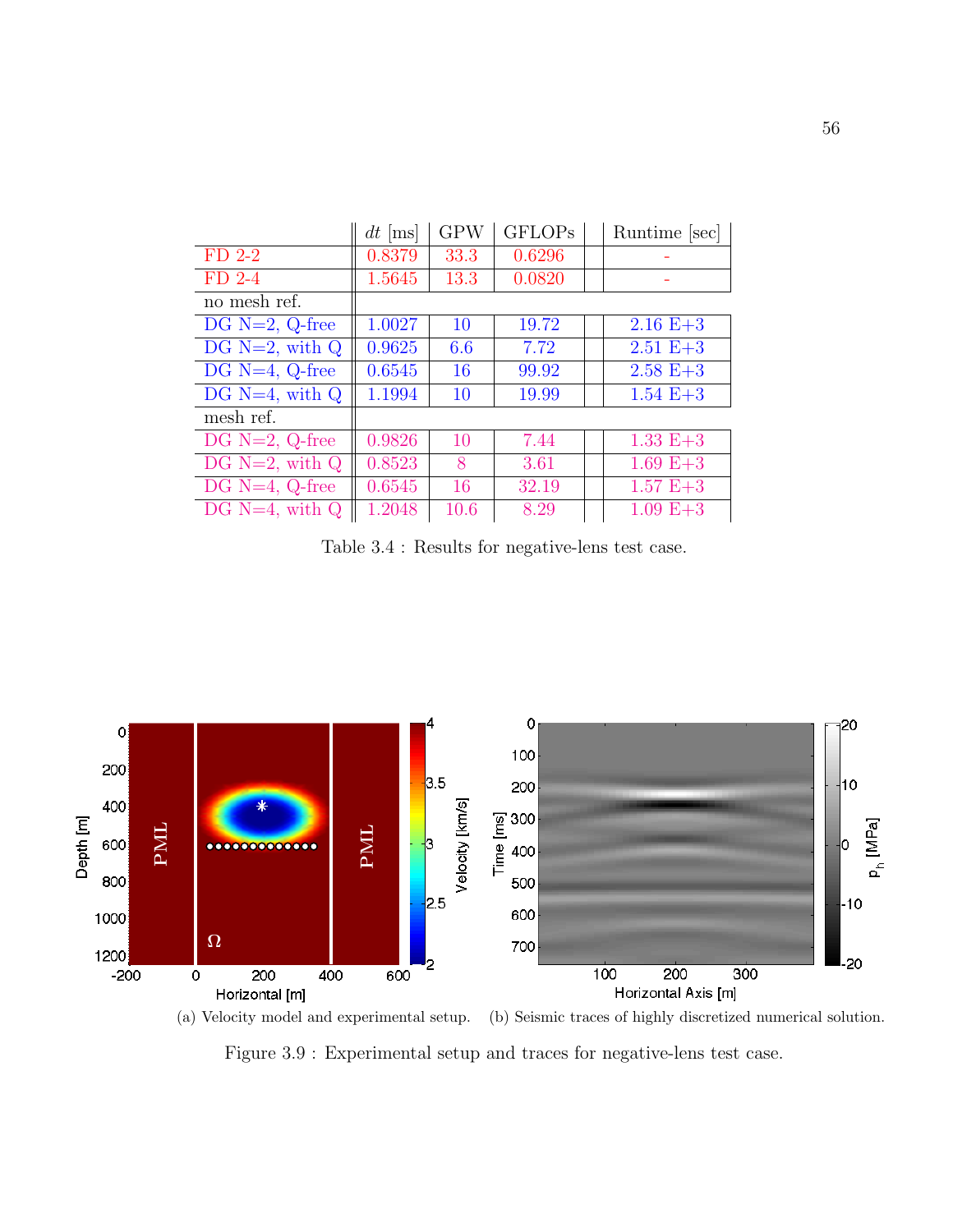

Figure 3.10 : Piecewise approximation of negative-lens velocity model and corresponding mesh, with no mesh refinement.



Figure 3.11 : Piecewise approximation of negative-lens velocity model and corresponding mesh, with mesh refinement.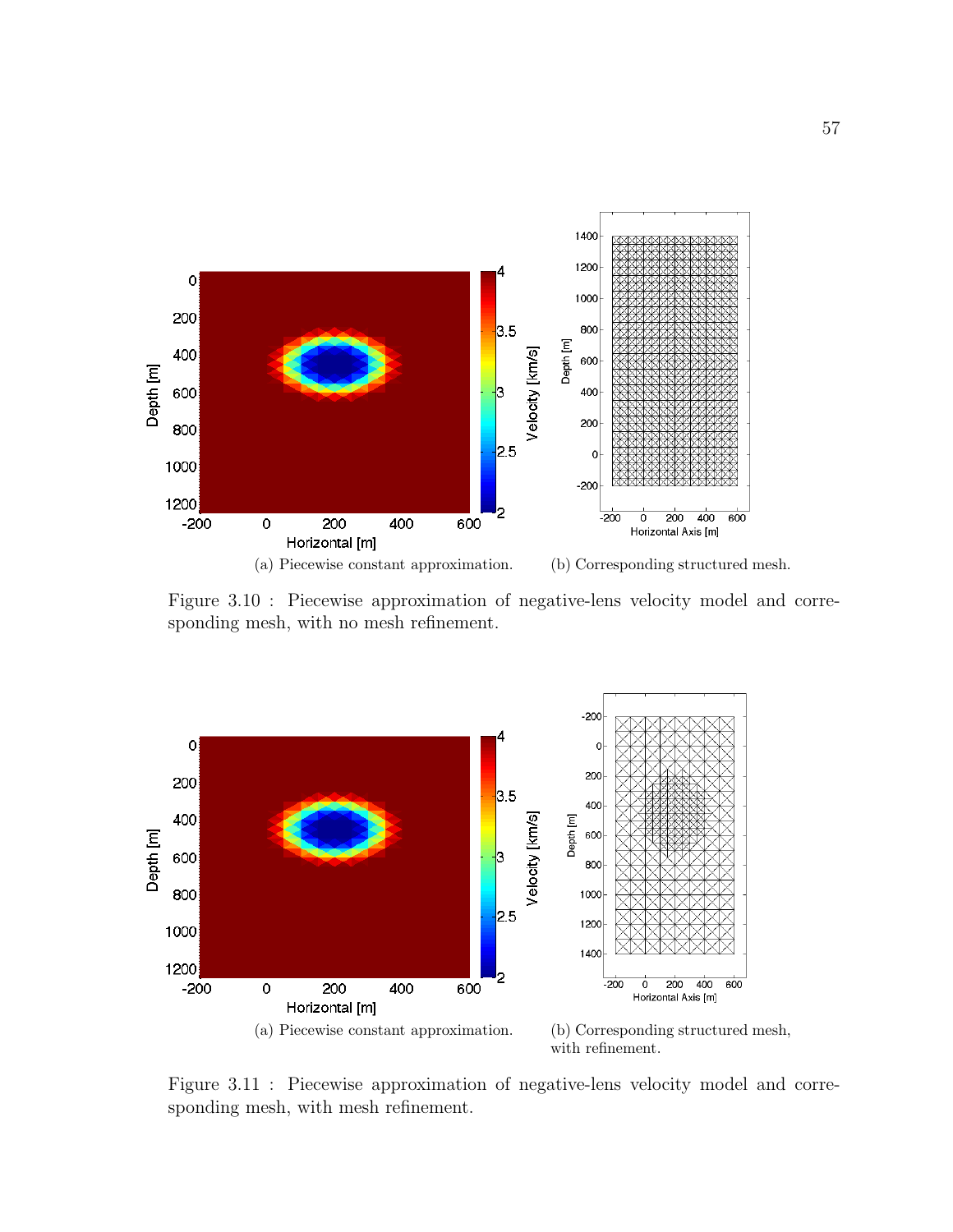

Figure 3.12 : Relative errors for negative-lens velocity model.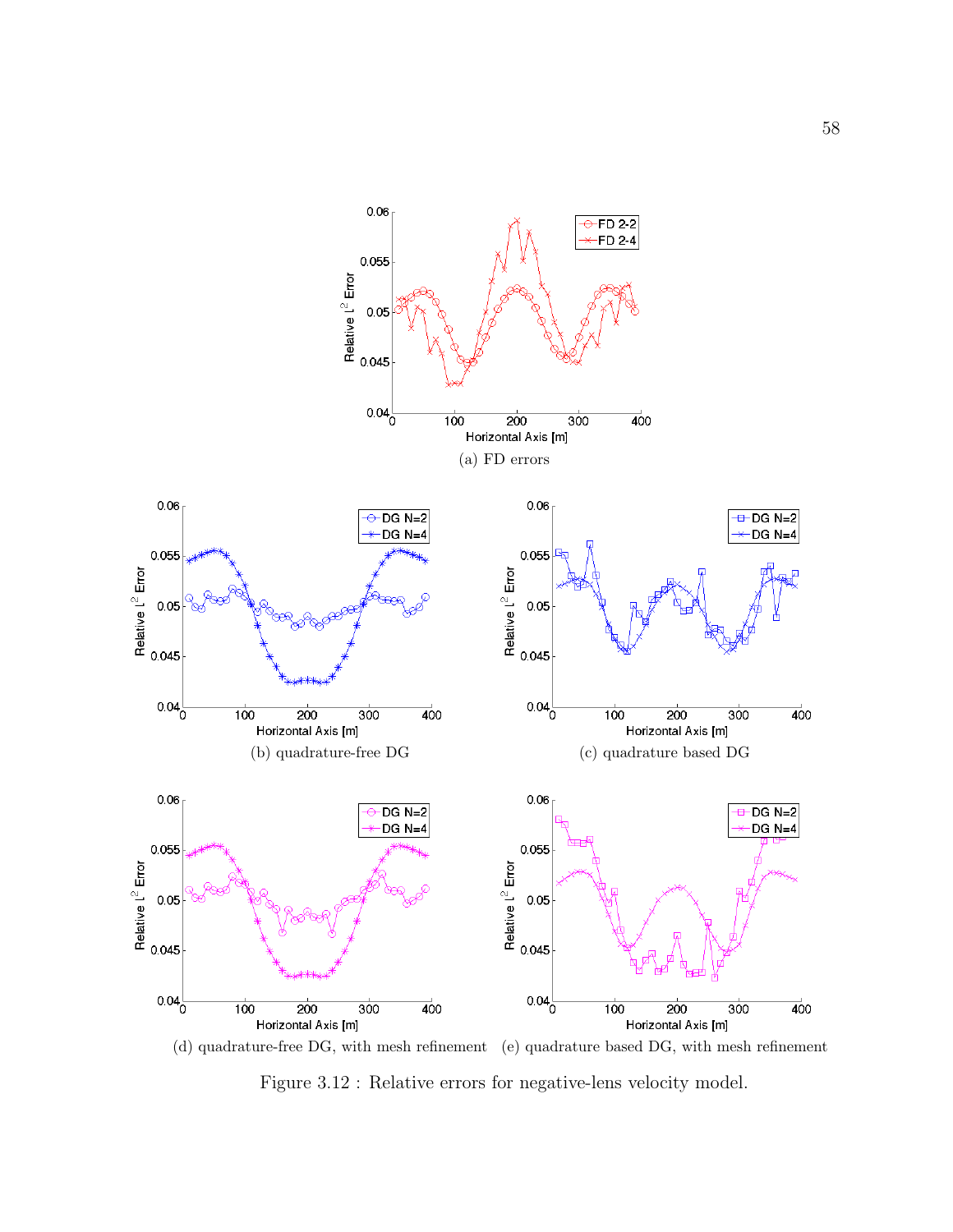# 3.7 Mixed Test Case

The last test case considered is that of a mixed model with a dip discontinuity, incorporating both the linear-in-depth and lens models, see Fig.(3.13a). The pressure wave recorded resulting from the direct source, also known as the direct wave, is ignored when computing error for this particular test case by truncating the first 250 ms of the trace data. Essentially the direct wave data is discarded allowing for a comparison that is more sensitive to the reflections and refractions induced by the medium. The traces in Fig. (3.13b) illustrates these recorded reflections from the dip discontinuity, refracted waves from the negative lens, and multiple reflections between the free surface and layered dip discontinuity. Only one DG implementation is used for this test case, based on results from the previous test cases: polynomial order  $N = 4$ , quadrature based, with mesh refinement. Relative errors are plotted in Fig.(3.14), and overall performance is summarized in Table 3.5. Overall, DG GFLOP count is roughly 33 to 18 times greater than that of the FD schemes.

|          | $dt$ [ms] | <b>GPW</b> | <b>GFLOPs</b> |
|----------|-----------|------------|---------------|
| $FD$ 2-2 | 0.74246   | 33.3       | 1.4308        |
| $FD$ 2-4 | 1.1300    | 25         | 0.7793        |
| DG       | 1.0375    | 14.2       | 25.68         |

Table 3.5 : Results for mixed test case.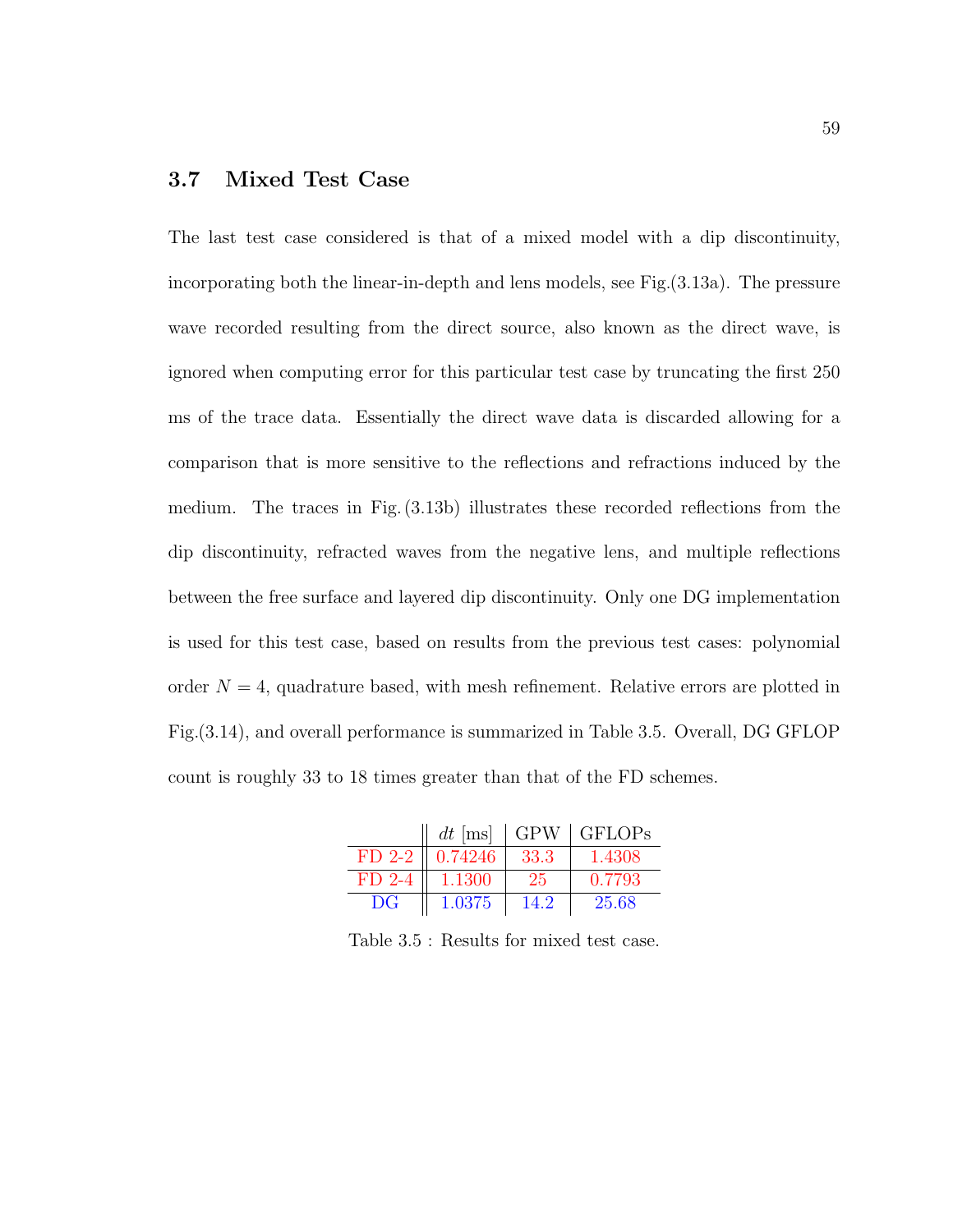

Figure 3.13 : Experimental setup and traces for mixed model test case.



Figure 3.14 : Relative errors for mixed velocity model.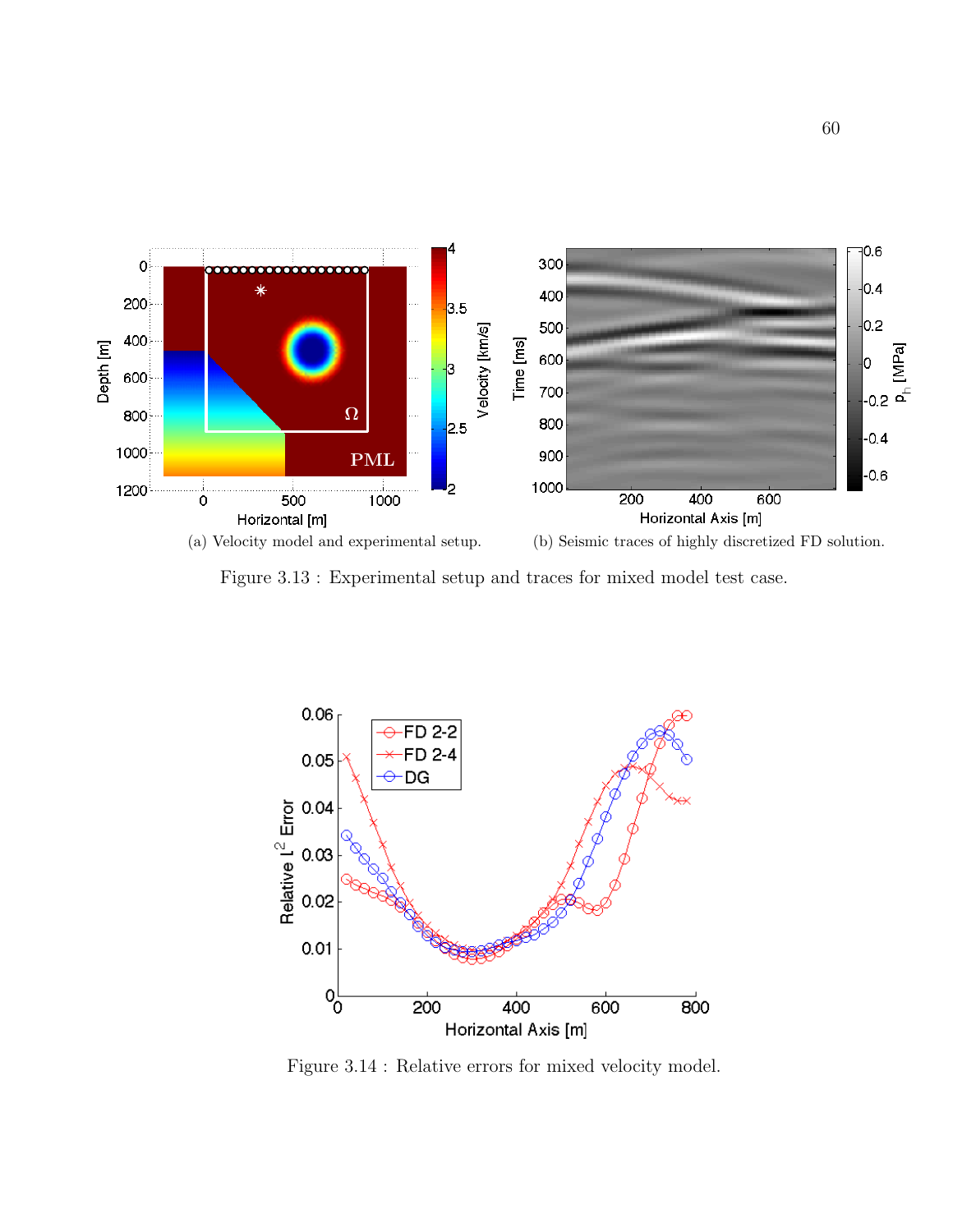# Chapter 4

# Conclusion

The purpose of this thesis work is to provide a first attempt at a comparison between FD and DG methods in the context of seismic imaging, particularly in acoustics with smoothly varying medium. Recent works demonstrate the efficiency and advantages of DG over FD methods when considering discontinuous media, that is piecewise constant media (Wang (2009), Wang et al. (2010), Zhebel et al. (2013)). It has been DG's geometric flexibility, allowing for mesh alignment with discontinuous interfaces, and high parallelism that have propelled DG as a strong competitor in seismic imaging. On the other hand, gradual variations in physical parameters are indeed physical and observed in nature as well as relevant to the inversion process. My thesis incorporates established methodology for dealing with variable media within DG via efficient quadrature-free, and accurate quadrature based, implementations. Furthermore the use of mesh refinement is also considered in order to efficiently tackle the difficulties encountered in variable media, i.e., low velocity regions that require higher discretization.

Results reported here are of course preliminary, in that the DG code was implemented in Matlab while the FD code was written in C. Moreover, no attempt was made to parallelize the code at the moment, though this will be a natural extension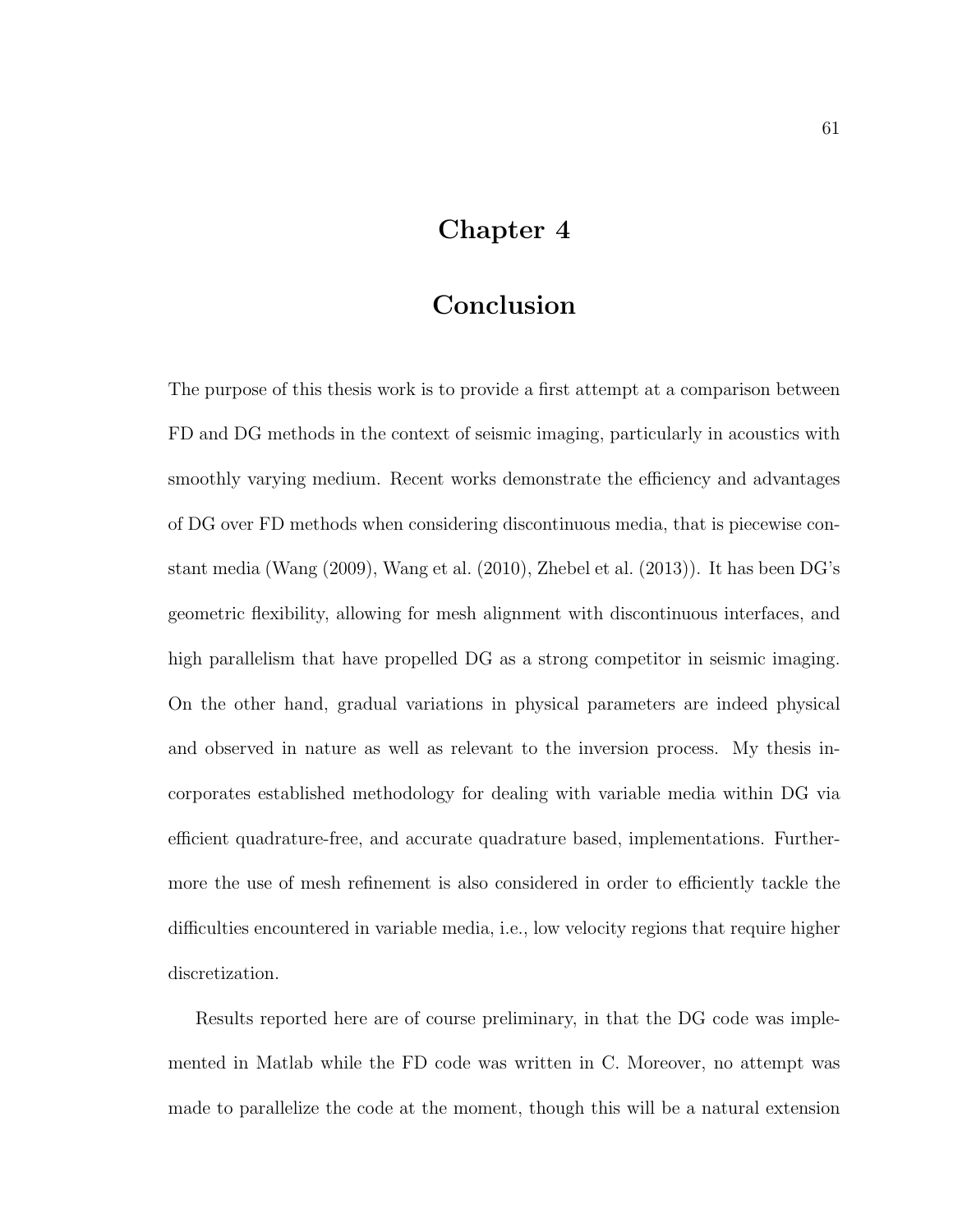for future directions. All methods were subject to accuracy conditions Eq.(3.2) and Eq.(3.3), where the RMS and maximum relative error must be roughly less than 5% and 6% respectively, from which GFLOP counts were recorded to provide some measurement of computational cost and efficiency. Table 4.1 condenses the results from Chapter 3 into GFLOP ratios for the DG methods with best runtimes, relative to FD GFLOP counts for the test cases discussed. Results over the various test cases show that FD vastly outperforms DG. This was to be expected especially for the smooth media test cases. However not all hope is lost, as the mixed medium test case demonstrates a 33 fold difference in GFLOPS between DG and FD, the smallest difference observed amongst DG implementations with the best running times. This suggests that DG may have a chance to compete with FD under complex media with perhaps localized low velocity zones and where the geometry of the discontinuity is sufficiently relevant, under an HPC implementation framework.

Computational runtime is without a doubt one of the most important forms of measuring computational cost, especially for an industry that deals with enormous amounts of data such as the energy industry. The relation between the amount of work done by a computer, measured in FLOPs here, and computational runtime can be dubious since it depends highly on so many factors such as software, hardware, algorithmic design, and their codependence. Despite this, I argue that some simplified back-of-the-envelope calculations can provide some insight into the computational runtime and thus validate the use of FLOPs in this study. Zhou (2014) showed that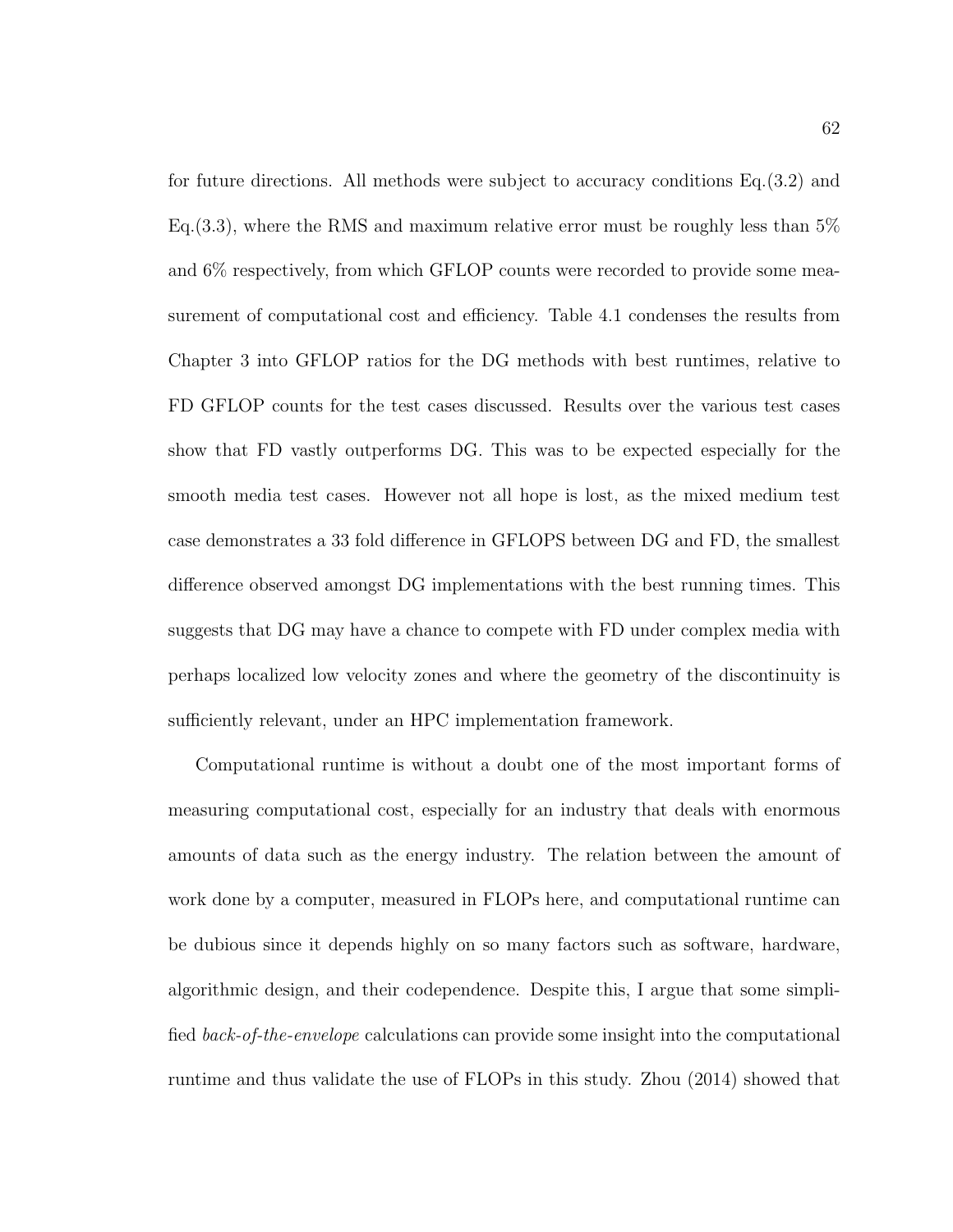20% ∼ 30% of peak performance can be achieved for similar FD methods via vectorization and cache optimization on a Sandy Bridge Xeon E5-2660 processor. Using Zhou's results, I can provide a comparison of the runtimes for FD and DG methods based on their FLOP counts. Let  $T_{FD}$  and  $T_{DG}$  denote the computational running time of some FD and DG method, and let X and Y denote the total GFLOP count and peak performance rate respectively. Thus, assuming a 20% peak performance for the FD method, the running time  $T_{FD}$  can be estimated to be

$$
T_{FD} = \frac{X}{0.2Y}.
$$

Consider the case where the DG method at hand has a peak performance of  $\epsilon \in (0,1]$ and a total GFLOP count of  $33X$ , corresponding to the mixed test case. The ratio between DG and FD runtime is given as follows:

$$
T_{DG}/T_{FD} = \frac{33X}{\epsilon Y} / \frac{X}{0.2Y} = \frac{6.6}{\epsilon} \le 6.6.
$$

In other words, the GFLOP discrepancy between FD and DG is too great for DG to overcome by shear computational efficiency, considering smooth media keeping in mind the choice of accuracy defined here. Despite FD's dominance in these test cases, I would argue that results shown here offer some insight into the application of DG in general when considering variable media, discontinuous or not.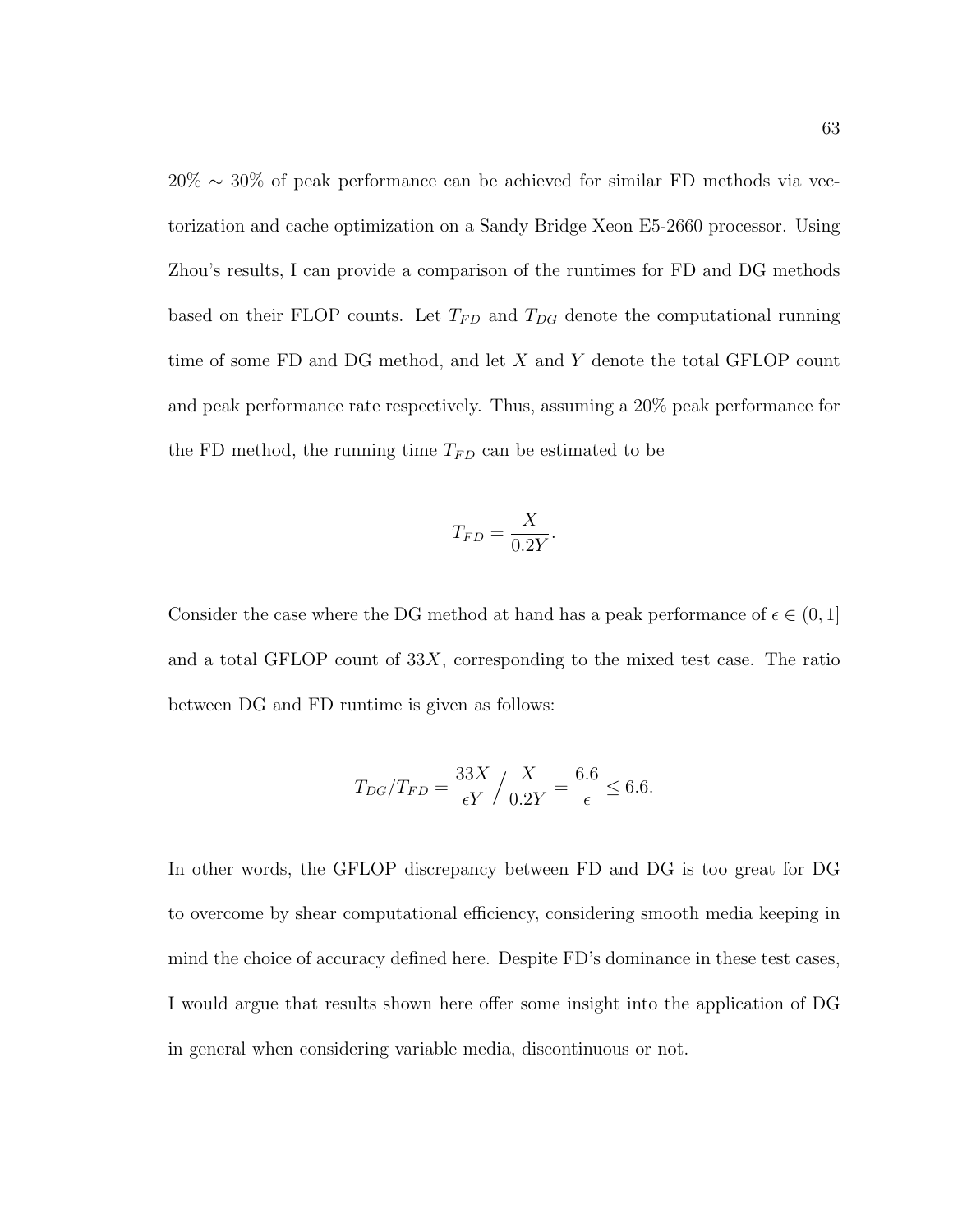|                         | hom. $ $ linear $ $ lens $ $ mixed |      |  |
|-------------------------|------------------------------------|------|--|
| GFLOP ratio $\vert$ 150 | -175                               | -101 |  |

Table 4.1 : Approximate GFLOP ratios between best of DG over FD, for each test case.

It was observed in the linear-in-depth velocity model that mesh refinement offered little alleviation in computational cost, while in the negative-lens test case refinement offered a clear reduction in run time as well as GFLOPs. The nature of the medium, that is a slowly varying medium versus another medium with a more localized anomaly, indeed played a role in how suitable mesh refinement can be. I personally attribute the lack of benefit in mesh refinement to my crude refinement algorithm, where elements are effectively refined from  $h$  to  $h/2$ . Perhaps an unstructured mesh with a more incremental refining algorithm could have produced better results.

More importantly, the use of quadrature for computing DG operators leads to overall less GFLOPs than the quadrature-free implementation. Chapter 2 hinted at the low memory storage properties of quadrature-free DG where reference operators, along with geometric factors, are required throughout calculations. This of course came at the price of having to partially recompute DG operators on the fly for each time step, hence the higher FLOP count as shown for all test cases. The efficiency of quadrature-free DG stems from the fact that it is faster to carrying out computations as oppose to making memory calls; it is faster to partially recompute operators than call them from memory. All in all, the efficiency of quadrature-free DG hinges on the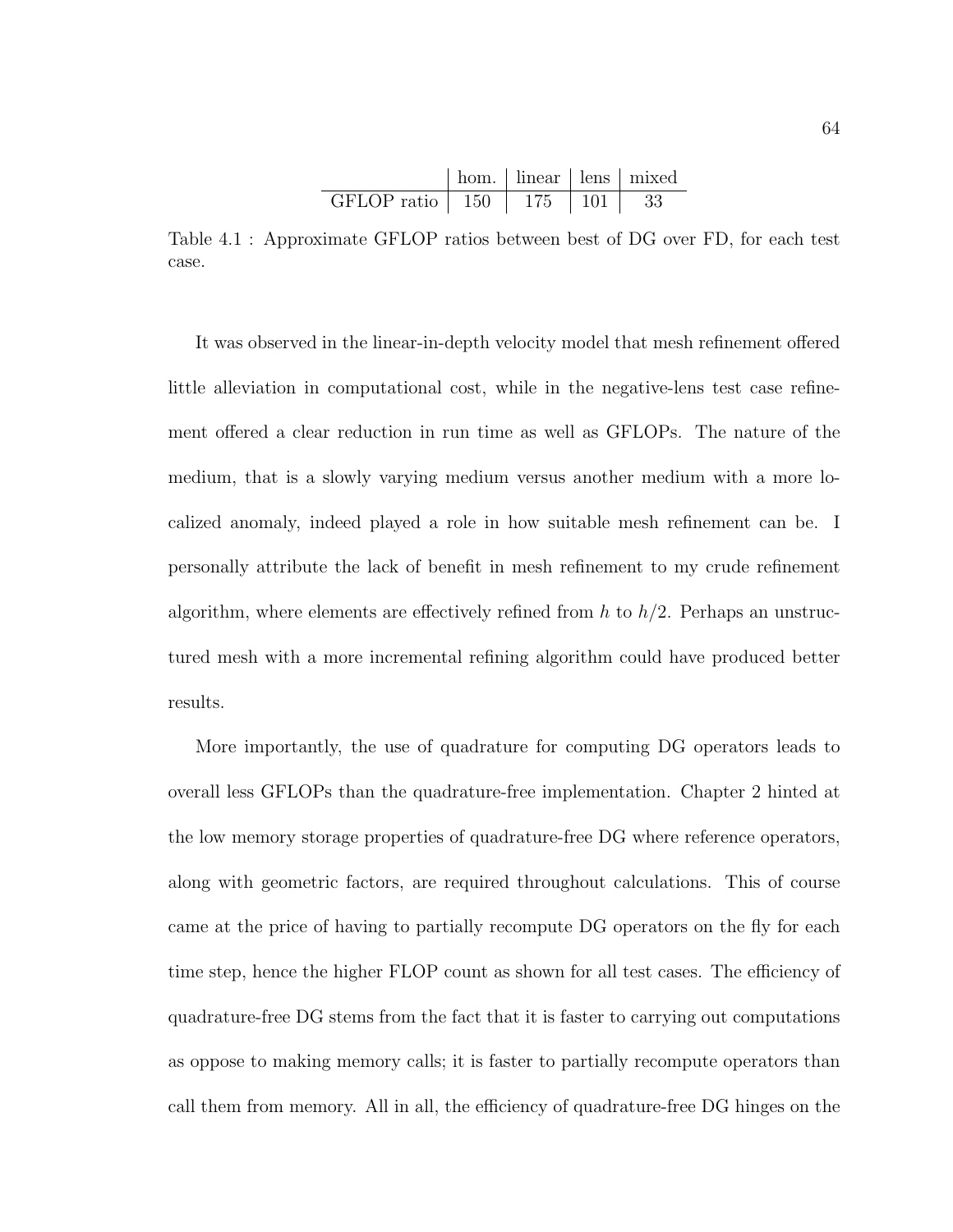assumption that the physical medium is well approximated by some mesh-dependent piecewise constant analogue. Results show overall that smaller, or equal<sup>∗</sup>, sized mesh elements are required in order maintain desired accuracy. Note that for the linear-indepth velocity test case, quadrature-free implementations did in fact achieve reduced runtimes relative to their quadrature based counterparts. On the other hand, the negative-lens test case reveals the benefit of quadrature based implementation especially for higher order methods, due to the localized nature of the lens and its higher variability within mesh elements.

This work, along with complementary research on FD versus DG in discontinuous media (Wang, 2009; Wang et al., 2010), highlight the strengths and drawbacks of these two numerical methods in application to seismic modeling. Mainly, mesh and media discontinuity alignments, in conjunction with the discontinuous nature of DG solutions, characterize the efficiency and accuracy of DG solvers in cases where geometry of reflectors play a dominant role in the accuracy of the modeling problem, while FD methods thrive in smooth coefficient media. Seismic modeling problems model wave propagation in regions that contain both discontinuities and relatively smooth variations. For example, in marine-seismic modeling common discontinuities are the seafloor and potentially salt domes, or other geophysical phenomena that produce abrupt changes in media parameters. The "localized" nature of these discontinuities has prompted research in hybrid FD/Hermitian-FEM methods (Rylander and Bonde-

<sup>∗</sup>As was the case for DG, N=2, where mesh sizes for both quadrature-free and quadrature based DG were the same, independent of mesh adaptivity for the linear-in-depth velocity test case.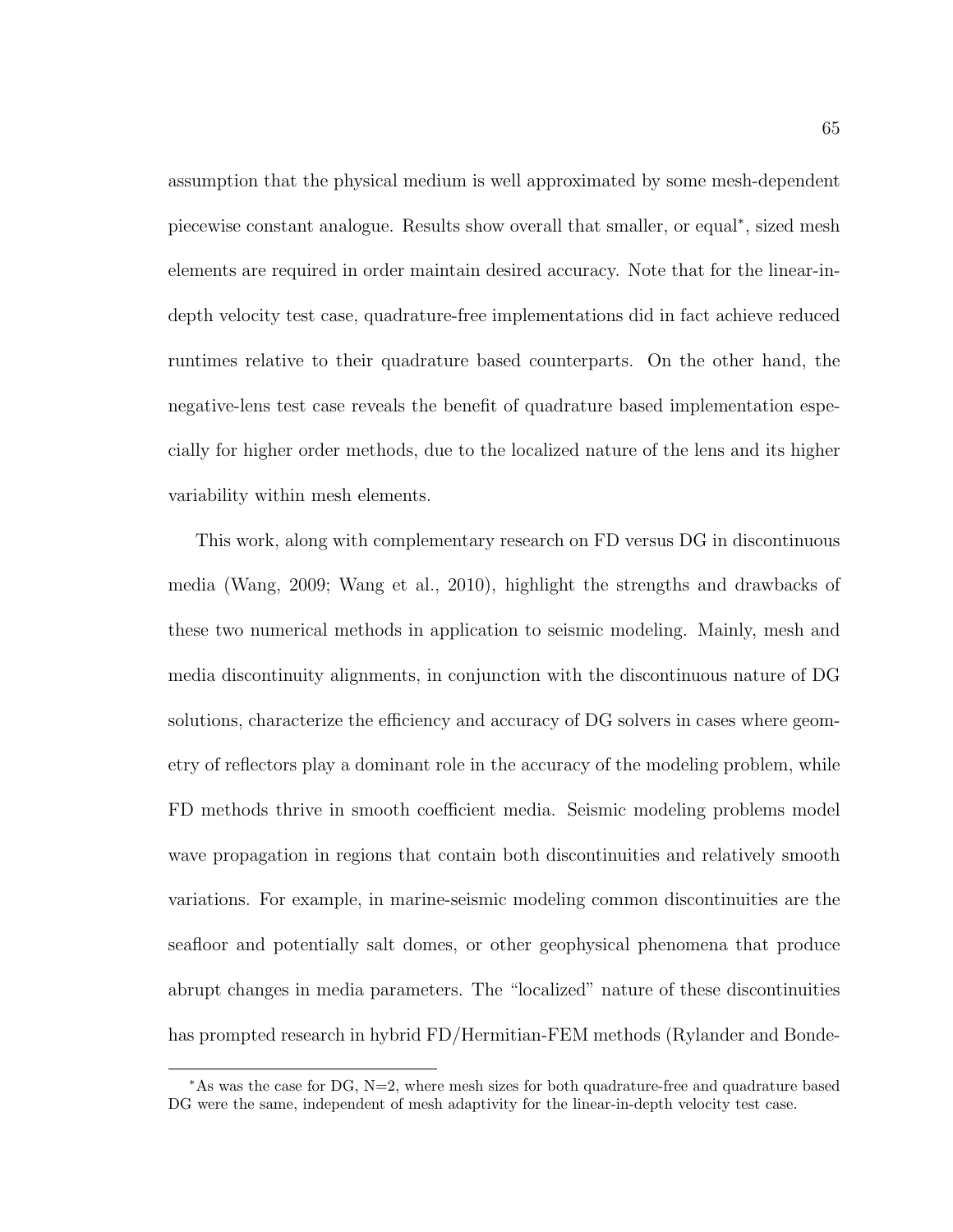son, 2000; Chen et al., 2014). The idea consists on applying FEM to a smaller region containing the interface of discontinuity while FD or Hermitian interpolation is used throughout the rest of the domain in order to capitalize on the strengths of each method. The crux of the matter is the issue of coalescing in time and space the FD regions of structured grids and FEM domains of unstructured meshes. Nonetheless, current implementations and applications in solving Maxwell's equations have shown promising results (Rylander and Bondeson, 2000; Chen et al., 2014).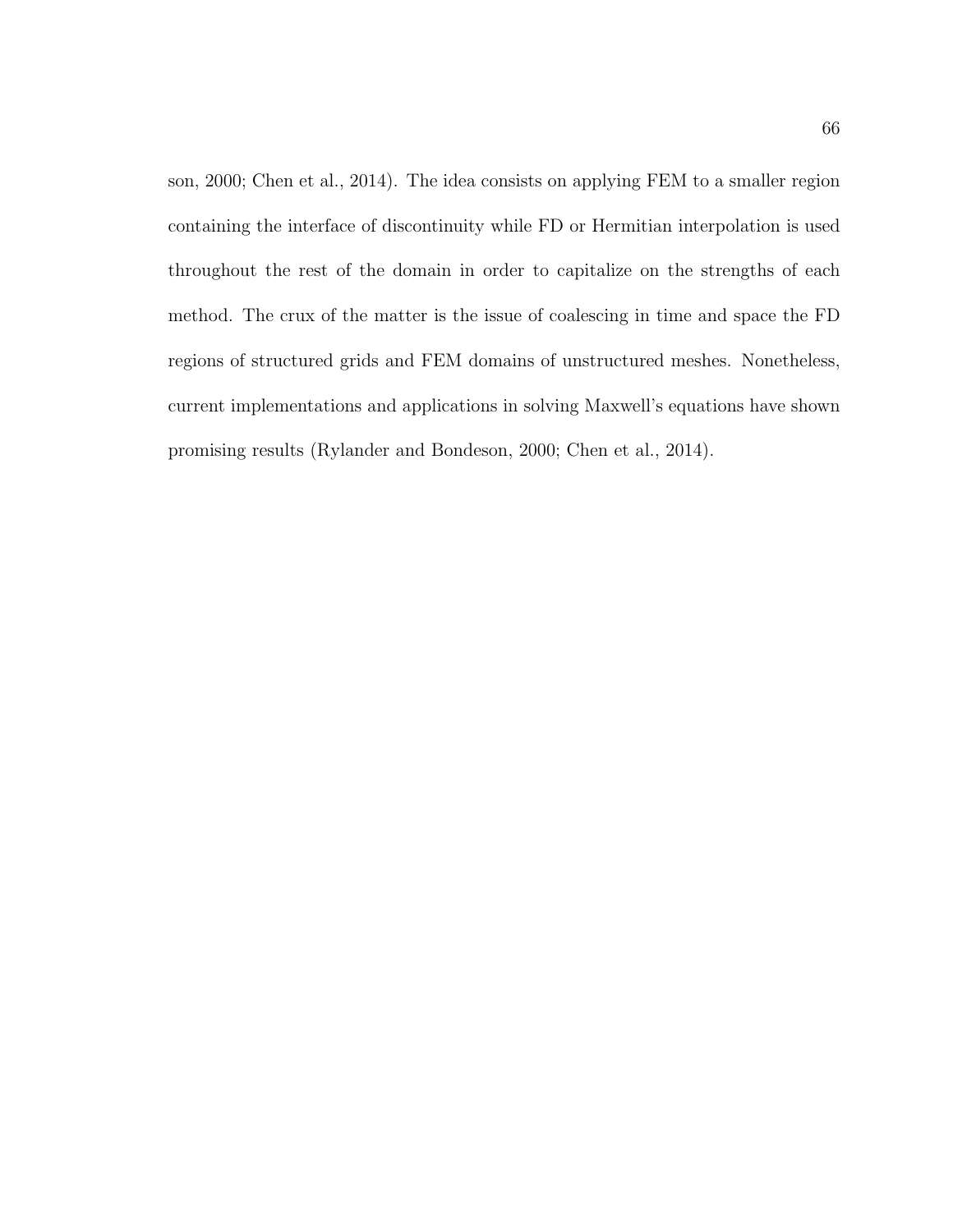## Appendix A

#### A.1 Source Function

A uniform choice of source function is used throughout the numerical experiments described in Chaper 3. In particular, the righthand side terms  $f(x, t)$ ,  $g(x, t)$  from  $Eq.(2.1)$  take the following form:

$$
\mathbf{f}(\mathbf{x},t) = 0, \quad \text{and} \quad g(\mathbf{x},t) = \chi(\mathbf{x})\Psi(t) \tag{A.1}
$$

where  $\Psi(t) = \Psi(t; f_{peak})$  is a Ricker wavelet with central frequency  $f_{peak}$ ,

$$
\Psi(t; f_{peak}) = (1 - 2(\pi t f_{peak})^2) e^{-(\pi t f_{peak})^2},
$$
\n(A.2)

and  $\chi(\mathbf{x}) = \chi(\mathbf{x}; \mathbf{x}_0, \delta \mathbf{x})$  is a cosine bump function centered at  $\mathbf{x}_0$  and width  $\delta \mathbf{x}$ . Fig.(A.1) gives a 1D example of  $\chi(x; 0, 0.5)$ . Note that the spatial support of  $\chi(\mathbf{x})$  is compact, in fact  $supp \chi(x; 0, 0.5) = [-0.25, 0.25]$ .

The following are some of uniform choices for the source term made throughout Chapter 2:

$$
f_{peak} = 10 Hz, \quad \delta x = [50 m, 50 m].
$$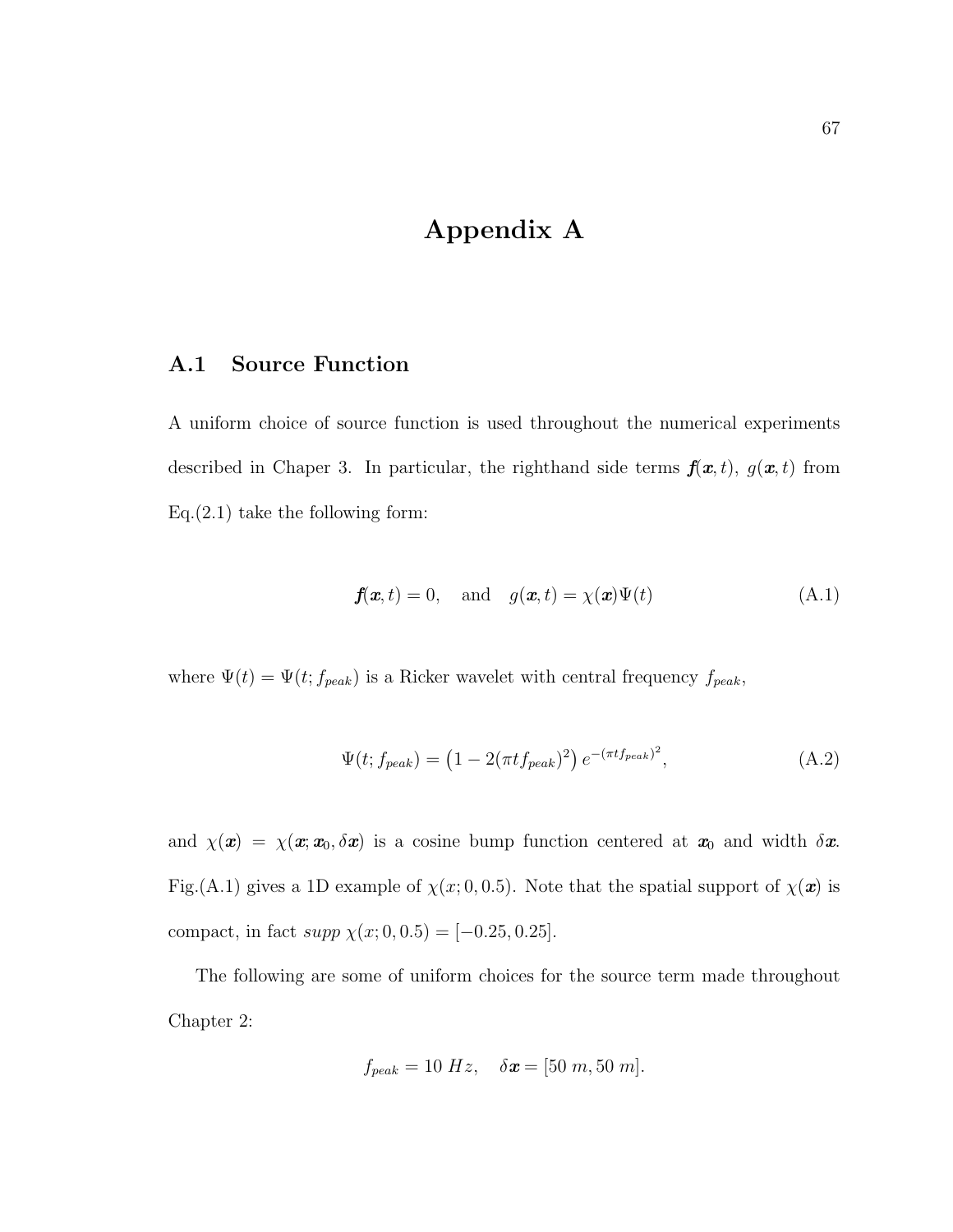

Figure A.1 : 1D example of cosine bump function;  $\textbf{\textit{x}}_0 = 0, \delta \textbf{\textit{x}} = 0.5$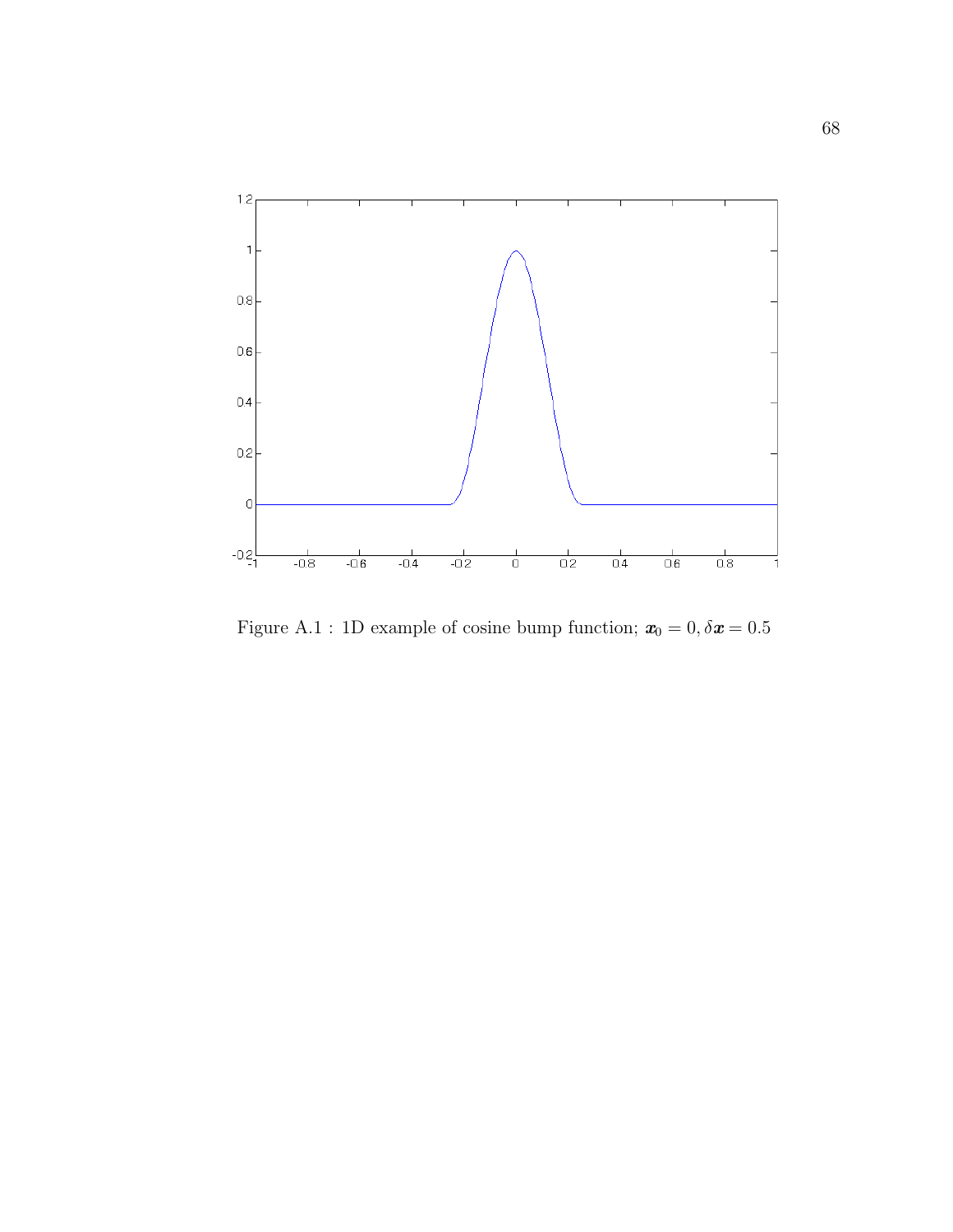# Appendix B

### B.1 Auxiliary Result Tables

The following tables include supplementary information for the various test cases considered in Chapter 3. Maximum and root mean square (RMS) relative errors are computed. Discretization parameters for the "true solution", i.e., highly discretized FD 2-4 solution, are also included.

|          | $dt$ [ms] | $h$ [m] | $\max[\%]$ | RMS [%] |
|----------|-----------|---------|------------|---------|
| $FD$ 2-4 | 0.0589    | 0.5     |            |         |
| $FD$ 2-2 | 0.9546    |         | 5.07       | 4.99    |
| $FD$ 2-4 | 1.6122    | 12      | 5.09       | 4.98    |
| $DG N=2$ | 1.2032    | 40      | 5.11       | 4.96    |
| $DG N=4$ | 1.2058    | 80      | 5.09       | 4.98    |

Table B.1 : Results for homogeneous test case.

|                             | $dt$ [ms] | $h$ [m]       |      | $max[\%]   RMS [\%]$ |
|-----------------------------|-----------|---------------|------|----------------------|
| $FD$ 2-4                    | 0.0442    | 0.5           |      |                      |
| $FD$ 2-2 $\parallel$ 0.7425 |           |               | 5.98 | 2.71                 |
| $FD$ 2-4                    | 1.1300    |               | 5.10 | 3.20                 |
| DG                          | 1.0375    | $112.5:56.25$ | 5.65 | 3.08                 |

Table B.2 : Results for mixed test case.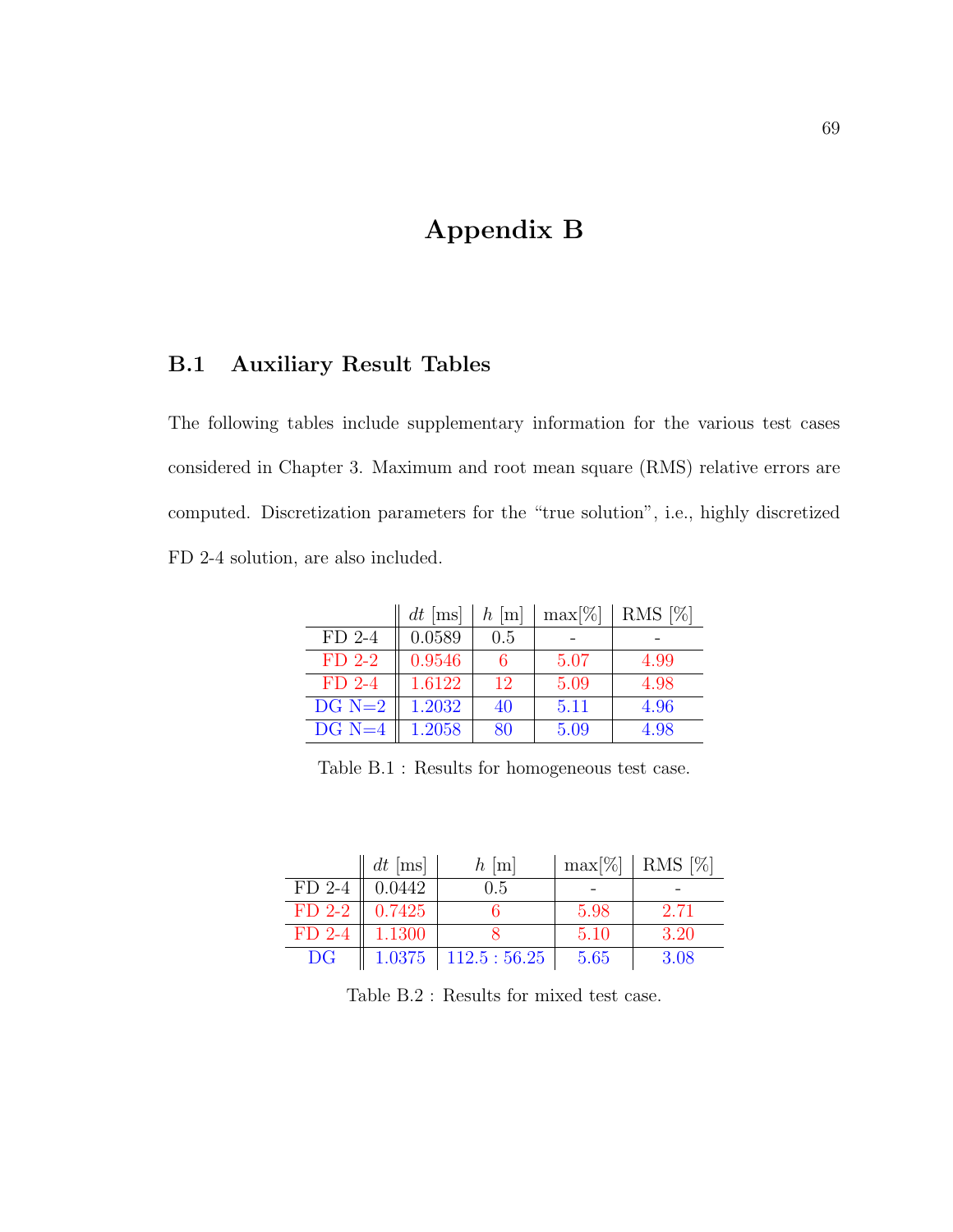|                     | $dt$ [ms] | $h \,[\mathrm{m}]$ | $\max[\%]$ | RMS $[\%]$ |
|---------------------|-----------|--------------------|------------|------------|
| $FD$ 2-4            | 0.0442    | 0.5                |            |            |
| $FD$ 2-2            | 0.4679    | 6                  | 4.99       | 4.90       |
| $FD$ 2-4            | 1.5563    | 12                 | 5.08       | 4.98       |
| no mesh ref.        |           |                    |            |            |
| DG $N=2$ , Q-free   | 1.2232    | 40                 | 5.27       | 4.94       |
| DG $N=2$ , with $Q$ | 1.2232    | 40                 | 5.36       | 5.05       |
| DG $N=4$ , Q-free   | 1.3327    | 80                 | 5.12       | 4.99       |
| DG $N=4$ , with $Q$ | 0.9281    | 120                | 5.25       | 4.98       |
| mesh ref.           |           |                    |            |            |
| DG $N=2$ , Q-free   | 1.1631    | 80:40              | 5.22       | 4.93       |
| DG $N=2$ , with $Q$ | 1.2032    | 80:40              | 5.37       | 5.08       |
| $DG N=4, Q-free$    | 1.2271    | 150:75             | 5.23       | 5.02       |
| DG $N=4$ , with Q   | 0.8686    | 200:100            | 5.20       | 4.98       |

Table B.3 : Results for linear-in-depth velocity test case.

|                     | $dt$ [ms] | $h$ [m] | $max[\%]$ | RMS $[\%]$ |
|---------------------|-----------|---------|-----------|------------|
| $FD$ 2-4            | 0.0442    | 0.5     |           |            |
| $FD$ 2-2            | 0.8379    | 6       | 5.24      | 4.96       |
| $FD$ 2-4            | 1.5645    | 15      | 5.91      | 5.00       |
| no mesh ref.        |           |         |           |            |
| $DG N=2, Q-free$    | 1.0027    | 40      | 5.18      | 4.99       |
| DG $N=2$ , with $Q$ | 0.9625    | 60      | 5.62      | 5.04       |
| DG $N=4$ , Q-free   | 0.6545    | 50      | 5.56      | 5.01       |
| DG $N=4$ , with $Q$ | 1.1994    | 80      | 5.28      | 4.99       |
| mesh ref.           |           |         |           |            |
| DG $N=2$ , Q-free   | 0.9826    | 80:40   | 5.26      | 5.01       |
| DG $N=2$ , with $Q$ | 0.8523    | 100:50  | 5.81      | 4.99       |
| $DG N=4, Q-free$    | 0.6545    | 100:50  | 5.55      | 5.00       |
| DG $N=4$ , with $Q$ | 1.2048    | 150:75  | 5.29      | 4.96       |

Table B.4 : Results for negative-lens test case.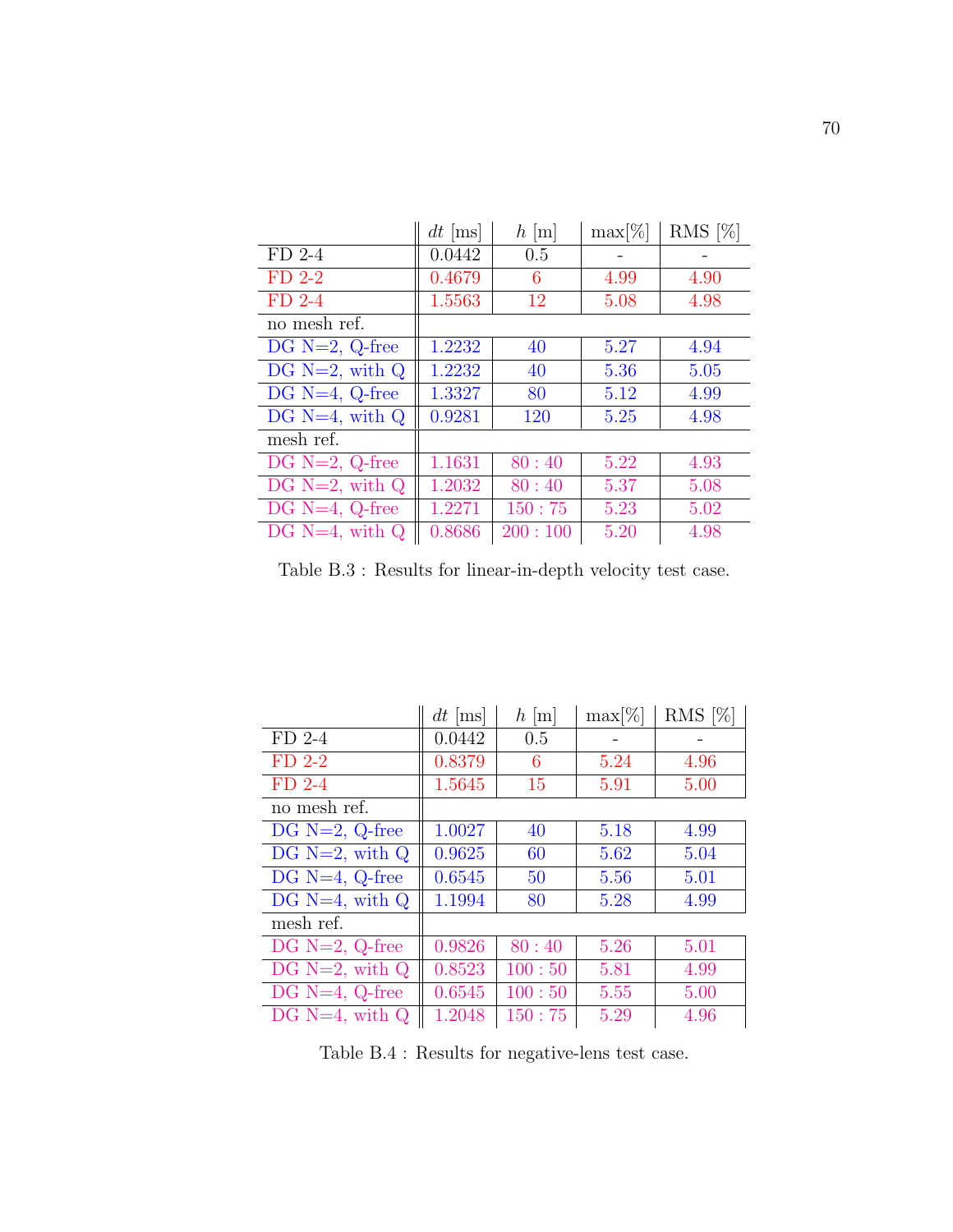## Bibliography

- Abarbanel, S. and Gottlieb, D. (1998). On the construction and analysis of absorbing layers in cem. Applied Numerical Mathematics, 27(4):331–340.
- Ainsworth, M. (2004). Dispersive and dissipative behaviour of high order discontinuous galerkin finite element methods. Journal of Computational Physics, 198(1):106– 130.
- Atkins, H. L. and Shu, C.-W. (1998). Quadrature-free implementation of discontinuous galerkin method for hyperbolic equations. *AIAA journal*, 36(5):775–782.
- Berenger, J.-P. (1994). A perfectly matched layer for the absorption of electromagnetic waves. Journal of computational physics, 114(2):185–200.
- Burger, H. R., Sheehan, A. F., and Jones, C. H. (2006). *Introduction to applied* geophysics: Exploring the shallow subsurface. WW Norton.
- Carpenter, M. H. and Kennedy, C. A. (1994). Fourth-order 2n-storage runge-kutta schemes. Nasa tm, 109112.
- Chen, X. R., Appelö, D., and Hagstrom, T.  $(2014)$ . A hybrid hermite-discontinuous galerkin method for hyperbolic systems with application to maxwell's equations. J. Comput. Phys., 257:501–520.
- Cockburn, B. (2003). Discontinuous galerkin methods. ZAMM-Journal of Applied Mathematics and Mechanics/Zeitschrift für Angewandte Mathematik und Mechanik, 83(11):731–754.
- Collis, S. S., Ober, C. C., van Bloemen Waanders, B. G., et al. (2010). Unstructured discontinuous galerkin for seismic inversion. In SEG Technical Program Expanded Abstracts 2010, pages 2767–2772. Society of Exploration Geophysicists.
- De Basabe, J. D. and Sen, M. K. (2007). Grid dispersion and stability criteria of some common finite-element methods for acoustic and elastic wave equations. Geophysics, 72(6):T81–T95.
- De Basabe, J. D. and Sen, M. K. (2010). Stability of the high-order finite elements for acoustic or elastic wave propagation with high-order time stepping. Geophysical Journal International, 181(1):577–590.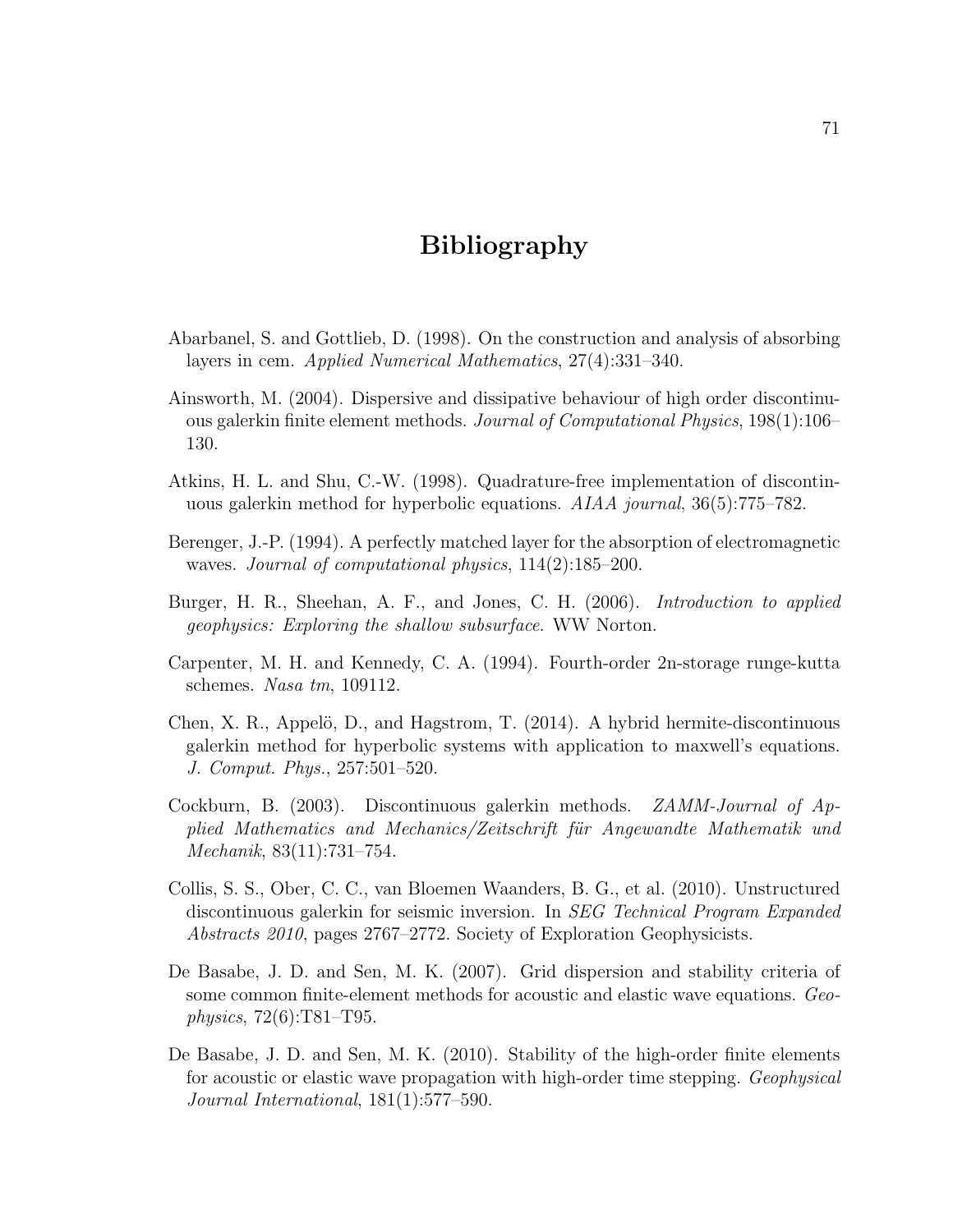- De Basabe, J. D., Sen, M. K., and Wheeler, M. F. (2008). The interior penalty discontinuous galerkin method for elastic wave propagation: grid dispersion. Geophysical Journal International, 175(1):83–93.
- FishSAFE (2013). Seismic surveys. http://fishsafe.eu/en/offshore-structures /seismic-surveys.aspx.
- Gauthier, O., Virieux, J., and Tarantola, A. (1986). Two-dimensional nonlinear inversion of seismic waveforms; numerical results. Geophysics, 51(7):1387–1403.
- Grote, M. J., Schneebeli, A., and Schötzau, D. (2006). Discontinuous galerkin finite element method for the wave equation. SIAM Journal on Numerical Analysis, 44(6):2408–2431.
- Gurtin, M. E. (1981). An introduction to continuum mechanics, volume 158. Academic Pr.
- Hesthaven, J. S. and Warburton, T. (2002). Nodal high-order methods on unstructured grids: I. time-domain solution of maxwell's equations. Journal of Computational Physics, 181(1):186–221.
- Hesthaven, J. S. and Warburton, T. (2007). Nodal discontinuous Galerkin methods: algorithms, analysis, and applications, volume 54. Springer.
- Hu, F. Q., Hussaini, M., and Rasetarinera, P. (1999). An analysis of the discontinuous galerkin method for wave propagation problems. Journal of Computational Physics, 151(2):921–946.
- Lesaint, P. and Raviart, P.-A.  $(1974)$ . On a finite element method for solving the neutron transport equation. Univ. Paris VI, Labo. Analyse Numérique.
- Levander, A. (1988). Fourth-order finite-difference pw seismograms. Geophysics, 53(11):1425.
- LeVeque, R. J. (2002). Finite volume methods for hyperbolic problems, volume 31. Cambridge university press.
- Madariaga, R. (1976). Dynamics of an expanding circular fault. Bulletin of the Seismological Society of America, 66(3):639–666.
- Moczo, P., Robertsson, J., and Eisner, L. (2007). The finite-difference time-domain method for modeling of seismic wave propagation. Advances in Geophysics, 48:421– 516.
- Monk, P. and Richter, G. (2005). A discontinuous galerkin method for linear symmetric hyperbolic systems in inhomogeneous media. Journal of Scientific Computing, 22(1):443–477.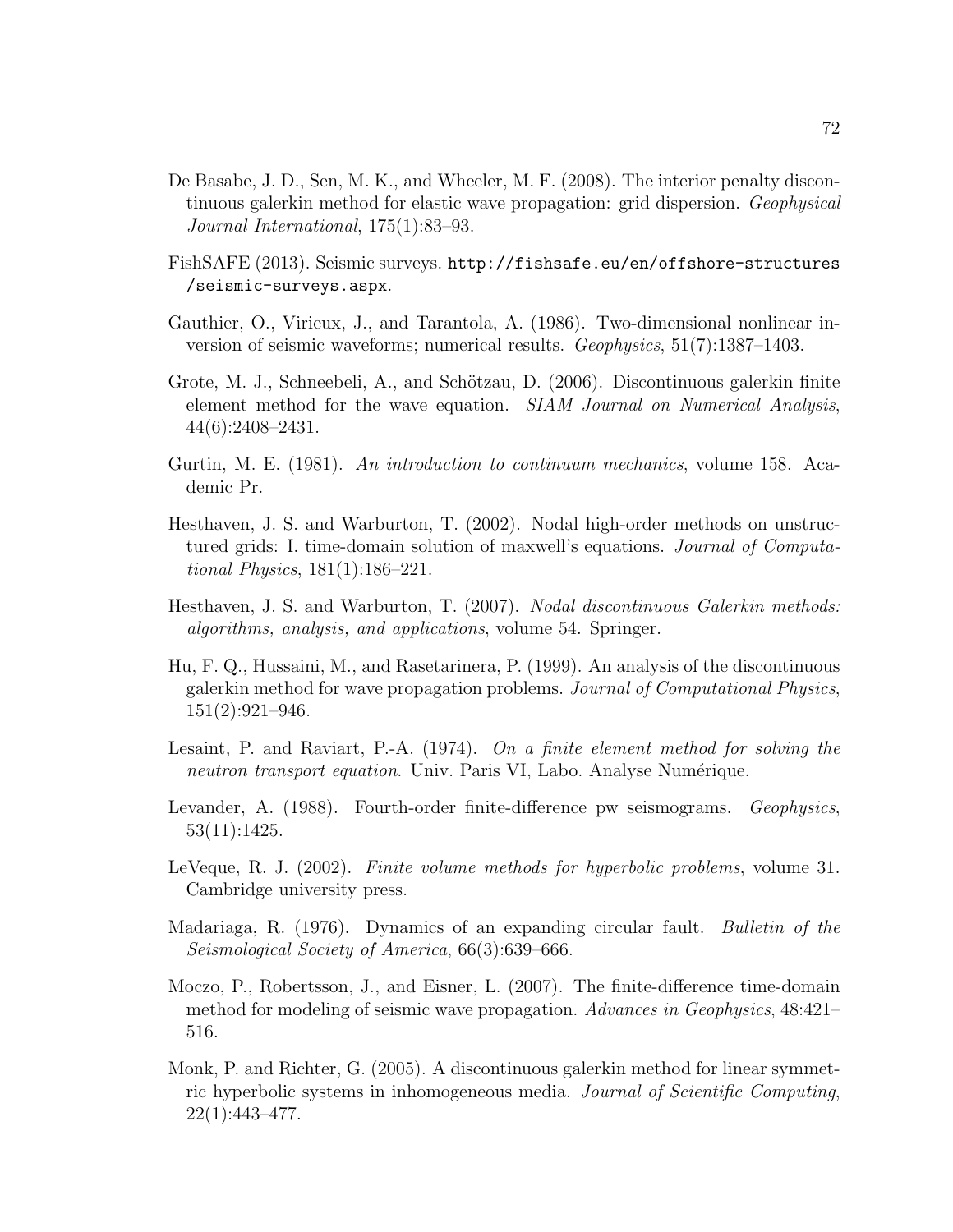- Ober, C. C., Smith, T. M., Collis, S. S., Overfelt, J. R., and Schwaiger, H. (2010). Elastic wave propagation in variable media using a discontinuous galerkin method. Technical report, Sandia National Laboratories.
- Petersson, N. A. and Sjögreen, B. (2010). Stable grid refinement and singular source discretization for seismic wave simulations. Commun. Comput. Phys., 8(5):1074– 1110.
- Riviere, B. and Wheeler, M. F. (2003). Discontinuous finite element methods for acoustic and elastic wave problems. Contemporary Mathematics, 329:271–282.
- Rylander, T. and Bondeson, A. (2000). Stable fem-fdtd hybrid method for maxwell's equations. Computer Physics Communications, 125(1):75–82.
- Sheriff, R. E. and Geldart, L. P. (1995). *Exploration seismology / R.E. Sheriff, L.P.* Geldart. Cambridge ; New York : Cambridge University Press, 1995.
- Simonaho, S.-P., Lhivaara, T., and Huttunen, T. (2012). Modeling of acoustic wave propagation in time-domain using the discontinuous galerkin method - a comparison with measurements. Applied Acoustics,  $73(2):173-183$ .
- Symes, W., Terentyev, I. S., Vdovina, T., et al. (2009). Getting it right without knowing the answer: Quality control in a large seismic modeling project. 28(1):2602– 2606.
- Virieux, J. (1984). Wave propagation in heterogeneous media: velocity-stress finitedifference method.  $Geophysics$ ,  $49(11):1933-1957$ .
- Virieux, J. (1986). P-SV wave propagation in heterogeneous media; velocity-stress finite-difference method. Geophysics, 51(4):889–901.
- Wang, X. (2009). Discontinuous Galerkin Time Domain Methods for Acoustics and Comparison with Finite Difference Time Domain Methods. Master's thesis, Rice University, Houston, Texas.
- Wang, X., Symes, W. W., and Warburton, T. (2010). Comparison of discontinuous galerkin and finite difference methods for time domain acoustics. In SEG Technical Program Expanded Abstracts, volume 29, pages 3060–3065.
- Warburton, T. and Hagstrom, T. (2008). Taming the cfl number for discontinuous galerkin methods on structured meshes. SIAM Journal on Numerical Analysis, 46(6):3151–3180.
- Zhebel, E., Minisini, S., Kononov, A., and Mulder, W. (2013). Performance and scalability of finite-difference and finite-element wave-propagation modeling on intel's xeon phi. In SEG Technical Program Expanded Abstracts, pages 3386–3390.